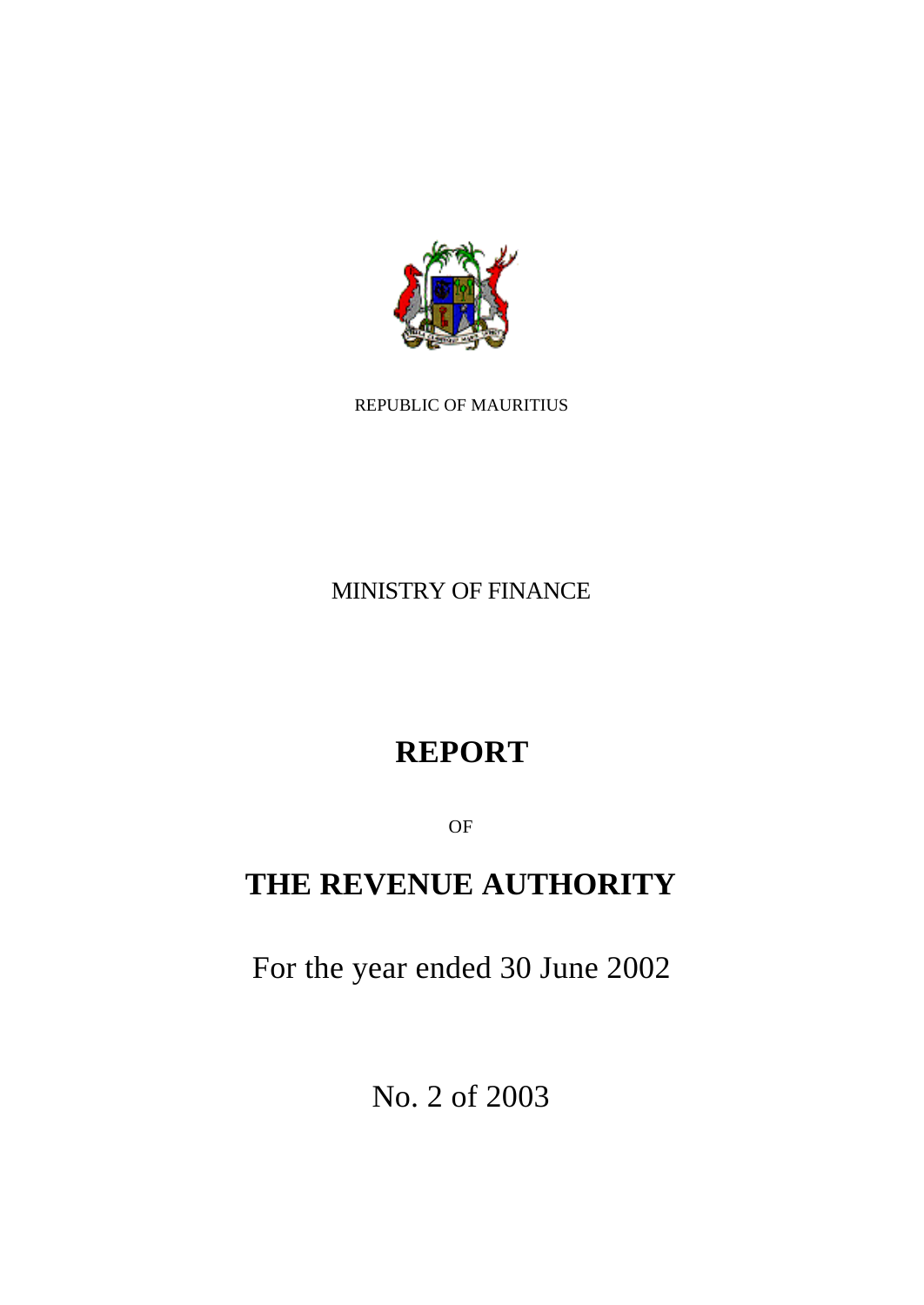*Revenue Authority Ministry of Finance Port Louis*

*13 December, 2002*

### *The Hon. Paul Raymond Bérenger Deputy Prime Minister & Minister of Finance*

*I have the honour to submit the Report of the Revenue Authority for the year ended 30 June 2002.*

> *(A. H. NAKHUDA) Chairman*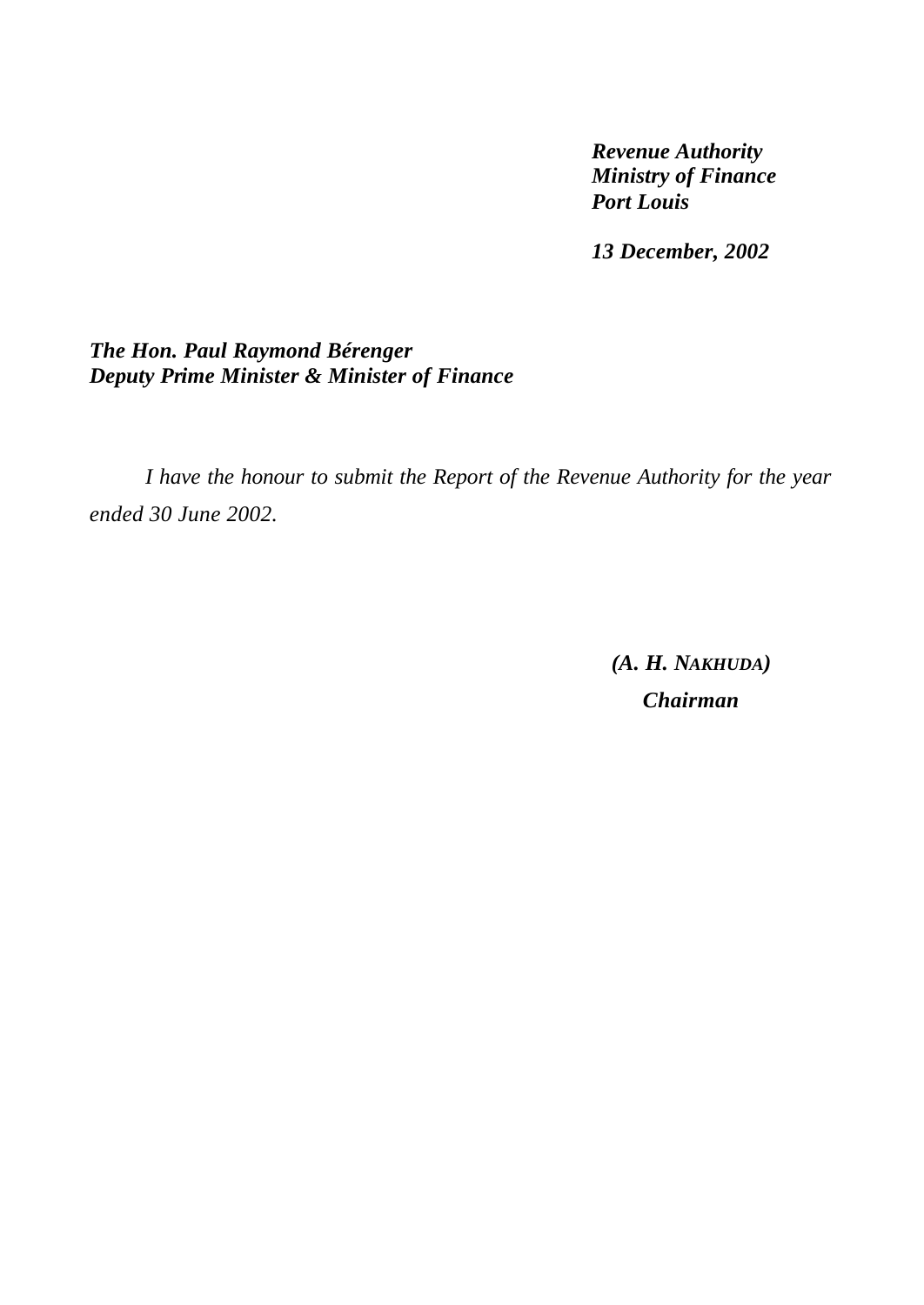### **REPORT OF THE REVENUE AUTHORITY**

## **for the year ended 30 June 2002**

### **CONTENTS**

| <b>CHAPTER</b>        |                                                                | <b>PAGE</b>             |
|-----------------------|----------------------------------------------------------------|-------------------------|
| 1.                    | THE REVENUE AUTHORITY                                          | $\overline{\mathbf{4}}$ |
| 2.                    | <b>CUSTOMS AND EXCISE DEPARTMENT</b>                           | 21                      |
| 3.                    | <b>VALUE ADDED TAX DEPARTMENT</b>                              | 27                      |
| 4.                    | <b>INCOME TAX DEPARTMENT</b>                                   | 34                      |
| 5.                    | <b>LARGE TAXPAYER DEPARTMENT</b>                               | 41                      |
| 6.                    | <b>REGISTRAR-GENERAL'S DEPARTMENT</b>                          | 44                      |
| <b>LIST OF TABLES</b> |                                                                |                         |
| <b>Table 1.1:</b>     | Revenue from taxes and duties, 1998/99 to 2001/02              | 8                       |
| <b>Table 1.2:</b>     | Expenditure by revenue departments, 2000/01 and 2001/02        | 9                       |
| <b>Table 1.3:</b>     | Courses organised by the Tax Training School in 2001/02        | 17                      |
| <b>Table 1.4:</b>     | Courses organised jointly with external agencies in 2001/02    | 18                      |
| <b>Table 1.5:</b>     | Appeals to Tax Appeal Tribunal, 2001/02                        | 19                      |
| <b>Table 2.1:</b>     | Revenue collection, 1998/99 to 2001/02                         | 22                      |
| <b>Table 2.2:</b>     | Number of bills of entry and the value of imports and exports, |                         |
|                       | 2000/01 and 2001/02                                            | 26                      |
| <b>Table 3.1:</b>     | Revenue collection, 1998/99 to 2001/02                         | 28                      |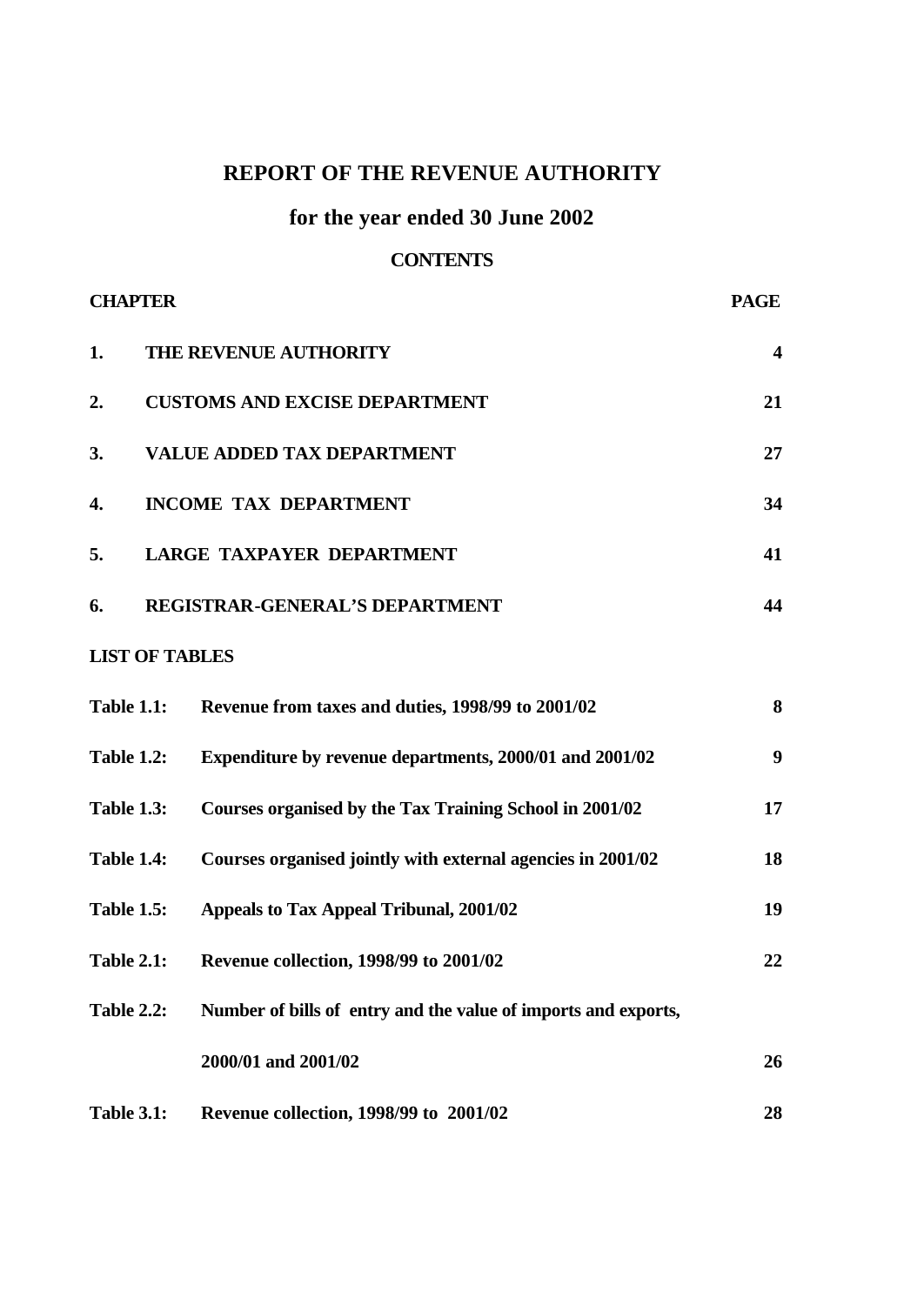| <b>Table 3.2:</b> | Number of registrations at the VAT Department,                  |    |
|-------------------|-----------------------------------------------------------------|----|
|                   | 2000/01 and 2001/02                                             | 29 |
| <b>Table 3.3:</b> | Number of licencees, 2000/01 and 2001/02 (as at 30 June)        | 31 |
| <b>Table 3.4:</b> | Number of licencees by district, 2000/01 and 2001/02            |    |
|                   | (as at 30 June)                                                 | 32 |
| <b>Table 4.1:</b> | Revenue collection, 1998/99 to 2001/02                          | 35 |
| <b>Table 4.2:</b> | Income Tax collected under PAYE, 2000/01 and 2001/02            | 36 |
| <b>Table 4.3:</b> | Income Tax collected under CPS, 2000/01 and 2001/02             | 37 |
| <b>Table 4.4:</b> | Revenue from PAYE, CPS, self-assessments and assessments,       |    |
|                   | 2000/01 and 2001/02                                             | 37 |
| <b>Table 4.5:</b> | Self-assessments and assessments, 2000/01 and 2001/02           | 38 |
| <b>Table 4.6:</b> | Number of registered taxpayers at the Income Tax Department     | 38 |
| <b>Table 5.1:</b> | Revenue collected under Corporate Tax, PAYE and VAT,            |    |
|                   | <b>January to June 2002</b>                                     | 41 |
| <b>Table 5.2:</b> | Number of appeals dealt with by the Department                  | 42 |
| Table 6.1:        | Revenue from registration duty, land transfer tax, stamp duty,  |    |
|                   | campement site tax and land conversion tax, 1998/99 to 2001/02  | 46 |
| <b>Table 6.2:</b> | Number of documents presented for registration and registration |    |
|                   | dues collected, 2000/01 and 2001/02                             | 48 |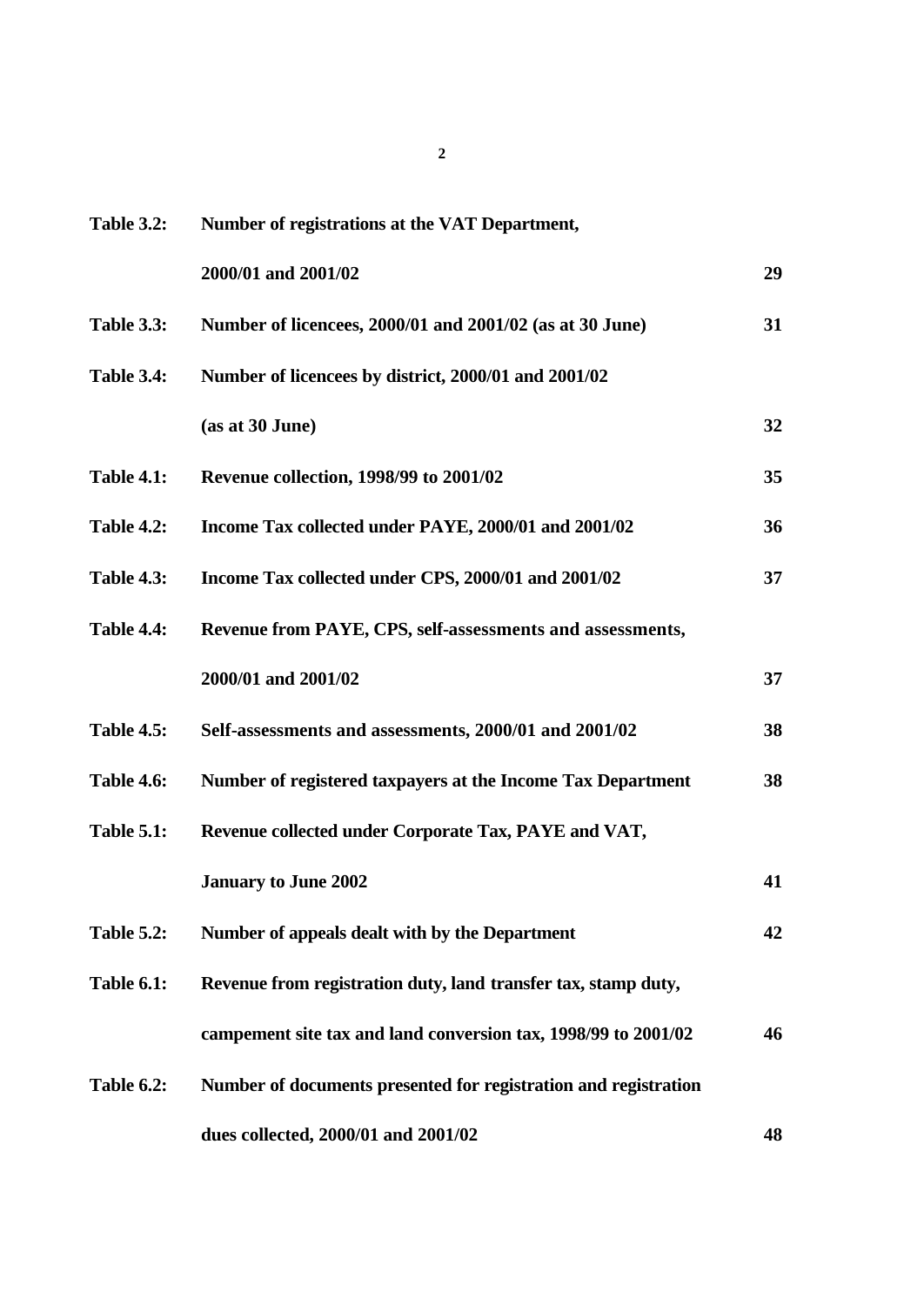| <b>Table 6.3:</b>         | Extent and value of immovable property transferred, 2000/01    |    |
|---------------------------|----------------------------------------------------------------|----|
|                           | and 2001/02                                                    | 49 |
| Table 6.4:                | Amount secured by mortgage inscription/inscribed, 2000/01      |    |
|                           | and 2001/02                                                    | 50 |
| <b>Table 6.5:</b>         | Number of documents transcribed/inscribed, 2000/01 and 2001/02 | 50 |
| <b>LIST OF FIGURES</b>    |                                                                |    |
| <b>Figure 1.1:</b>        | Revenue from taxes and duties, 1998/99 to 2001/02              | 8  |
| Figure 2.1:               | Revenue collection, 1998/99 to 2001/02                         | 22 |
| Figure 3.1:               | Revenue collection, 1998/99 to 2001/02                         | 29 |
| Figure 4.1:               | Revenue collection, 1998/99 to 2001/02                         | 36 |
| Figure 5.1:               | Revenue collected during period January to June 2002           | 41 |
| Figure 6.1:               | Revenue collection, 1998/99 to 2001/02                         | 47 |
| <b>LIST OF APPENDICES</b> |                                                                |    |
|                           | Appendix A: Ruling under the Value Added Tax Act               | 51 |
|                           | Appendix B: Rulings under the Income Tax Act                   | 52 |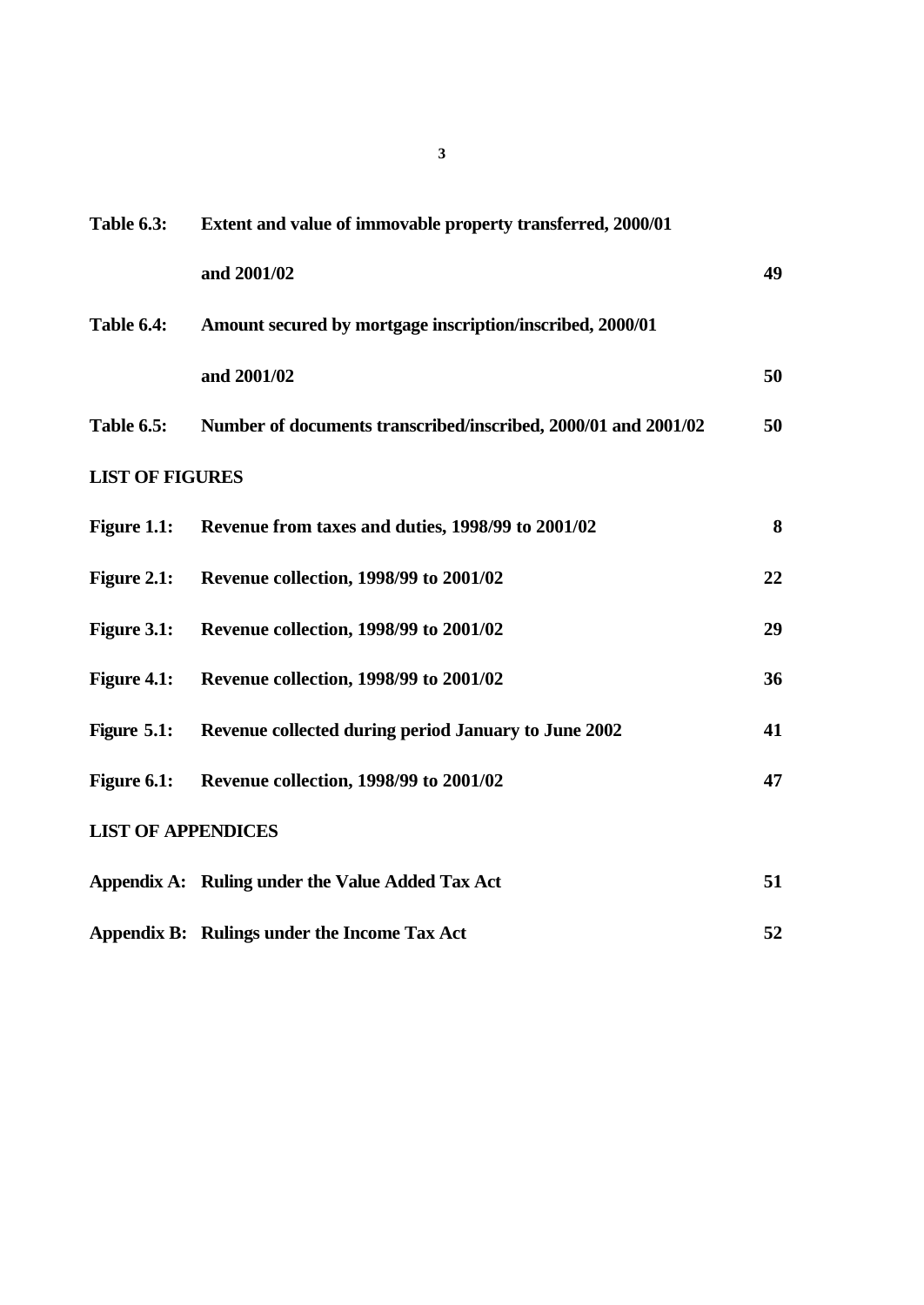### **1. THE REVENUE AUTHORITY**

#### **The Revenue Authority**

1.1 The Revenue Authority was established on 1 July 1999 as an authority under the Ministry of Finance by amendments brought to the Unified Revenue Act 1983. It replaces the Unified Revenue Board. Under the Act, the Authority has the responsibility to oversee, coordinate, monitor and supervise the activities of the revenue departments and to ensure a fair, efficient and effective administration of the taxes and duties imposed by the revenue Acts.

1.2 The Authority is responsible for the overall supervision of the administration of the following Acts:-

The Customs Act 1988 The Customs Tariff Act The Excise Act 1994 The Value Added Tax Act 1998 The Income Tax Act 1995 The Unified Revenue Act 1983 in so far as it relates to the Large Taxpayer Department The Registration Duty Act The Land (Duties and Taxes) Act 1984 The Transcription and Mortgages Act

The Gaming Act 1973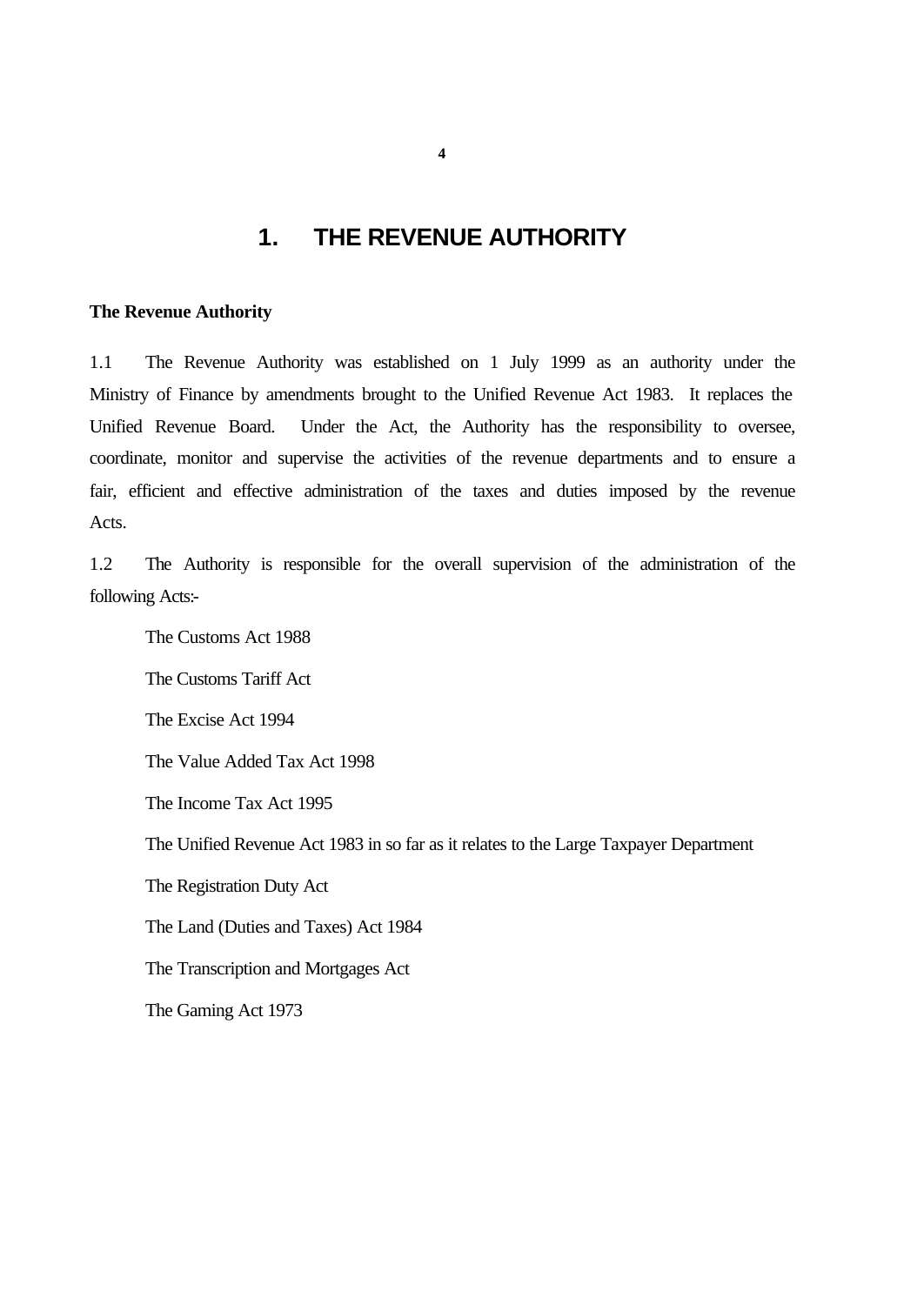#### **The Board of the Revenue Authority**

1.3 The Revenue Authority is administered and managed by a Board. The Act provides that the Board shall consist of:-

> A Chairperson who shall be a public officer designated by the Minister The Director-General who shall be the Vice-Chairperson The Revenue Commissioners The Registrar-General The Accountant-General Not more than two other public officers designated by the Minister.

1.4 As at 30 June 2002, the Board of the Revenue Authority was composed of:-

#### **Chairman**

|  | Mr. L. P. Ong $SengT$ | <b>Financial Secretary</b> |
|--|-----------------------|----------------------------|
|  |                       |                            |

#### **Vice-Chairman**

Mr. N. Seenuth Director-General

#### **Members**

| Mr. S. Gunnoo <sup>2</sup> | <b>Comptroller of Customs</b>           |
|----------------------------|-----------------------------------------|
| Mr. M. Mosafeer            | Commissioner of Income Tax              |
| Mrs. C. Gunnoo             | Acting Commissioner for Value Added Tax |
| Mr. M. Hannelas $3$        | Commissioner, Large Taxpayer Department |
|                            |                                         |
| Miss J. Jata               | Registrar-General                       |
| Mr. J. Valaythen           | Accountant-General                      |
| Mr. D. Dabee               | Solicitor-General                       |

### **Secretary**

L

Mrs S. D. Jugmohun Secretary, Revenue Authority

|   | Mr. L. P. Ong Seng retired and Mr. A. H. Nakhuda took over as Chairman of the Board on 16 October 2002. |
|---|---------------------------------------------------------------------------------------------------------|
|   | Mr. S. Gunnoo retired and Mr. B. Cunningham assumed duty as Comptroller of Customs on 22 October 2002.  |
| 3 | Mr. M. Hannelas, Deputy Commissioner of Income Tax, has been assigned the duties of the Commissioner,   |
|   | Large Taxpayer Department with effect from 15 August 2001.                                              |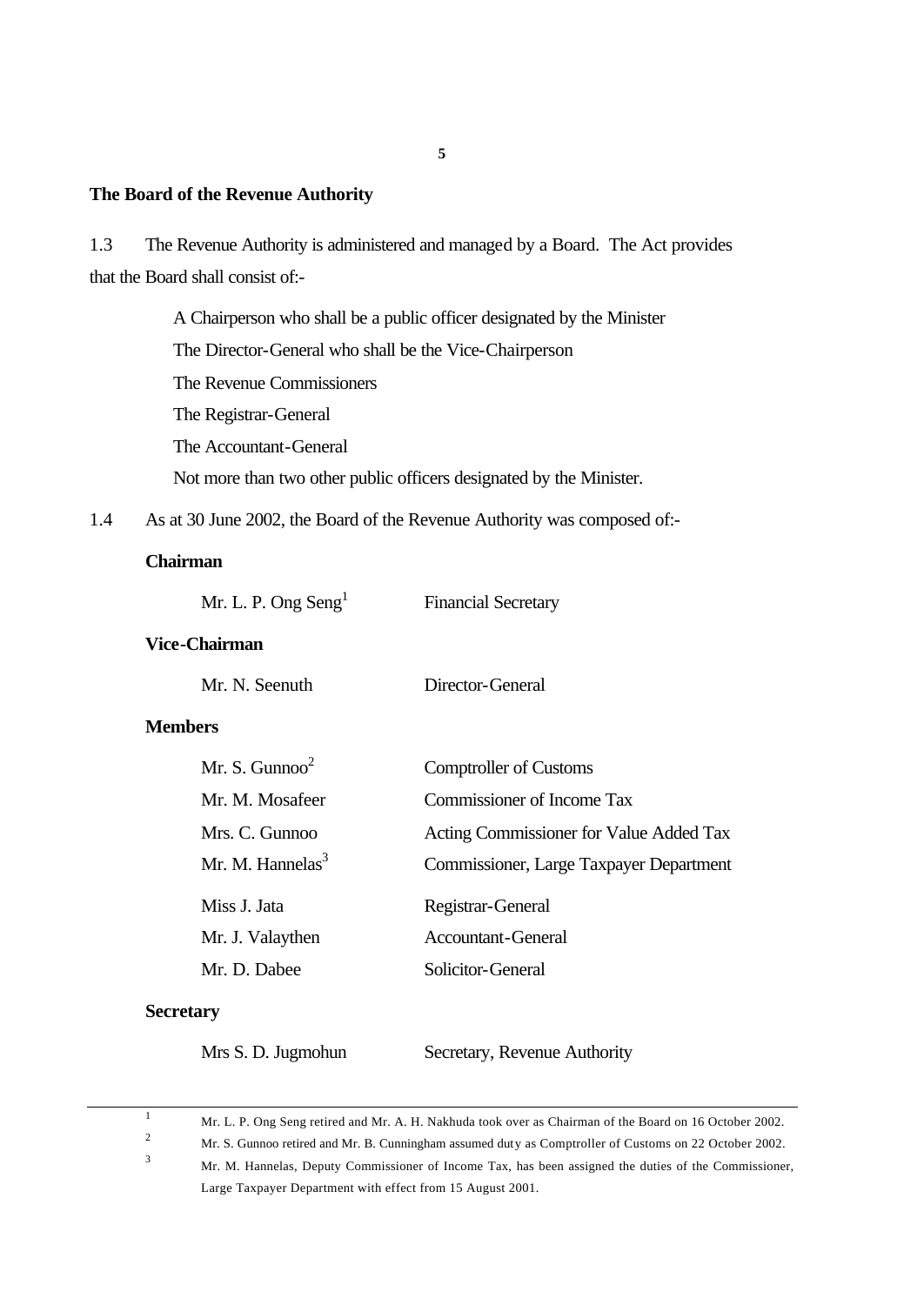#### **Functions of the Revenue Authority**

1.5 In addition to its functions of coordinating, monitoring and supervising the activities of the revenue departments and ensuring an efficient administration of the revenue Acts, the Revenue Authority is responsible for:-

- overseeing and monitoring the setting of objectives and work targets by the revenue departments;
- taking such measures as may be necessary to promote voluntary compliance with the revenue Acts and to improve the standard of service to the public with a view to promoting fairness and transparency, increasing the efficiency of the revenue departments and maximising revenue collection;
- determining the steps to be taken to combat fraud and other forms of fiscal evasion;
- promoting the training of officers of the revenue departments;
- taking such steps as may be necessary for the compounding of offences under the revenue Acts with the concurrence of the Board; and
- advising the minister on any matter relating to fiscal policy and relevant organs of the State on any matter relating to the revenue Acts and administration.

#### **Revenue Authority Secretariat**

1.6 The Secretariat of the Revenue Authority assists the Board in the formulation and execution of its policy. It services the Board's meetings, facilitates exchange of information amongst revenue departments and assists in the implementation of the Board's decisions. During the year 2001/02, 20 board meetings were held.

1.7 The Secretariat is also involved in the negotiations and the processing of double taxation avoidance treaties and ensures that the legal and diplomatic requirements for their signature, ratification and coming into operation are duly met.

#### **Staffing**

1.8 As at 30 June 2002, 20 officers including 8 supporting staff were employed by the Revenue Authority. Eleven of these were posted to the Fiscal Investigations Unit, 5 to the Tax Training School and 4 were working in the Secretariat.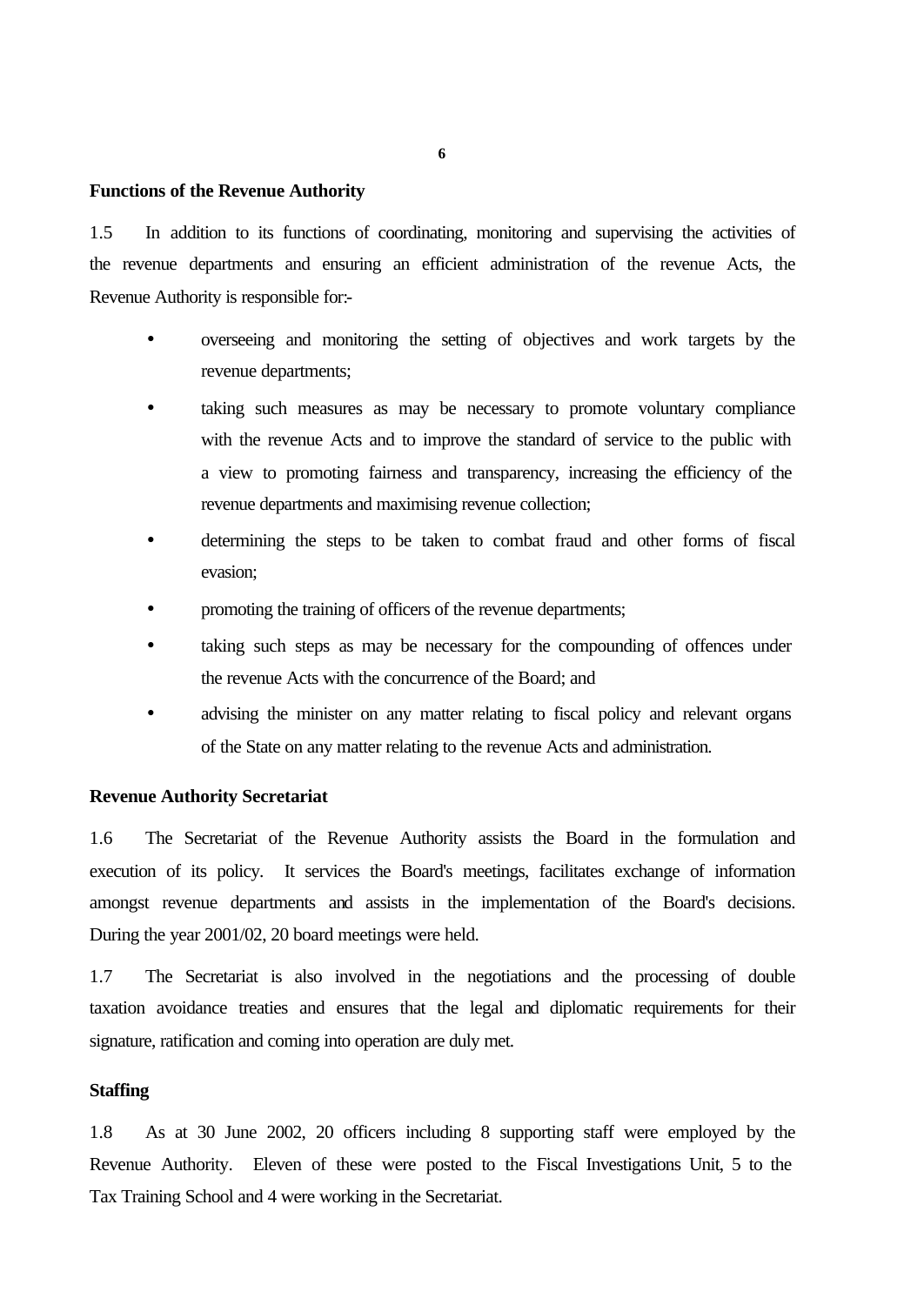**Taxes and Duties under the overall administration of the Board**

1.9 As at 30 June 2002, taxes and duties falling under the overall supervision of the Board were:-

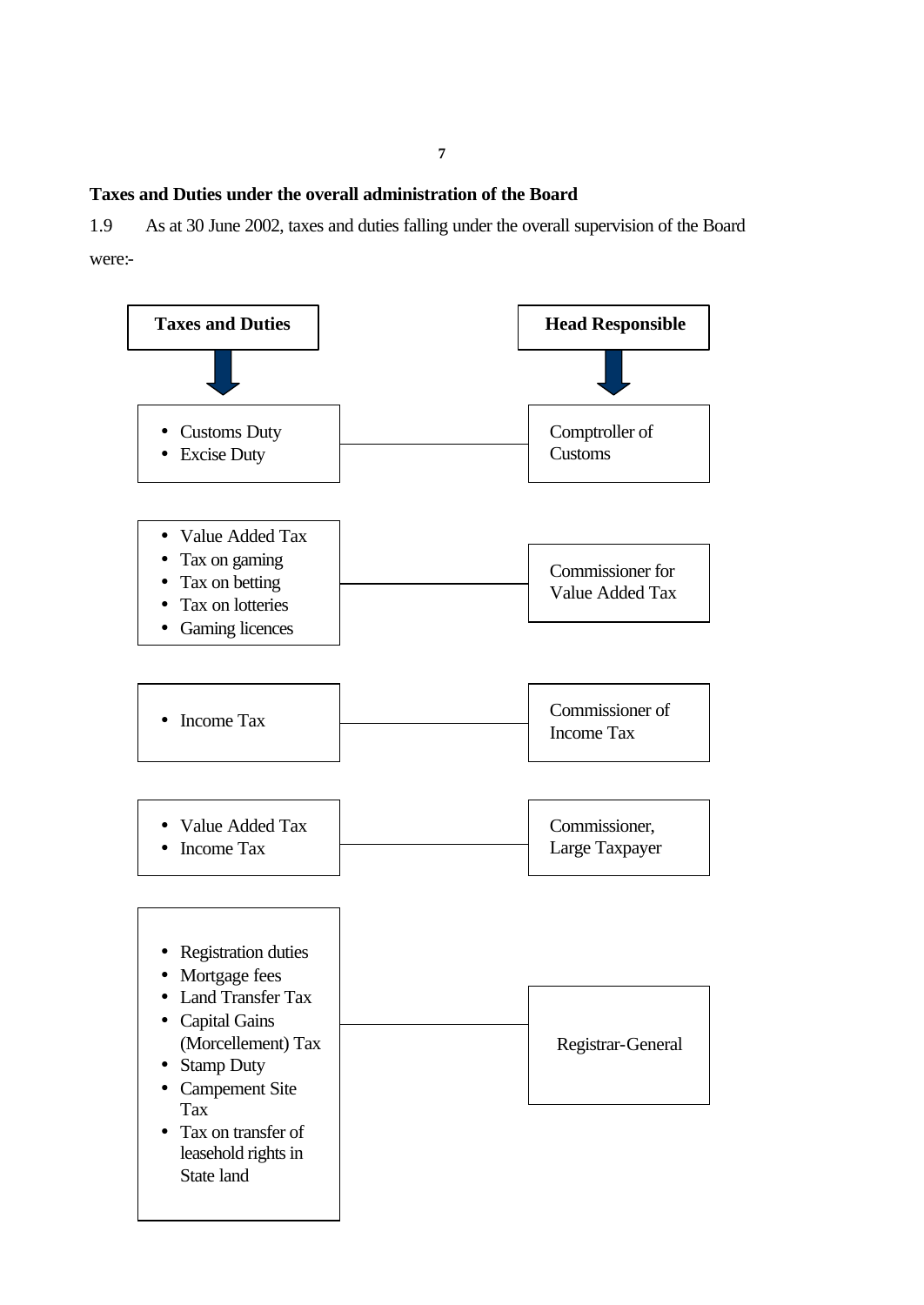#### **Revenue from Taxes and Duties**

1.10 Total revenue from taxes and duties falling under the overall administration of the Board amounted to Rs. 20,805.8 million. This represented 96.8 per cent of the total direct and indirect taxes raised by central government during the year. Table 1.1 and Figure 1.1 show the evolution in revenue collection from 1998/99 to 2001/02.

|  | Table 1.1: Revenue from taxes and duties 1998/99 to 2001/02 |  | Rs. million |
|--|-------------------------------------------------------------|--|-------------|
|  |                                                             |  |             |

|                                       | 1998/99  | 1999/00  | 2000/01  | 2001/02  |
|---------------------------------------|----------|----------|----------|----------|
| <b>Customs and Excise Department</b>  | 7,748.0  | 9,094.7  | 8,456.1  | 8,201.8  |
| <b>VAT Department</b>                 | 5,626.9  | 6,527.8  | 6,687.3  | 7,823.3* |
| <b>Indirect taxes</b>                 | 13,374.9 | 15,622.5 | 15,143.4 | 16,025.1 |
|                                       |          |          |          |          |
| Income Tax Department                 | 2,699.8  | 2,880.6  | 3,039.1  | 3,493.9* |
| <b>Registrar-General's Department</b> | 1,208.8  | 1,199.9  | 1,309.6  | 1,286.8  |
| Direct taxes                          | 3,908.6  | 4,080.5  | 4,348.7  | 4,780.7  |
| <b>Total</b>                          | 17,283.5 | 19,703.0 | 19,492.1 | 20,805.8 |

\* The amounts include revenue collected by the Large Taxpayer Department.



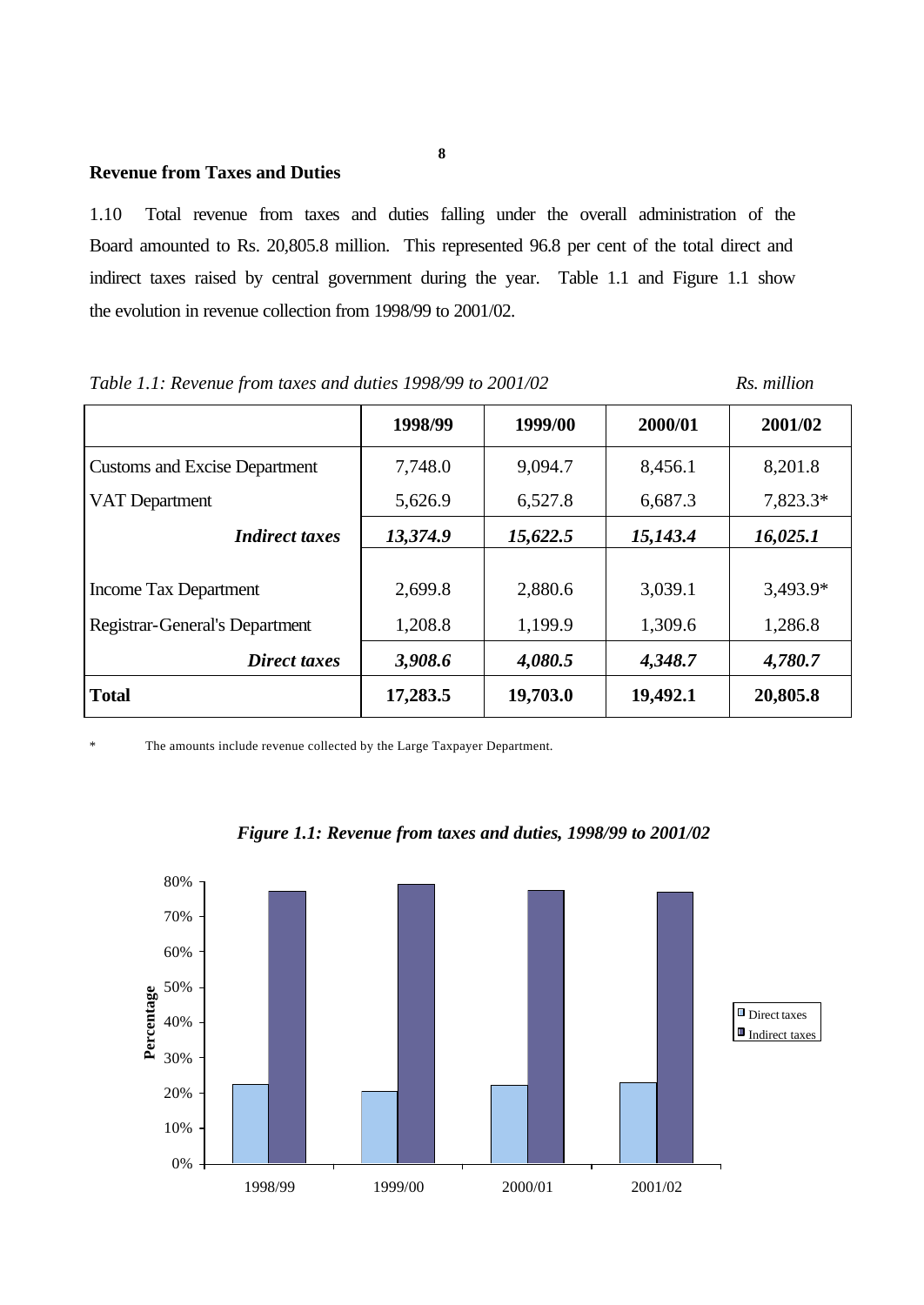#### **Operating costs of revenue departments and the Revenue Authority**

1.11 In 2001/02, the operating costs of revenue departments and the Revenue Authority combined were Rs. 301.6 million. This represented 1.0 per cent of the total receipts from duties and taxes as against 1.4 per cent for the previous year. The main areas of expenditure were staff costs (salaries, allowances, travelling and transport) which represented 81.9 per cent of the amount spent. Table 1.2 shows the operating expenditure by revenue departments for the years 2000/01 and 2001/02.

*Table 1.2: Expenditure by revenue departments, 2000/01 and 2001/02*

|                                | 2000/01 | 2001/02 |
|--------------------------------|---------|---------|
| Customs & Excise Department    | 152.7   | 158.9   |
| VAT Department                 | 28.8    | 32.9    |
| Income Tax Department          | 75.7    | 80.7    |
| Registrar-General's Department | 18.0    | 21.5    |
| Large Taxpayer Department *    |         | 0.8     |
| Revenue Authority              | 6.7     | 6.8     |
| <b>Total</b>                   | 281.9   | 301.6   |
|                                |         |         |

 *Rs million*

\* The Large Taxpayer Department became operational on 1 January 2002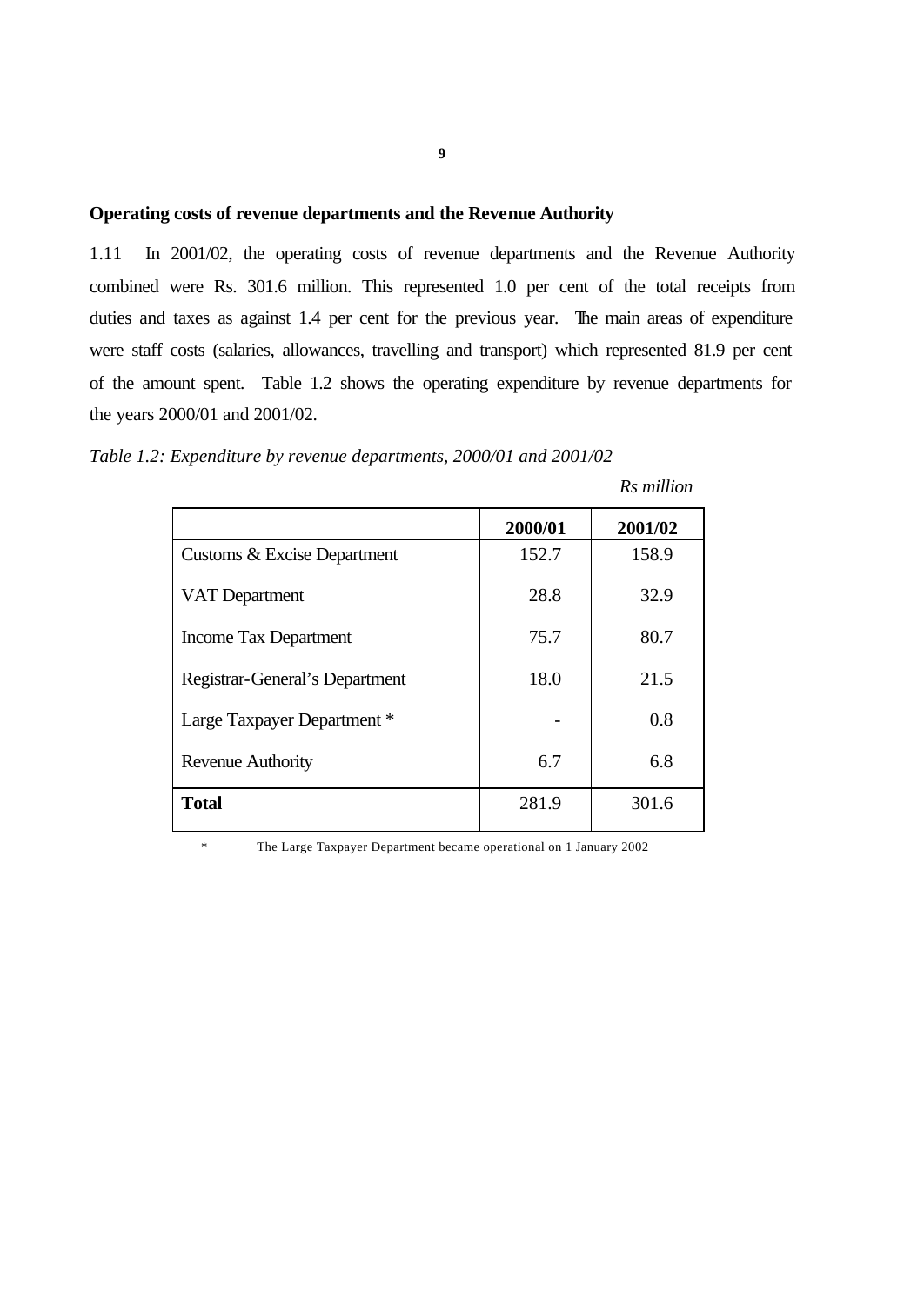#### **10**

#### **Legislative changes brought during the year**

1.12 The main changes brought by legislation during the year are summarised as follows:–

#### **Customs and Excise Duties**

- removal of customs duties on tools with working parts of plastics, boat or dock fenders, tools with working parts of rubber, textile wicks, ships' or boats' propellers and blades thereof, parts and accessories for catalytic converters, oral contraceptives, sheath contraceptives, baby carriages and thereof;
- lowering of duties on photographic papers, films, papers, paperboard and textiles, exposed but not developed, equipment for scaffolding, shuttering, propping or pit propping, cigarette paper for use on cigarette manufacturing machines, gloves, mittens and mitts, footwear (excluding sport shoes) with outer soles and uppers of rubber or plastics, leather or composition leather and uppers of textile materials, endless bands for machinery of stainless steel, steel fibres for strengthening flooring of cement, handset for shower bath, boosters, golf cars, vehicles of a type used for karting, chassis fitted with engine for buses, lorries and ambulances, specialized bathing chairs and high chairs for baby and roundabouts (carrousels);and
- replacement of ad valorem duties by specific duties on footwear (other than sport shoes), imported wine, vermouth, cognac, brandy, whiskies and other fermented beverages, mogas (essence), gas oil (diesel) and fuel oil.

#### **Value Added Tax**

- increase in the rate of VAT from 12 per cent to 15 per cent with effect from 1 July 2002;
- removal of the VAT threshold for registration purposes in respect of 22 categories of businesses and professionals;
- removal from the list of exempt supplies of certain services provided by banks, holders of an offshore management licence and insurance agents;
- exemption of interest on loans extended by entities to each other within the same group;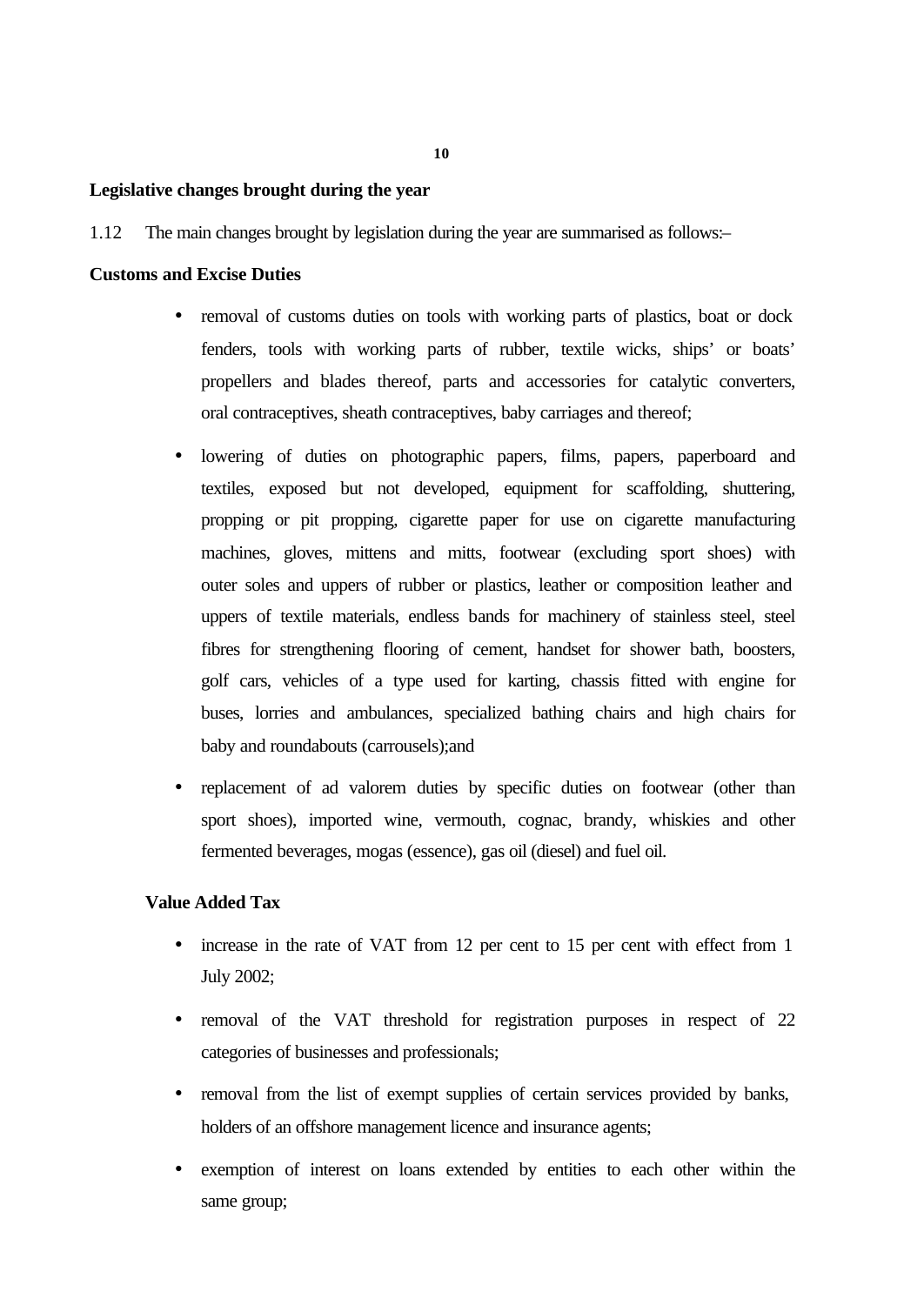- provision for the levying of VAT on cigarettes and petroleum products on the retail price but collectible at the wholesale level;
- provision to clarify the VAT rate applicable for supplies made before, after or during a period spanning a change in rate;
- provision for the non-payment of VAT upon the cancellation of registration on assets of a business for which no input tax was allowed;
- provision to allow non-issue of a receipt, invoice or a VAT invoice on the supply of services by companies holding a Category 1 Banking Licence and a Category 2 Banking Licence under the Banking Act;
- provision not to allow credit for input tax on goods and services used by banks, or services provided by banks, holding a Category 1 Banking Licence under the Banking Act;
- provision for the exclusion of the value of capital goods from the value of taxable supplies in determining the proportion of the value of taxable supplies to total turnover for the purpose of credit for input tax; and
- provision for restriction of zero-rating on services supplied by holders of a management licence under the Financial services Development Act 2001 to corporations holding a Category 1 Global Business Licence or a Category 2 Global Business Licence.

#### **Gaming and Betting Taxes**

- reduction in the rate of duty payable by pool promoters to 15 per cent;
- reduction in the rate of tax payable on winnings on any bet made with local pool promoters to 2 per cent;
- increase in the rate of duty payable by agents of a foreign pool promoter to 15 per cent; and
- provision for the deposit made by a bookmaker operating at any other place other than where the race is held to be the same as that made by those operating within the stand.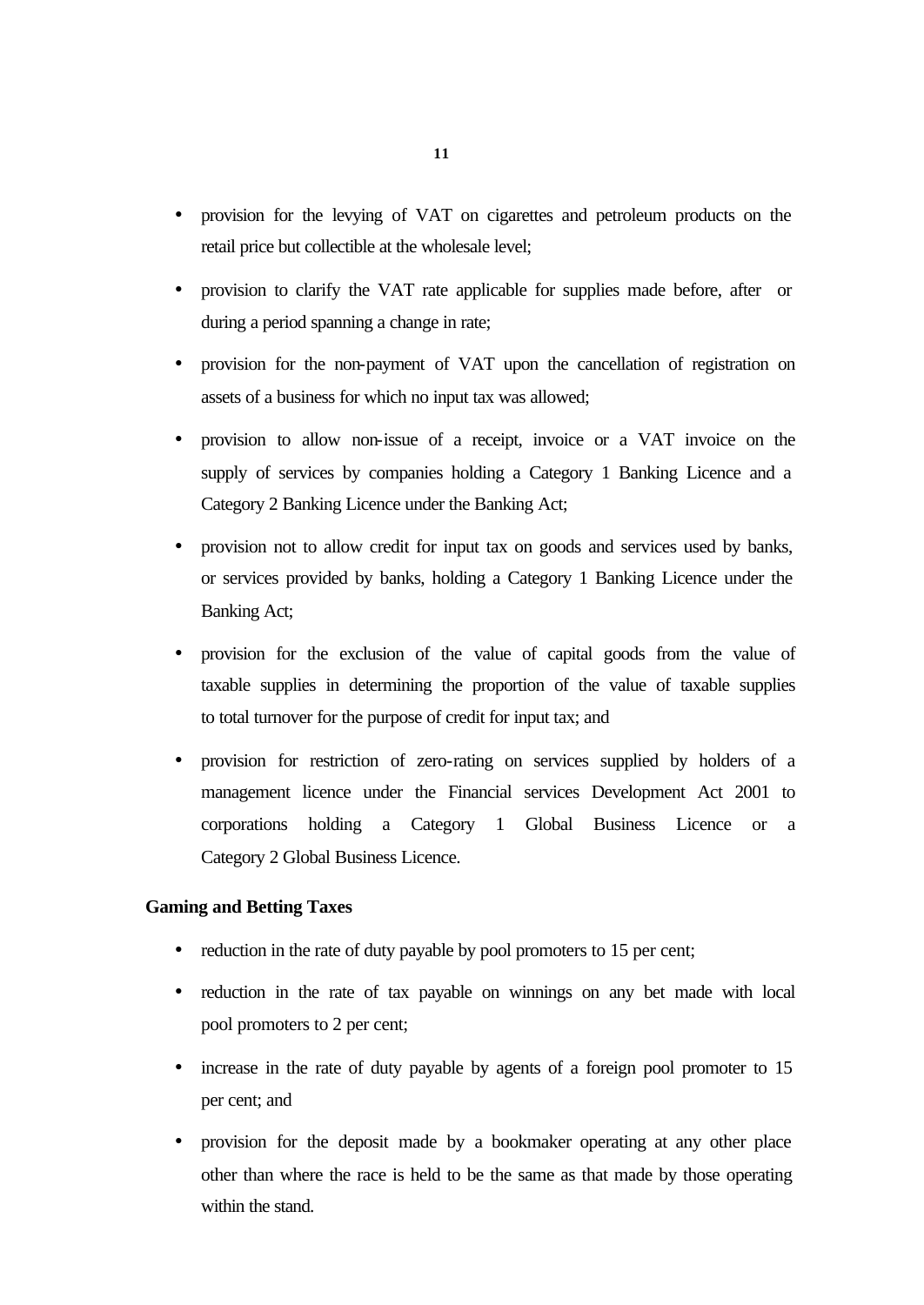#### **Income Tax**

- increase in the basic personal deduction from Rs 70,000 to Rs 75,000;
- increase in deduction for dependent spouse from Rs 55,000 to Rs 60,000;
- increase in deduction for dependent child from Rs 23,000 to Rs 25,000;
- limit in emoluments relief increased from Rs 100,000 to Rs 125,000;
- limit in retirement pension relief increased from Rs 65,000 to Rs 75,000;
- limit in interest relief increased from Rs 100,000 to Rs 125,000 for each spouse and from Rs 200,000 to Rs 250,000 for a couple;
- provision to allow both spouses to claim child allowance provided they do not claim an allowance in respect of the same child and for more than three children in the aggregate;
- increase in deduction in respect of medical expenses incurred in a health institution from 50 per cent to 75 per cent of the expenses;
- new relief introduced in respect of contribution made to provide for ambulance services;
- the term "tutor" defined;
- introduction of new provisions for the taxation of companies operating in the freeport zone;
- provision for additional investment allowance of 25 per cent on capital expenditure incurred by manufacturing companies to be extended to 2 more years up to 30 June 2004. The same incentive has also been made available to ICT companies;
- penalty for late submission of Current Payment System (CPS) statement limited to Rs 50,000;
- penalty for late payment of tax limited to 100 per cent of the amount of tax excluding any penalty;
- issue of automatic tax claims to non-filers;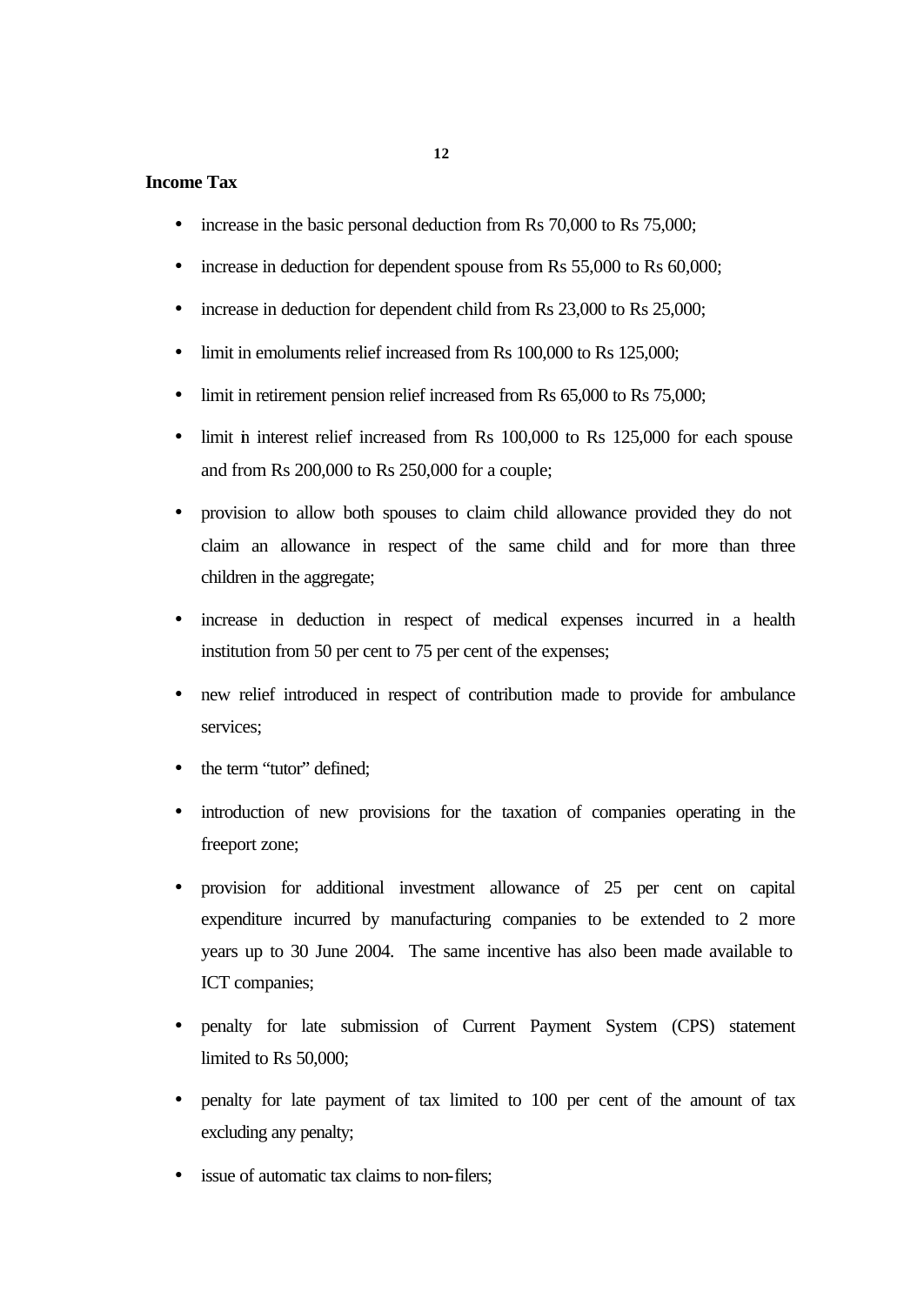- time limit to require a person to furnish information and to produce books and records for examination of a return to be 4 years of assessment following the year of assessment in which the return is submitted;
- time limit of 4 years for making an assessment applicable as from the year of assessment in which a return is submitted;
- obligation for a taxpayer to pay 30 per cent of income tax claimed as per notice of assessment when lodging an objection; and
- introduction of provisions to enable the temporary closing down of a business for non-payment of income tax as assessed.

#### **Registration Duty**

- provision for a deed of acquisition by a non-citizen of shares in a company  $\alpha$  a share in a partnership or société or any other body corporate, which reckons amongst its assets any freehold or leasehold immovable property in Mauritius directly or through a subsidiary to contain a declaration as to the nationality of the purchaser together with a certified copy of the certificate under the Non-Citizens (Property Restriction) Act authorising him to purchase such share;
- provision for a deed of transfer to, or by, a company holding an investment certificate in respect of a project under the Integrated Resort Scheme prescribed under the Investment Promotion Act to contain a certified copy of the investment certificate;
- provision for levying of registration duty at the rate of 12 per cent on a notarial deed witnessing the transfer of an immovable property following the "vente à terme" under Article 1601-2, or by way of a "vente en l'état futur d'achèvement" under Article 1601-3, of the Code Civil Mauricien except where the transfer is made under the Integrated Resort Scheme prescribed under the Investment Promotion Act;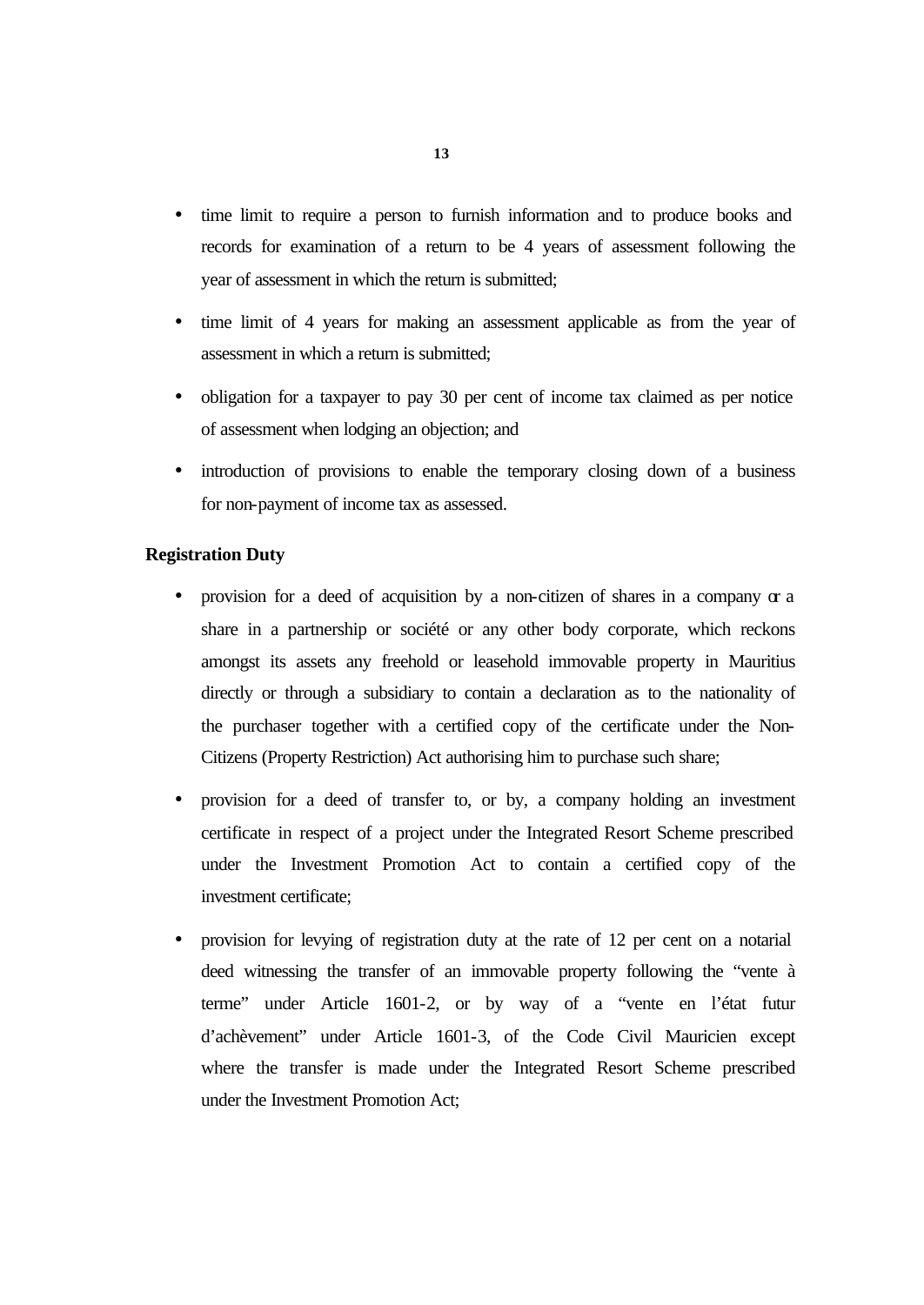- provision for a document witnessing a "contrat preliminaire" under Article 1601-38 or a "vente à terme" under Article 1601-2, of the Code Civil Mauricien and any deed witnessing the purchase of an immovable property under condition precedent (clause suspensive) from a company holding an investment certificate in respect of a project under the Integrated Resort Scheme prescribed under the Investment Promotion Act to be registered at a fixed duty of Rs. 50;
- exemption from payment of registration duty on a deed witnessing the purchase of land by a company holding an investment certificate in respect of a project under the Integrated Resort Scheme prescribed under the Investment Promotion Act;
- provision for a deed witnessing the purchase of an immovable property from a company holding an investment certificate in respect of a project under the Integrated Resort Scheme prescribed under the Investment Promotion Act to attract registration duty amounting to 70,000 US dollars or the equivalent in Mauritius Currency, in the case of a citizen of Mauritius;
- exemption from payment of registration duty on any instrument witnessing the distribution of a property of a trust by a trustee under the terms of a trust to any beneficiary who is a heir or successor of the settlor; and
- exemption from registration of documents witnessing a transfer of shares to, or by, an equity fund approved by the Financial Services Commission established under the Financial Services Development Act 2001.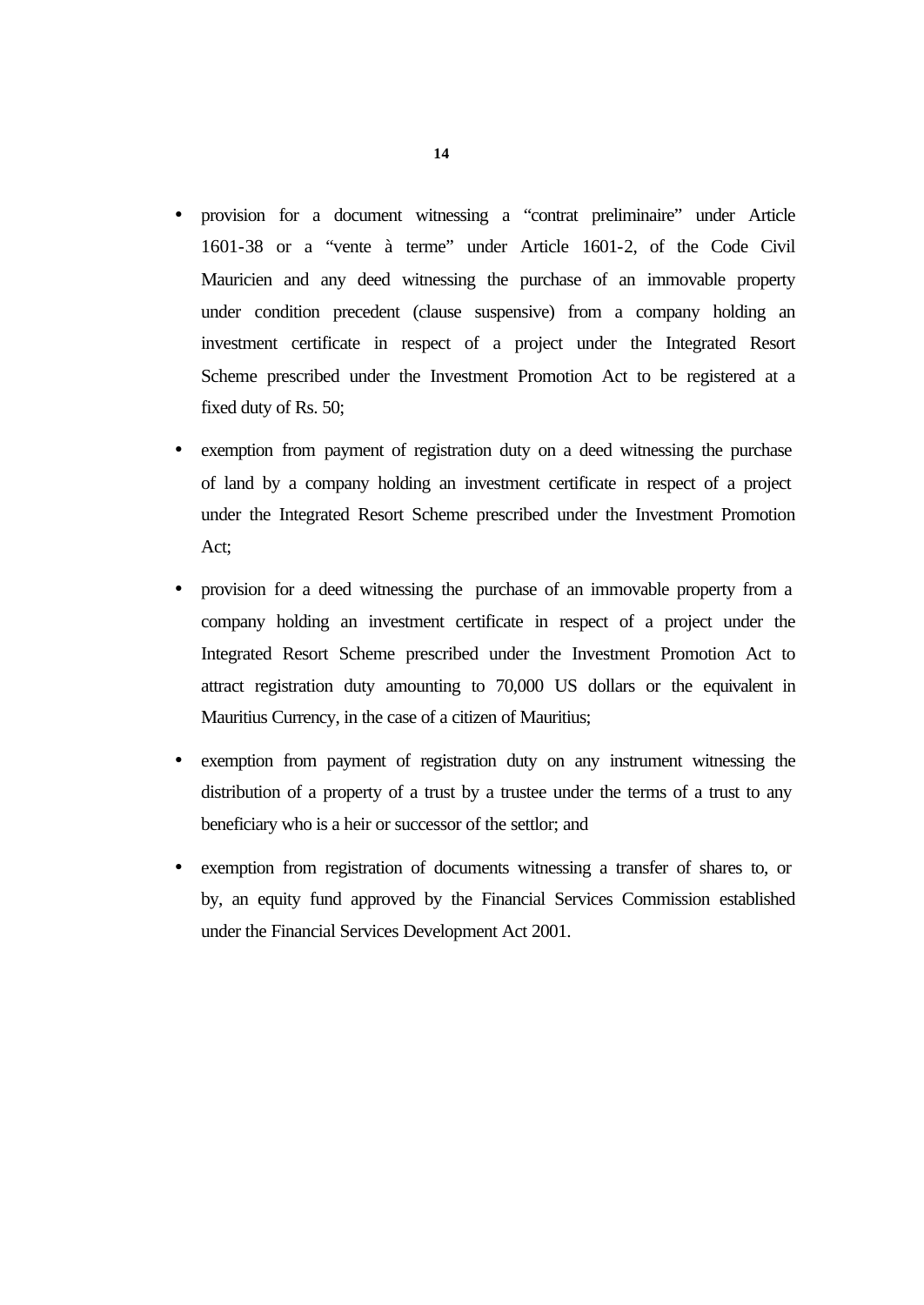#### **Land Transfer Tax and Capital Gains (Morcellement) Tax**

- exemption from payment of land transfer tax on a transfer made to a company holding an investment certificate in respect of a project under the Integrated Resort Scheme prescribed under the Investment Promotion Act;
- provision for levying of land transfer tax or capital gains (morcellement) tax on transfer of an immovable property by way of "constatation par acte authentique de l'achèvement de l'immeuble" referred to in Article 1601-2 or by way of a "vente en l'etat futur d'achèvement" under Article 1601-3 of the Code Civil Mauricien;
- provision for levying of land transfer tax at the rate of 5 per cent on transfer made by a company holding an investment certificate in respect of a project under the Integrated Resort Scheme prescribed under the Investment Promotion Act;
- exemption from payment of capital gains (morcellement) tax on a transfer made to, or by, a company holding an investment certificate in respect of a project under the Integrated Resort Scheme prescribed under the Investment Promotion Act;and
- inclusion of a settlor of a trust in the definition of "transferor".

#### **Campement Site Tax**

• Provision for payment of a surcharge of up to 50 per cent of the campement site tax where the tax is not paid within the due date.

#### **Campement Tax**

• Introduction of a new tax known as campement tax leviable at the rate of 0.5 per cent of the open market value on campements situated on a campement site except sole residences of the owner having an open market value of less than Rs. 5 million.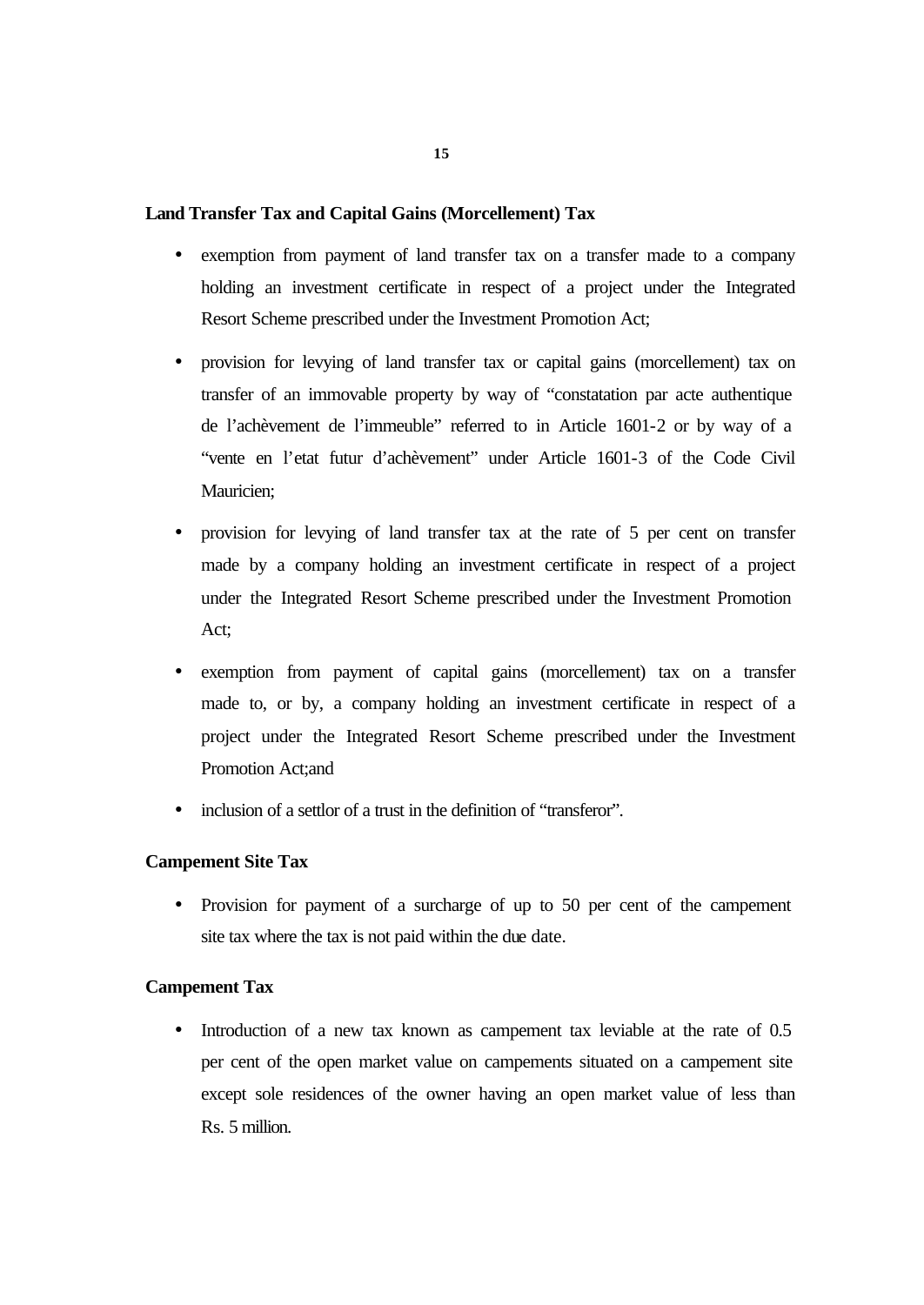#### **E-Filing of VAT and PAYE Returns**

1.13 As part of the Contributions Network Project (CNP), a system of electronic filing of returns and electronic payment of VAT, PAYE and Corporate Tax has been introduced. Some 185 taxpayers have already joined the system. During the year, Rs. 1,354.8 million have been collected through the electronic payment system. The VAT Department, the Income Tax Department and the Large Taxpayer Department are pursuing their efforts to get other taxpayers to join the system.

1.14 The facilities for electronic payment under the CNP have been extended to payment of customs duties and taxes.

#### **Fiscal Investigations**

1.15 The Fiscal Investigations Unit of the Revenue Authority carried out investigations into 22 cases; 8 cases have been completed and claims amounting to Rs. 1.8 million issued. Investigation is continuing in 14 other cases.

1.16 The Customs Department carried out investigations into 321 cases of offences relating to wrong declaration, wrong classification, undervaluation, smuggling etc. The proceeds of compounded settlements in those cases amounted to Rs. 36.5 million. Customs also made 6 seizures of heroin involving 8,024.6 grams and 14 detections of cannabis involving 12,318 grams, 1 case of lysergic acid di-ethyl amide involving 30 doses and 7 cases of psychotropic substances involving 507 tablets. The estimated street value of the drugs seized amounted to Rs. 83.9 million.

1.17 The Investigations Unit of the VAT Department completed investigation into 32 cases and assessments amounting to Rs. 14.22 million were raised in 13 cases. At the Income Tax Department, investigation into 114 cases were completed and assessments totalling Rs 185.8 million in tax and penalties were raised.

1.18 In July 2001, a Fiscal Investigations Unit was set up at the Registrar-General's Department. The Unit verified some 2,700 deeds deposited for registration and transcription and in 165 cases, shortpayment of duties and taxes of a total amount of Rs. 3.7 million was detected.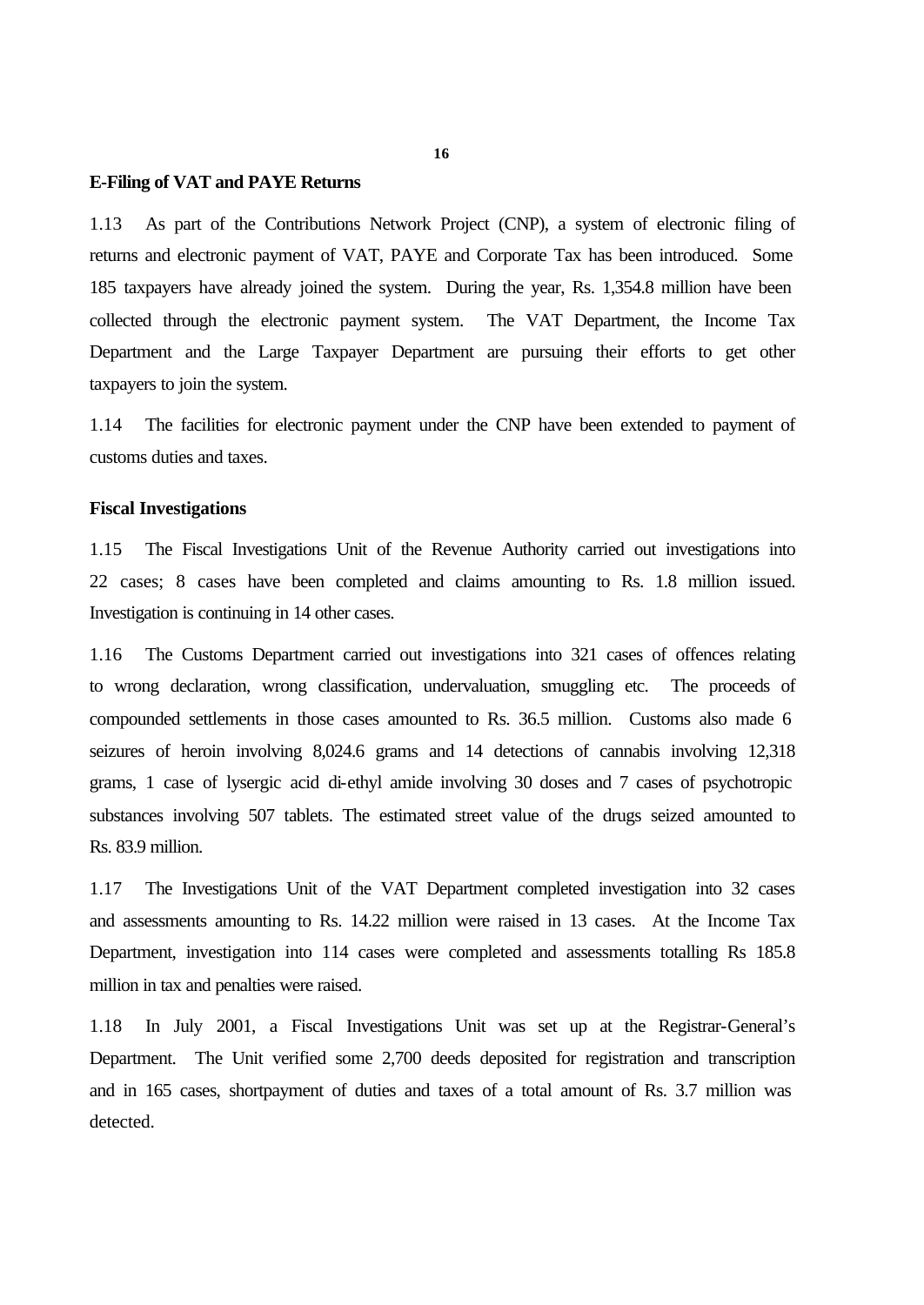#### **Large Taxpayer Departmen**t

1.19 In November 1999, a Large Taxpayer Unit was set up within the Revenue Authority to carry out tax audits of VAT, PAYE and Income Tax. In July 2001, amendments were brought in the Finance Act to provide for the establishment of a separate department to administer and manage the Income Tax, PAYE and VAT of large taxpayers having an annual turnover exceeding Rs 200 million. The new department became operational on 1 January 2002 under the responsibility of a Commissioner.

#### **Tax Training School**

1.20 In line with its objective to improve the effectiveness of the staff of revenue departments and those involved in tax administration, the Tax Training School organised some 30 courses and seminars on various aspects of taxation as well as on management which were attended by some 745 officers. In order to plan the courses better, the School published its first prospectus in 2001. A second prospectus was published in July 2002. Details of courses and seminars organised and conducted by the Tax Training School during the year are given in Table 1.3.

| <b>Course Title</b>                                      | No. of<br>participants | <b>Target Audience</b>                 |
|----------------------------------------------------------|------------------------|----------------------------------------|
| Trainee Inspector of Taxes                               | 13                     | Trainee Inspectors of Taxes            |
| Tax Inspectors - advanced                                | 15                     | <b>Inspectors of Taxes</b>             |
| Transcription/Inscription procedures                     | 18                     | Senior/Principal Registration Off.     |
| Rules of origin                                          | 19                     | <b>Customs &amp; Excise Officers</b>   |
| Customs & Excise basic training                          | 53                     | <b>Customs &amp; Excise Recruits</b>   |
| Induction for revenue recruits I                         | 9                      | of<br>New recruits<br>revenue          |
|                                                          |                        | departments                            |
| Induction for revenue recruits II                        | 18                     | of<br>New recruits<br>revenue          |
|                                                          |                        | departments                            |
| Basic training on VAT I                                  | 15                     | VAT recruits as Assistant Revenue      |
|                                                          |                        | Officer                                |
| Basic training on VAT II                                 | 14                     | VAT recruits as Assistant Revenue      |
|                                                          |                        | Officer                                |
| Mastering electronic cash registers                      | 20                     | VAT & Income Tax Auditors              |
| Goods examination techniques                             | 11                     | Senior Customs & Excise Officers       |
| VAT, PAYE & corporate tax                                | 10                     | <b>Officers of Large Taxpayer Dept</b> |
| VAT audit seminar                                        | 21                     | Officers of VAT Dept.                  |
| Customs counter services                                 | 9                      | <b>Customs &amp; Excise Officers</b>   |
| Administrative writing skills                            | 18                     | Customs & Excise Officers              |
| Audit techniques $\overline{\mathcal{X}}$ inventory mgt. | 20                     | Customs & Excise Officers              |
| <b>Seminar: Contributions Network</b>                    | 30                     | Officers of all revenue depts. and of  |
| Project                                                  |                        | Ministry of Social Security            |

*Table 1.3: Courses organised by the Tax Training School in 2001/02*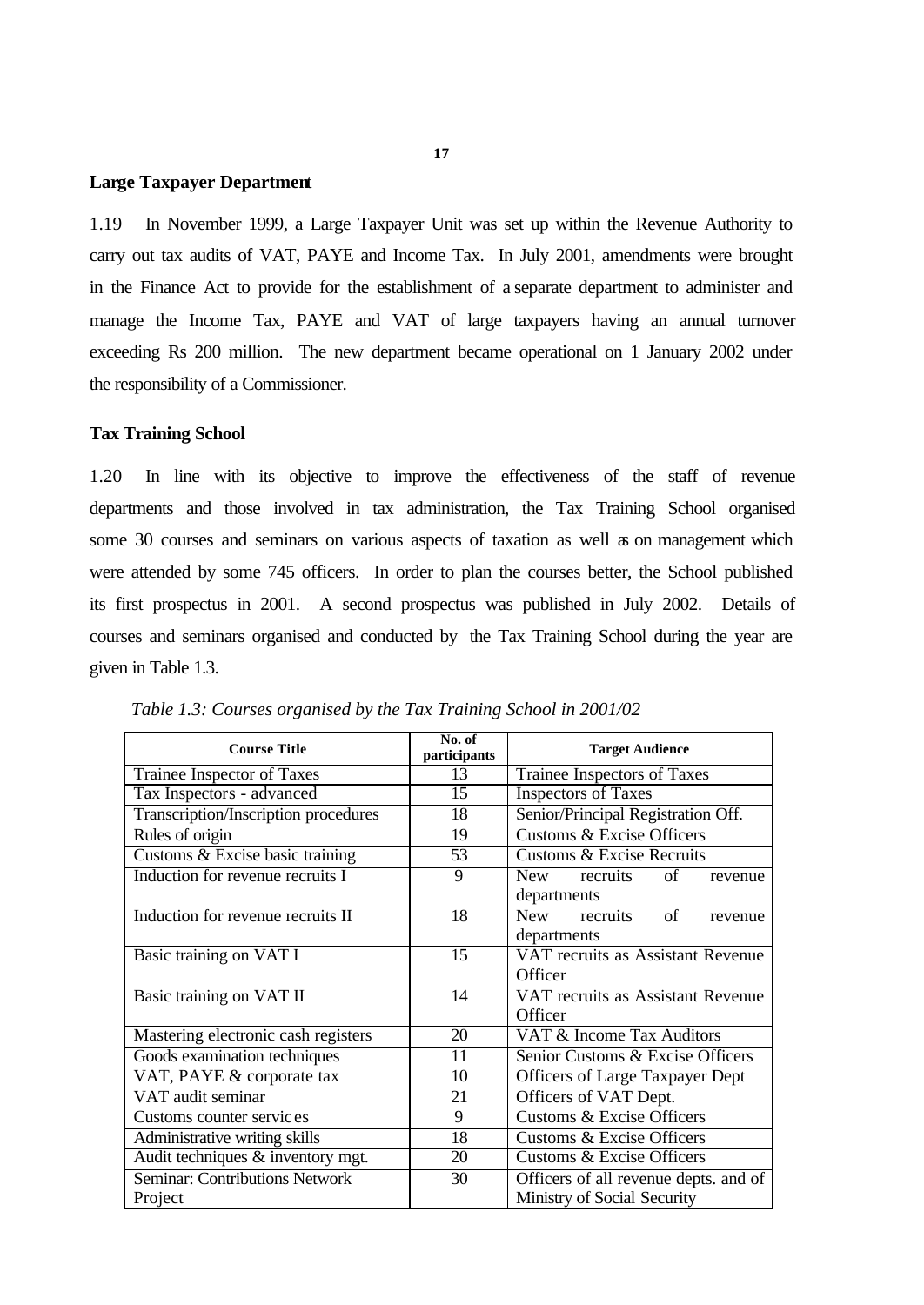| Refresher course for SCEO exams         | 102             | <b>Customs &amp; Excise Officers</b>         |
|-----------------------------------------|-----------------|----------------------------------------------|
| Induction for revenue recruits III      | $\overline{25}$ | Recruits of revenue departments              |
| Enforcement and recovery of debt        | 22              | Officers of revenue depts. engaged           |
|                                         |                 | in enforcement & recovery of debt.           |
| Customs recruits refresher course       | $\overline{51}$ | Newly appointed Customs & Excise             |
|                                         |                 | <b>Officers</b>                              |
| Computerised auditing                   | $\overline{26}$ | Officers of VAT dept.                        |
| Seminar 1: Essentials of the Prevention | 35              | Top level officers of all revenue            |
| of Corruption Act 2002                  |                 | depts.                                       |
| Seminar 2: Essentials of the Prevention | 30              | Middle level officers of all revenue         |
| of Corruption Act 2002                  |                 | depts.                                       |
| Induction for Revenue recruits IV       | 20              | New recruits of revenue depts.               |
| Training for trainers                   | 13              | Officers of all revenue depts.               |
|                                         |                 | interested in training                       |
| Management development programme        | 21              | Middle level officers of revenue             |
|                                         |                 | depts.                                       |
| Seminar 3: Essentials of the Prevention | 50              | Middle level officers of all revenue         |
| of Corruption Act 2002                  |                 | depts.                                       |
| International merchandise trade         | 25              | Customs & Excise Officers                    |
| statistics                              |                 |                                              |
| Inscription erasure procedures          | 12              | <b>Officers</b><br>Registrar-General's<br>of |
|                                         |                 | Dept.                                        |
| <b>Total</b>                            | 745             |                                              |

1.21 In addition to the above courses, the School organised jointly with external agencies the following 3 courses for some 80 participants.

*Table 1.4: Courses organised jointly with external agencies in 2001/02*

| <b>Course Title</b>                                          | No. of<br>participants | <b>Target Audience</b>                                      |
|--------------------------------------------------------------|------------------------|-------------------------------------------------------------|
| CATA <sup>*</sup> Workshop On Tax Audit of<br>Multinationals | 20                     | Inspector of taxes & participants<br>from foreign countries |
| Rules of origin and enforcement<br>procedures under AGOA*    | 30                     | Customs & Excise Officers                                   |
| Commercial fraud enforcement<br>techniques                   | 30                     | Customs & Excise Officers                                   |
| <b>Total</b>                                                 | 80                     |                                                             |

\* CATA – Commonwealth Association of Tax Administrators

\* AGOA – Africa Growth and Opportunity Act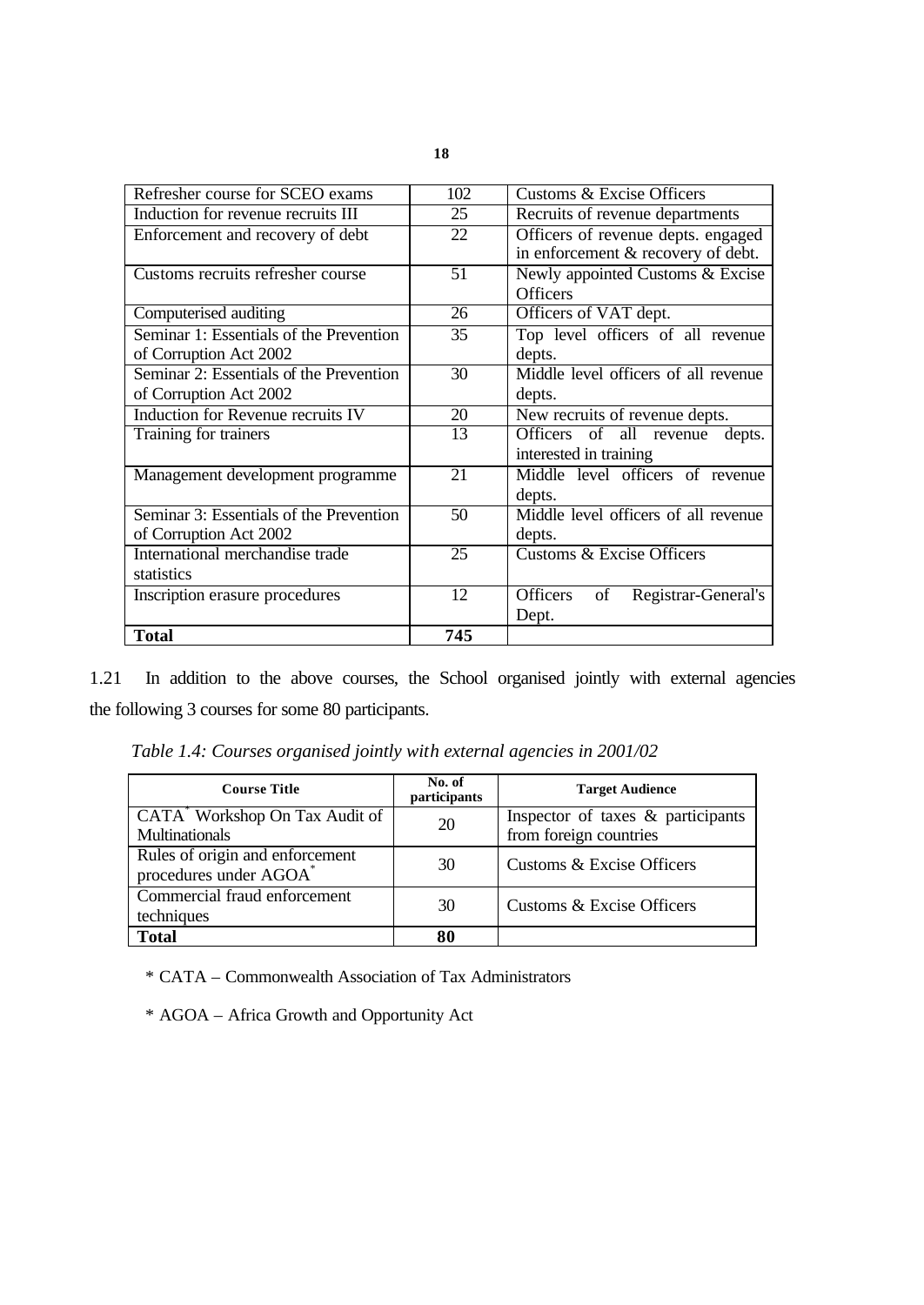#### **Appeals to Tax Appeal Tribunal**

1.22 Decisions of the Revenue Commissioners and the Registrar-General are subject to review on appeals being made to the Tax Appeal Tribunal established under the Tax Appeal Tribunal Act 1984. Any party dissatisfied with the determination of the Tribunal as being erroneous in point of law may take the case further to the Supreme Court. Table 1.5 gives details of appeals for the year 2001/02.

*Table 1.5: Appeals to Tax Appeal Tribunal, 2001/02*

|                                                        | <b>Customs</b> | <b>VAT</b> | <b>Income</b><br><b>Tax</b> | Registrar<br>-General | <b>Total</b> |
|--------------------------------------------------------|----------------|------------|-----------------------------|-----------------------|--------------|
| Appeals pending at 1 July 2001                         | 34             | 82         | 515                         | 4,073                 | 4,704        |
| Appeals lodged between 1 July<br>2001 and 30 June 2002 | 17             | 88         | 231                         | 3,016                 | 3,352        |
|                                                        | 51             | 170        | 746                         | 7,089                 | 8,056        |
| Cases remitted to Tribunal by<br>Supreme Court         |                |            |                             | 34                    | 34           |
|                                                        | 51             | 170        | 746                         | 7,123                 | 8,090        |
| Cases struck out                                       | $\overline{2}$ | 9          | 28                          | 152                   | 191          |
|                                                        | 49             | 161        | 718                         | 6,971                 | 7,899        |
| Appeals determined                                     | $\overline{2}$ | 3          | 24                          | 55                    | 84           |
|                                                        | 47             | 158        | 694                         | 6,916                 | 7,815        |
| Settled by agreement/withdrawn                         | 9              | 16         | 119                         | 924                   | 1,068        |
| Appeals pending at 30 June 2002                        | 38             | 142*       | $575^{\#}$                  | 5,992                 | 6,747        |
| Cases pending before Supreme<br>Court                  | 9              | 5          | 17                          | 44                    | 75           |

\* 7 VAT cases have been transferred to the Large Taxpayer Department.

# 18 Income Tax cases have been transferred to the Large Taxpayer Department.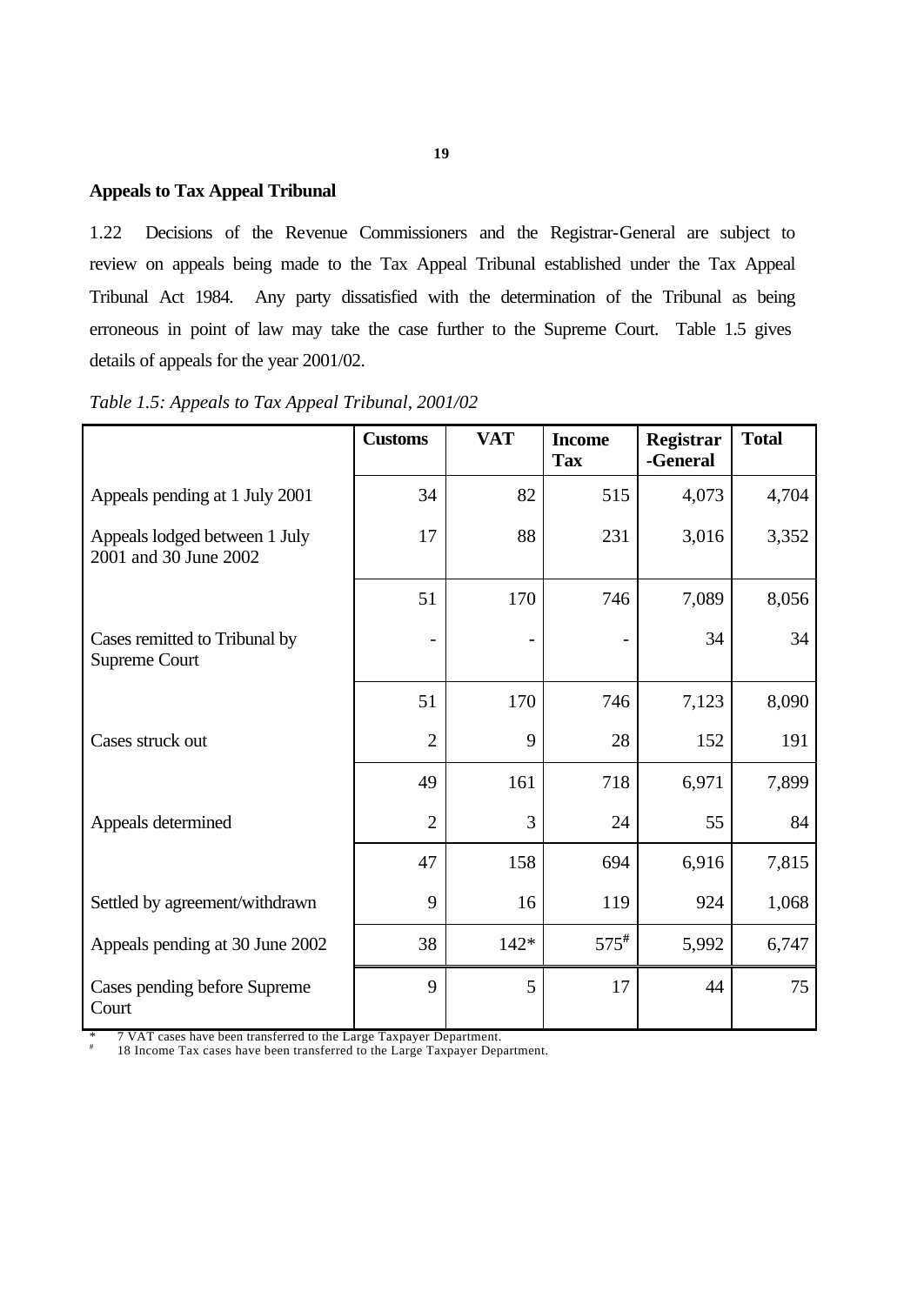1.23 In order to expedite the determination of appeals, the Finance Act 2001 provides for the setting up of an Assessment Review Committee to hear appeals and representations from aggrieved taxpayers. The Assessment Review Committee will consist of persons with expertise in areas such as accountancy, business administration, economics and taxation and will be required to take a decision within 8 weeks. The Committee will become operational on a date to be fixed by proclamation.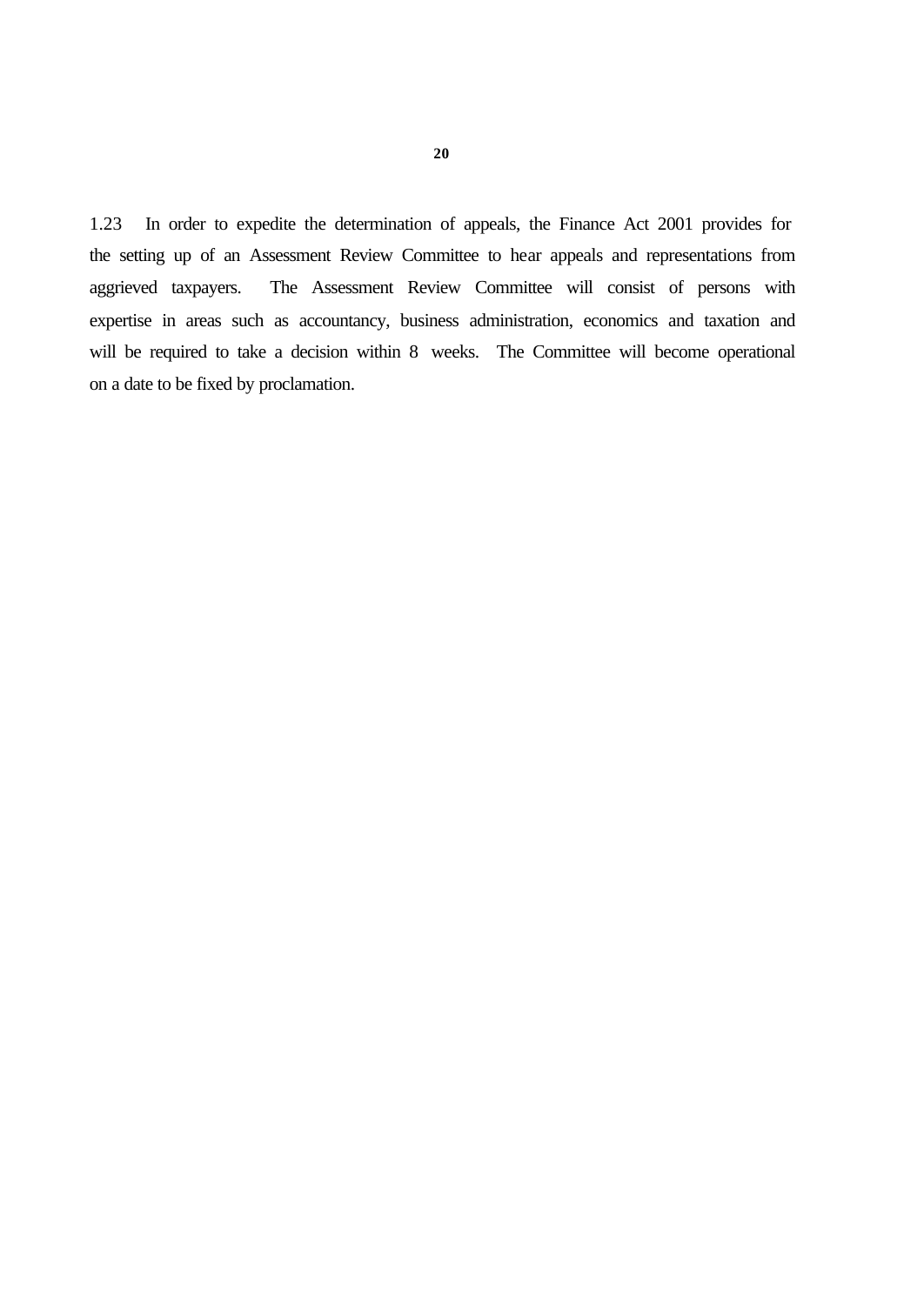### **2. CUSTOMS AND EXCISE DEPARTMENT**

#### **Responsibilities**

2.1 The Customs and Excise Department is responsible for the administration of the Customs Act, the Customs Tariff Act and the Excise Act. This involves mainly collection of:–

- customs duties on imported goods; and
- excise duties on certain locally manufactured and imported goods such as alcohol and cigarettes.

2.2 The Department also collects VAT at importation on behalf of the VAT Department and carries out important non-revenue functions such as the enforcement of prohibitions and restrictions on imports, for example, of drugs, arms and ammunitions. Customs is also responsible for processing export entries, checking export documentation and collecting trade statistics.

#### **Customs and Excise Duty**

2.3 Customs duty is collected at importation on all manifested goods unless they are free of duty. It is also levied on merchandise and goods brought by passengers coming from abroad, in excess of their prescribed allowances. Most of the duties in the Customs Tariff are ad-valorem, but a few items like footwear are subject to a specific duty.

2.4 Excise duty is levied on certain locally manufactured and imported goods such as cigarettes alcoholic beverages and vehicles.

#### **Revenue from Customs and Excise Duties**

2.5 Total revenue from customs and excise duties amounted to Rs. 8,201.8 million in 2001/02 compared to Rs. 8,456.1 million in 2000/01. Table 2.1 and Figure 2.1 show the evolution in revenue collection from 1998/99 to 2001/02.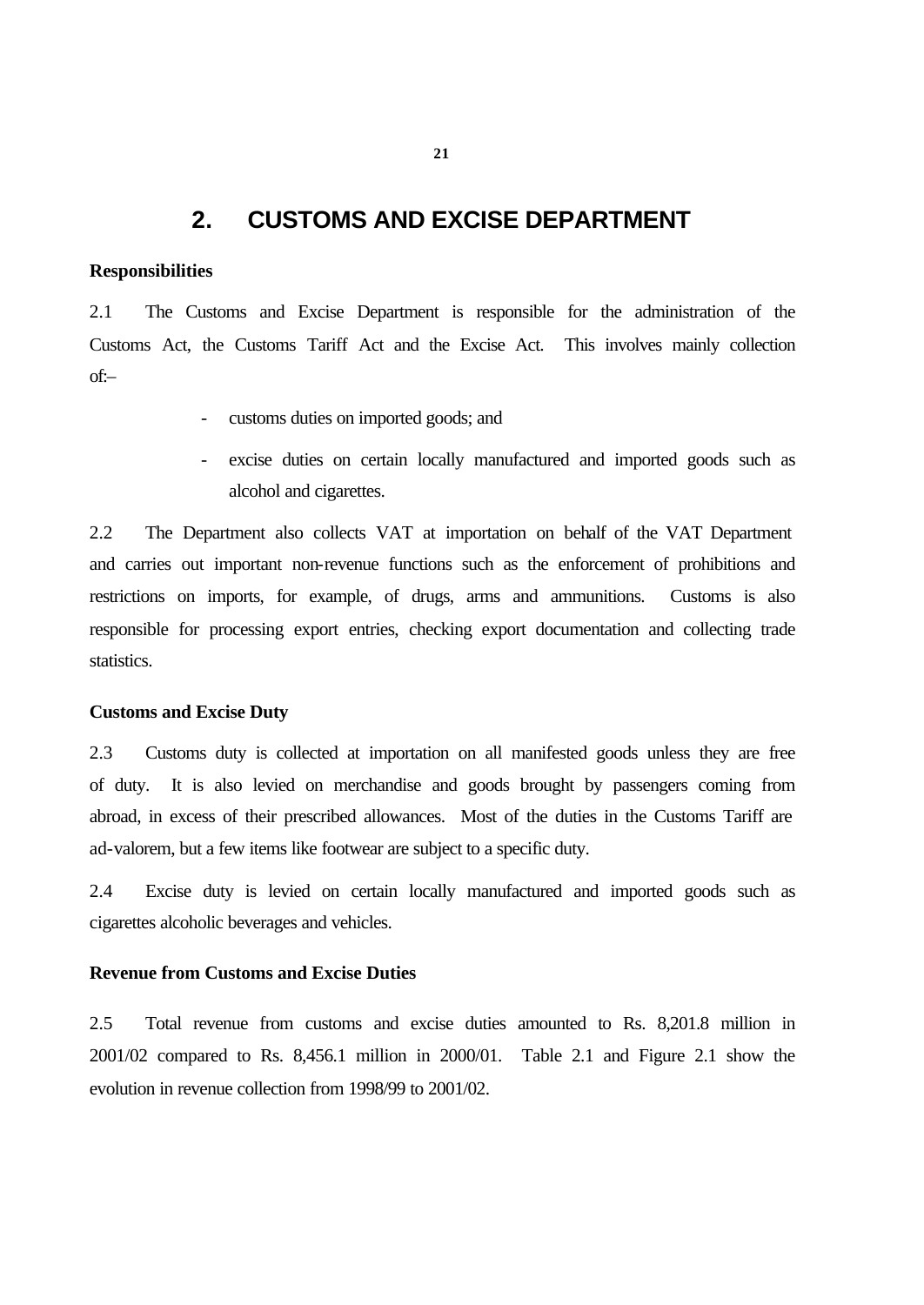*Table 2.1: Revenue collection, 1998/99 to 2001/02* 

|  | Rs million |
|--|------------|
|  |            |
|  |            |
|  |            |

| <b>Customs and Excise duties</b>               | 1998/99 | 1999/00 | 2000/01 | 2001/02 |
|------------------------------------------------|---------|---------|---------|---------|
| <b>Customs duties</b>                          | 5,062.2 | 4,171.5 | 3,467.0 | 3,287.8 |
| Excise duties on imports                       | 909.9   | 2,763.7 | 2,882.1 | 2,605.6 |
| Excise duties on locally manufactured<br>goods | 1,775.9 | 2,159.5 | 2,107.0 | 2,308.4 |
| <b>Total</b>                                   | 7,748.0 | 9,094.7 | 8,456.1 | 8,201.8 |





### **VAT collection on imports**

2.6 In 2001/02, the Customs and Excise Department also collected VAT on imports amounting to Rs. 4,073.6 million.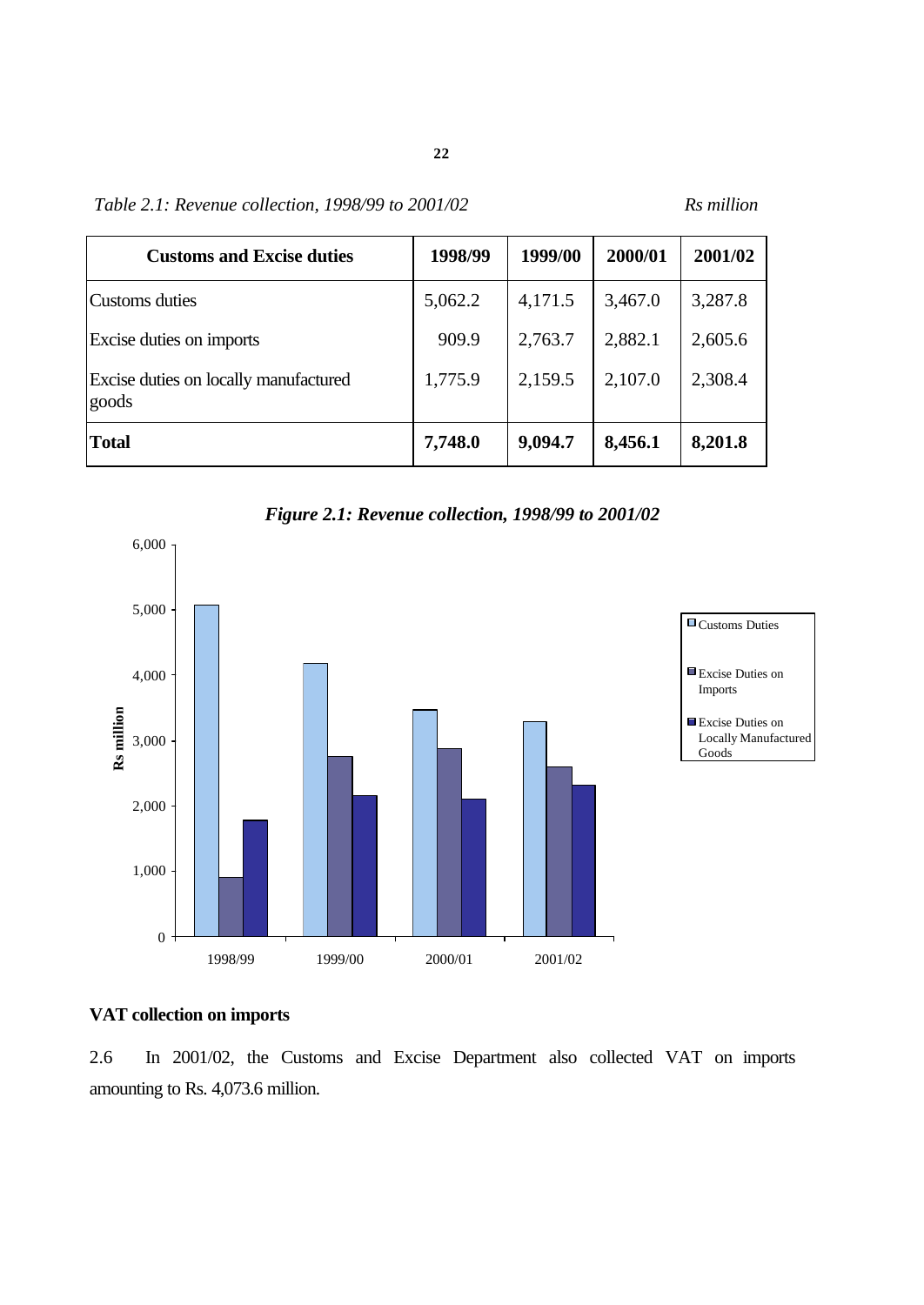#### **Changes in Customs Duties**

2.7 The rationalisation of the structure of customs duty was pursued during the year. The main changes brought in the customs duty are summarized below:-

*Abolition of customs duty on:-*

- Oral contraceptives;
- Tools with working parts of plastics;
- Sheath contraceptives;
- Boat or dock fenders, whether or not inflatable;
- Tools with working parts of rubber;
- Textiles wicks:
- Ships' or boats' propellers and blades;
- Parts and accessories for catalytic converter; and
- Baby carriages and parts thereof.

*Reduction of customs duty to 5 per cent on boosters*

*Reduction of customs duty to 10 per cent on:-*

- Cigarette paper for use on cigarette manufacturing machine; and
- Chassis fitted with engine for buses, lorries, and ambulances.

*Reduction of customs duty to 15 per cent on:-*

- Endless bands for machinery of stainless steel;
- Other endless bands for machinery;
- Other woven cloth, of stainless steel; and
- Specialized bathing chairs and high chairs for babies.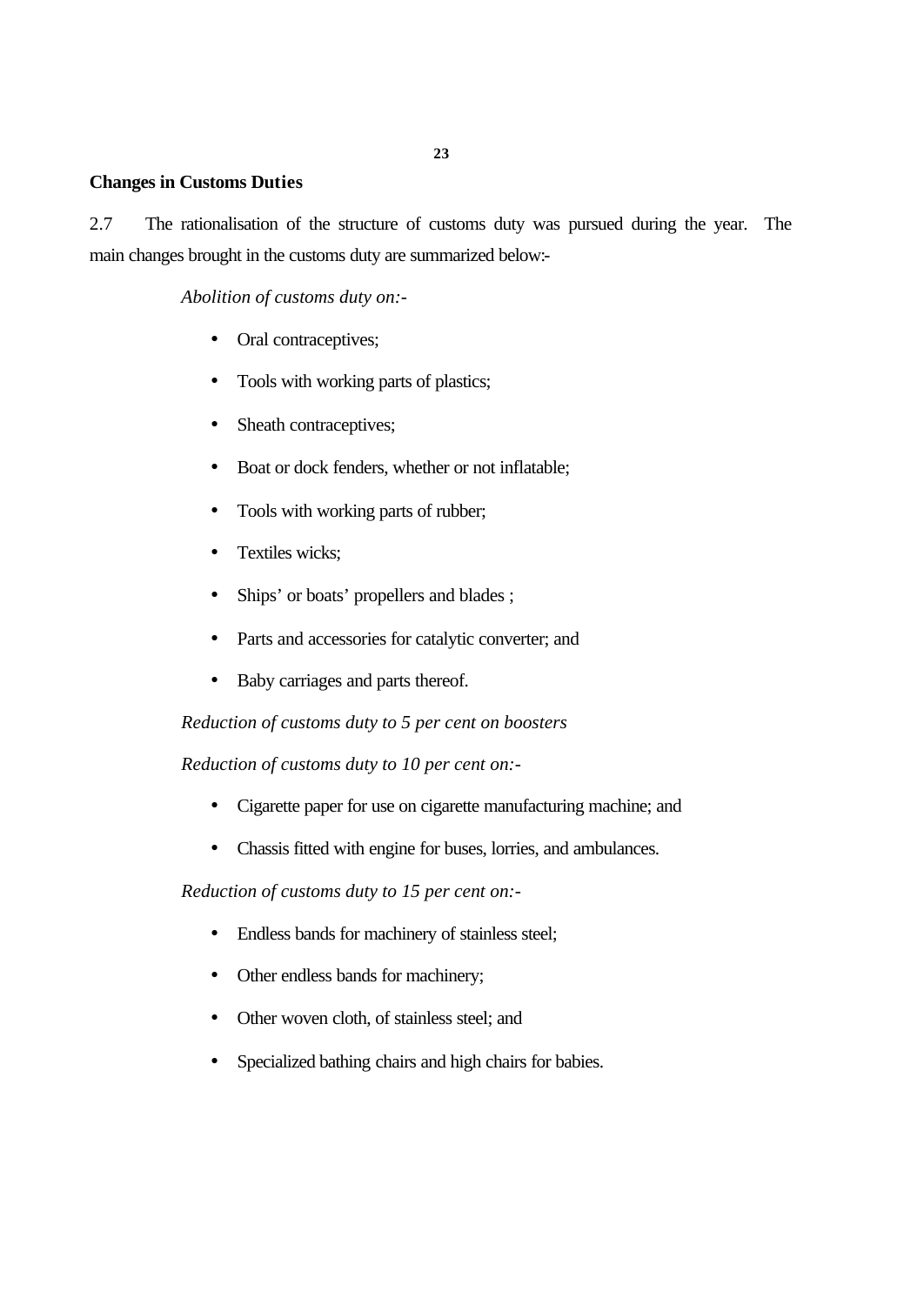*Reduction of customs duty to 20 per cent on:-*

- Photographic papers in rolls of a width exceeding 610 mm, for colour photography, photographic plates, film, paper, paperboard and textiles exposed but not developed;
- Equipment for scaffolding, shuttering, propping or pit-propping;
- Equipment for scaffolding, shuttering, propping or pit-propping; and
- Roundabouts (carrousels).

*Reduction of customs duty to 30 per cent on:-*

- Handset of a kind used for shower bath;
- Golf cars; and
- Vehicles of a type used for karting.

*Reduction of customs duty to 40 per cent on:-*

- Gloves, mittens and mitts; and
- Steel fibres for strengthening flooring of cement.

*Changes in customs duty on footwear (excluding sport shoes):-*

- from 80 per cent to 10 per cent for an interior length not exceeding 15 cm;
- from 80 per cent to Rs 75 per pair or 80 per cent, whichever is higher, for an interior length exceeding 15 cm but not exceeding 21 cm; and
- from 80 per cent to Rs 125 per pair or 80 per cent, whichever is higher, for an interior length exceeding 21 cm.

*Reduction of customs duty from 30 per cent to Rs 60 per pair or 30 per cent, whichever is higher, on assemblies of parts not yet constituting or having the essential character of footwear of heading 64.1 to 64.5.*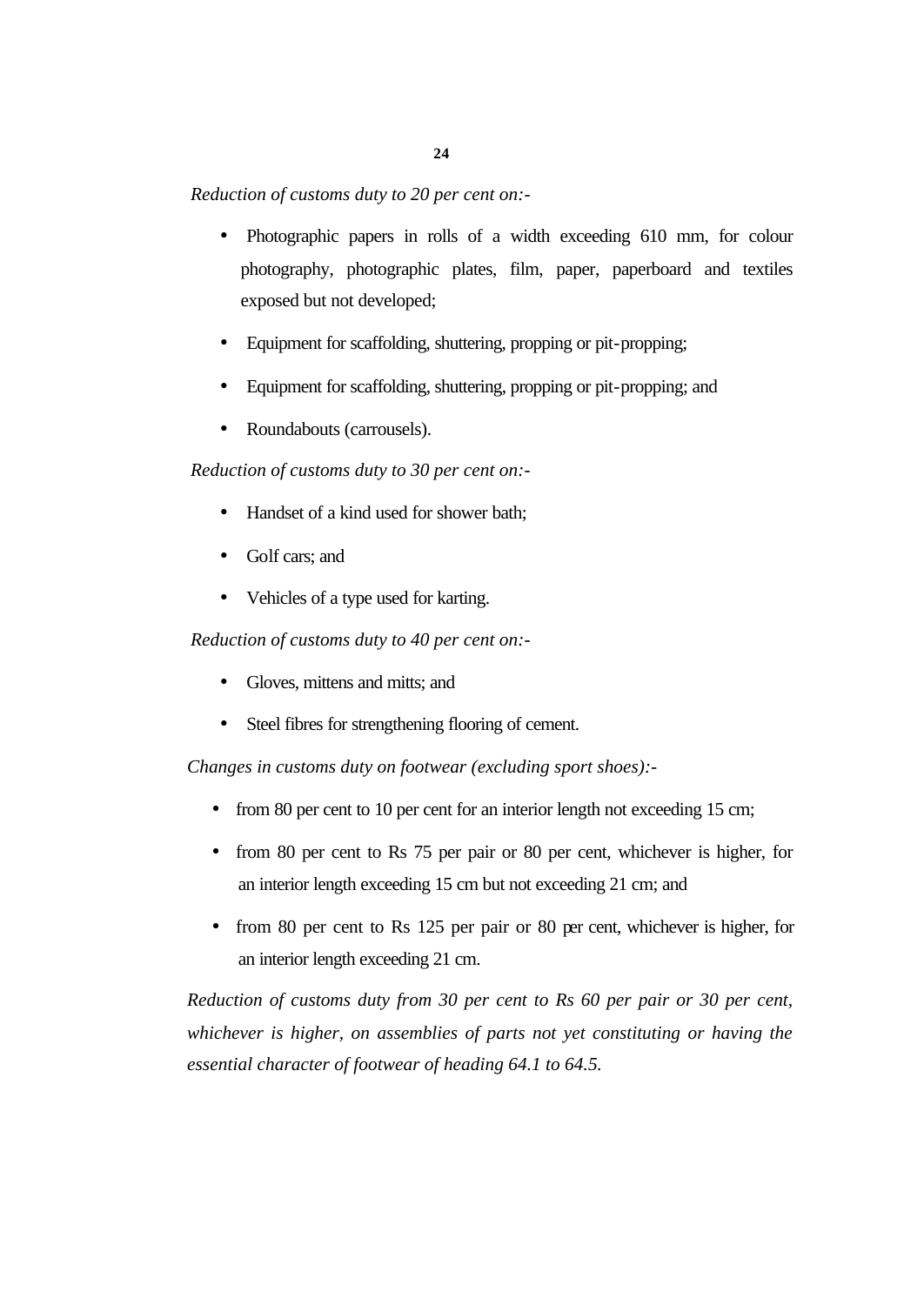2.8 The main changes in excise duty at importation are as follows:

|                                                             | From | To          |
|-------------------------------------------------------------|------|-------------|
|                                                             |      | (per litre) |
| Wine imported in bulk for bottling<br>$\bullet$             | 15%  | Rs. 15      |
| Vermouth imported in bulk for bottling                      | 15%  | Rs. 15      |
| Other fermented beverages (cider, perry, mead)<br>$\bullet$ | 15%  | Rs. 10      |
| imported in bulk for bottling                               |      |             |
| Cognac imported in bulk for bottling                        | 150% | Rs. 150     |
| Brandy imported in bulk for bottling                        | 150% | Rs. 150     |
| Whiskies imported in bulk for bottling of an                | 150% | Rs. 200     |
| alcoholic strength by volume exceeding 55% but              |      |             |
| not exceeding 70% vol                                       |      |             |
| Mogas (essence)<br>$\bullet$                                | 150% | Rs. 9.80    |
| Gas oil (Diesel)                                            | 25%  | Rs. 3.00    |
| Fuel oil                                                    | 55%  | Rs. 2.00    |
|                                                             |      |             |

#### **Staffing**

2.9 The number of officers in the Department as at 30 June 2002 was 766 including 156 supporting staff. As at June 2001, the corresponding figures were 688 and 127 respectively.

#### **Training courses, seminars and workshops**

2.10 In order to improve efficiency in the Customs Department and to enhance the skills of the staff, several senior officers were nominated to attend courses, seminars and workshops abroad and locally. These included seminars and workshops under the aegis of Common Market for Eastern and Southern African States (COMESA), Southern African Development Community (SADC) and World Customs Organisation (WCO) on subjects such as harmonisation of customs procedures, customs valuation, rules of origin, etc.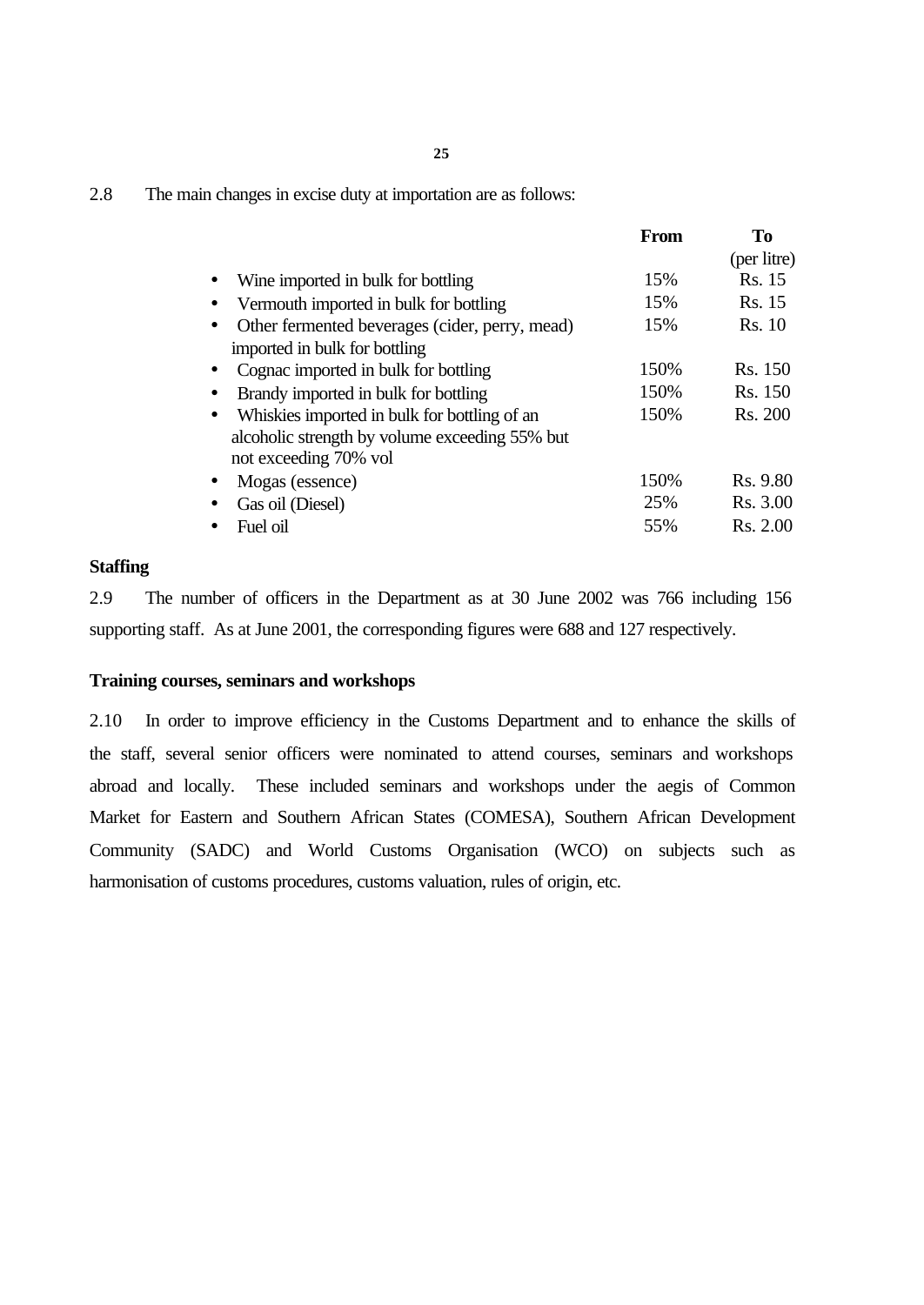### **Imports and Exports**

2.11 During the year, there was an increase in the number of both import and export entries. Table 2.2 shows the number of bills of entry and the value of imports and exports for the years 2000/01 and 2001/02.

| <b>Imports and Exports – Bills of</b><br><b>Entry and Value</b> | 2000/01 | 2001/02 |
|-----------------------------------------------------------------|---------|---------|
| Number of bills of entry                                        |         |         |
| <b>Imports</b>                                                  | 194,256 | 195,037 |
| <b>Exports</b>                                                  | 97,719  | 98,878  |
| CIF value of imports<br>(Rs. million)                           | 56,585  | 58,423  |
| FOB value of exports<br>(Rs. million)                           | 42,907  | 45,884  |
| FOB value of bunkers and ship's<br>stores (Rs. million)         | 1,800   | 1,860   |

*Table 2.2: Number of bills of entry and the value of imports and exports, 2000/01 and 2001/02*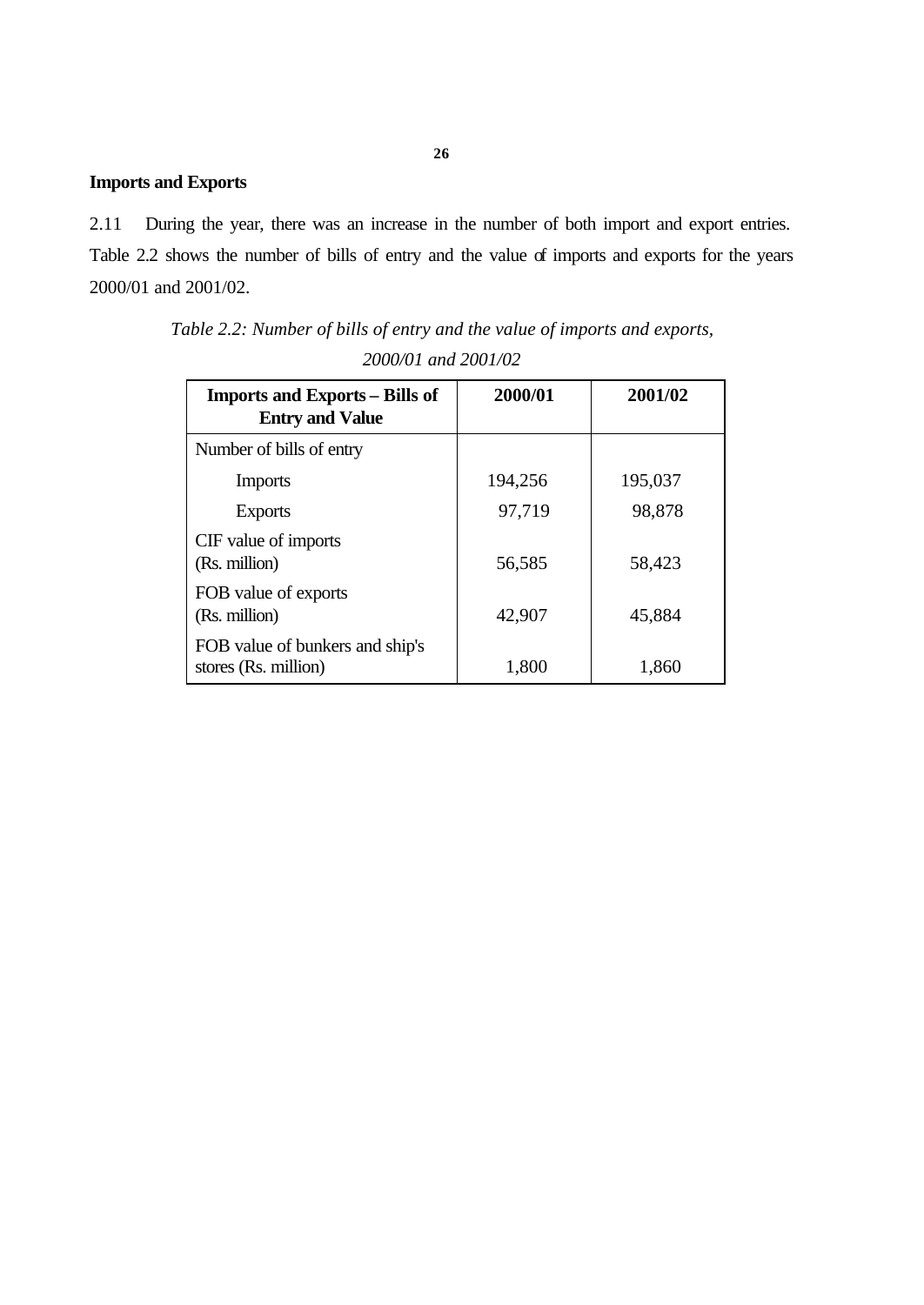### **3. VALUE ADDED TAX DEPARTMENT**

#### **Responsibilities**

3.1 The VAT Department is responsible for the collection and administration of the Value Added Tax and the various duties and taxes payable under the Gaming Act in respect of casinos, gaming houses, pool betting, sweepstakes and lotteries. It is also responsible for the collection of rum and liquor licence fees payable under Part II of the Second Schedule to the Excise Act 1994.

#### **The VAT System**

3.2 Value Added Tax was introduced on 7 September 1998 and is governed by the Value Added Tax Act 1998. It is a tax on the supply of goods and services in Mauritius (including Rodrigues) and is chargeable on the value of the supply. The tax is also levied on the importation of goods into Mauritius. The rate of tax has been increased from 12 to 15 per cent with effect from 1 July 2002.

3.3 With the exception of those which are specifically exempted, all goods and services are subject to VAT. The exempt goods and services include rice, bread, butter, common salt, other specified foodstuffs, medicines, public transport, medical, hospital and dental services, educational and training services. The Act also provides for certain bodies or persons to be exempted from the tax on specified goods and services.

3.4 Generally, goods and services which are exported are zero-rated. As from 1 September, 1999, a few goods sold on the local market have been made zero-rated. These include wheat flour, edible oil, chicken, sugar, and fertilisers. As from 1 September 2000, ghee and fish (fresh, chilled or frozen) produced in Mauritius have been made zero-rated; water and electricity have become zero-rated with effect from 2 October 2000. Goods and services supplied by the Wastewater Management Authority have also become zero-rated with effect from 13 November 2001.

3.5 Persons in business whose annual turnover of taxable goods and services exceeds Rs. 3 million are required to be registered for VAT and submit VAT returns. This threshold has, however, been removed in respect of 22 categories of professionals as from 1 October 2002.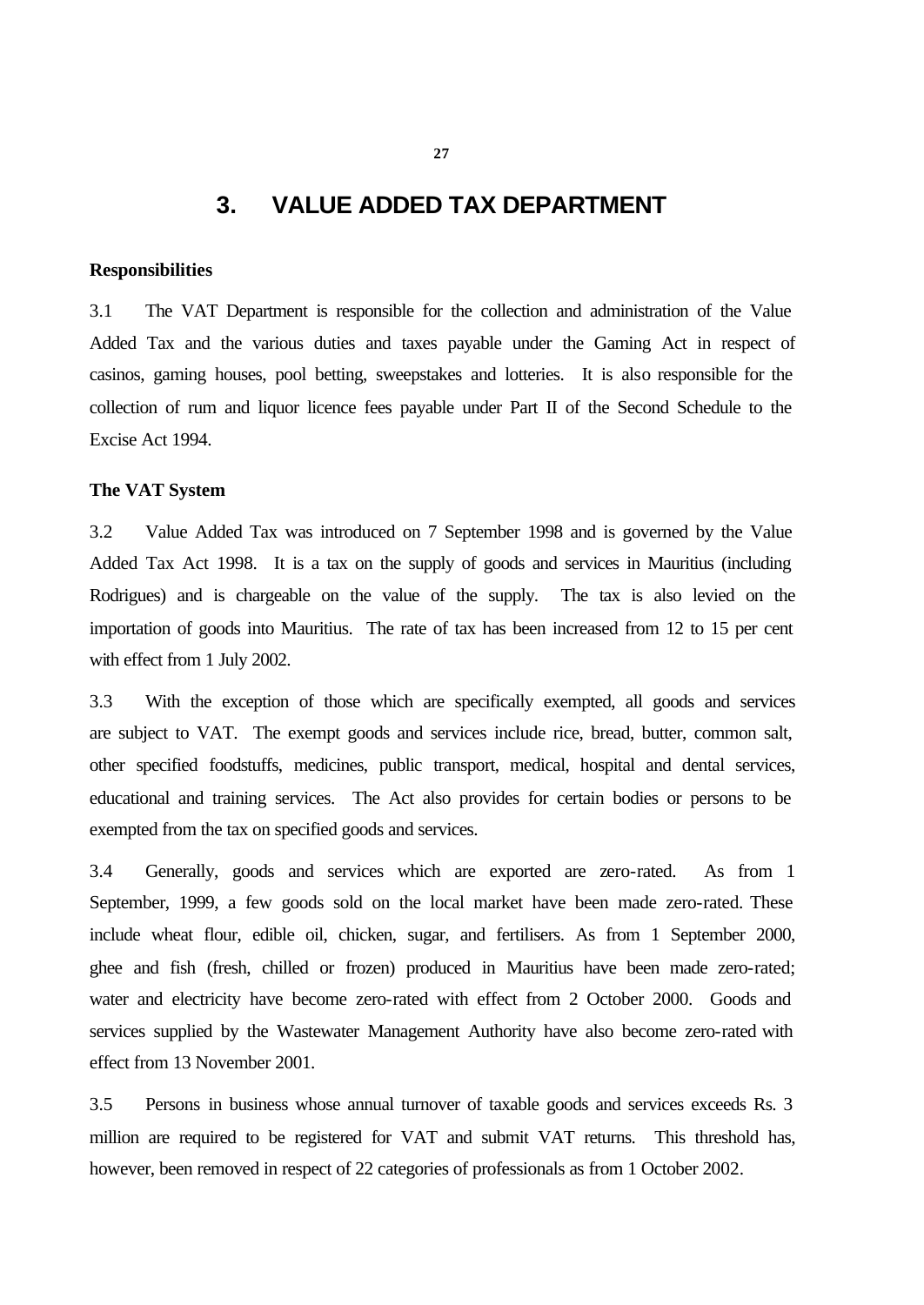3.6 As from 10 January 2003, certain specified services provided by banks and holders of a management licence under the Financial Services Development Act 2001 and services provided by insurance agents under the Insurance Act will be subject to VAT at the standard rate.

#### **Revenue from VAT and taxes on gaming and betting**

3.7 Total receipts from VAT, taxes on gaming, betting and sweepstakes and from rum and liquor licence fees amounted to Rs. 7,818.7 million in 2000/02. In addition, receipts from Sales Tax (which has been replaced by VAT as from 7 September 1998) amounted to Rs. 3.6 million and those from Hotel and Restaurant Tax amounted to Rs. 1 million. Table 3.1 and Figure 3.1 show the trend in revenue collection at the VAT department for the period 1998/99 to 2001/02.

|                                 | 1998/99 | 1999/00 | 2000/01 | 2001/02 |
|---------------------------------|---------|---------|---------|---------|
| Value Added Tax                 | 3,976.3 | 5,595.9 | 5,919.1 | 7,049.8 |
| Sales Tax                       | 662.3   | 8.4     | 5.4     | 3.6     |
| Hotel & Restaurant Tax          | 370.5   | 176.3   | 26.7    | 1.0     |
| Gaming, Betting and Sweepstakes | 607.6   | 694.9   | 680.2   | 710.4   |
| * Gaming licences               |         | 41.7    | 45.5    | 48.1    |
| Rum & Liquor licences           | 10.2    | 10.6    | 10.4    | 10.4    |
| <b>Total</b>                    | 5,626.9 | 6,527.8 | 6,687.3 | 7,823.3 |

*Table 3.1: Revenue collection, 1998/99 to 2001/02* Rs. million

\* Prior to the year 1999/2000, Gaming licences were accounted for under item "Miscellaneous Licences".

Out of Rs 7,823.3 million collected in 2001/02, an amount of Rs. 843.9 million was received through the electronic payment system.

**28**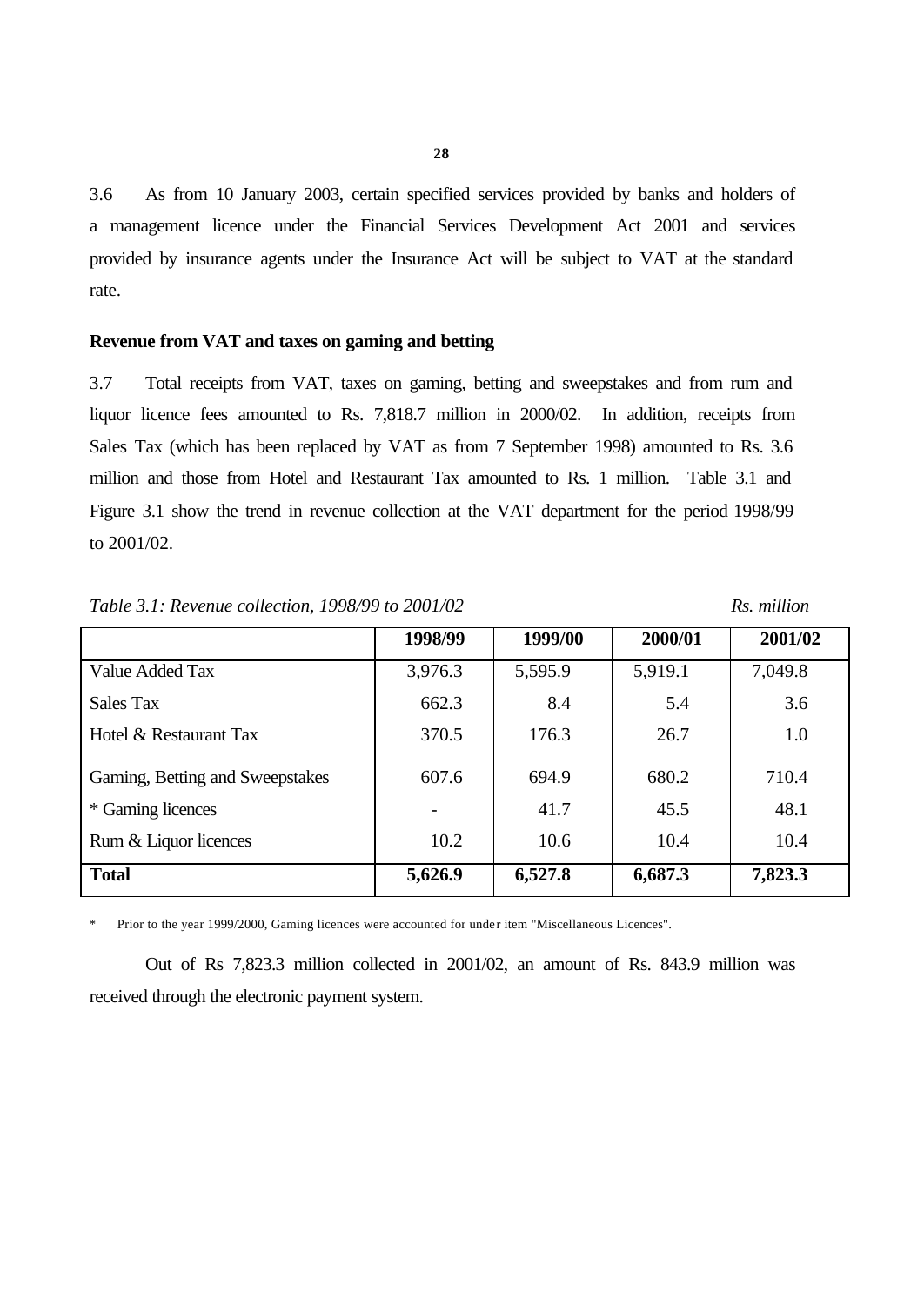

*Figure 3.1: Revenue collection, 1998/99 to 2001/02* 

#### **Registrations**

3.8 The number of persons registered for VAT at the VAT Department was 5,062 as at 30 June 2002. Details of registrations for the years 2000/01 and 2001/02 are given in Table 3.2.

|                                                 | 2000/01 | 2001/02 |
|-------------------------------------------------|---------|---------|
| Number of registered persons as at 1 July       | 4,451   | 4,867   |
| New registrations                               | 539     | 565     |
| Total                                           | 4,990   | 5,432   |
| Registrations cancelled                         | 123     | 158     |
|                                                 | 4,867   | 5,274   |
| <b>Transferred to Large Taxpayer Department</b> |         | 212     |
| Number of registered persons as at 30 June      | 4,867   | 5,062   |

*Table 3.2: Number of registrations at the VAT department, 2000/01 and 2001/02*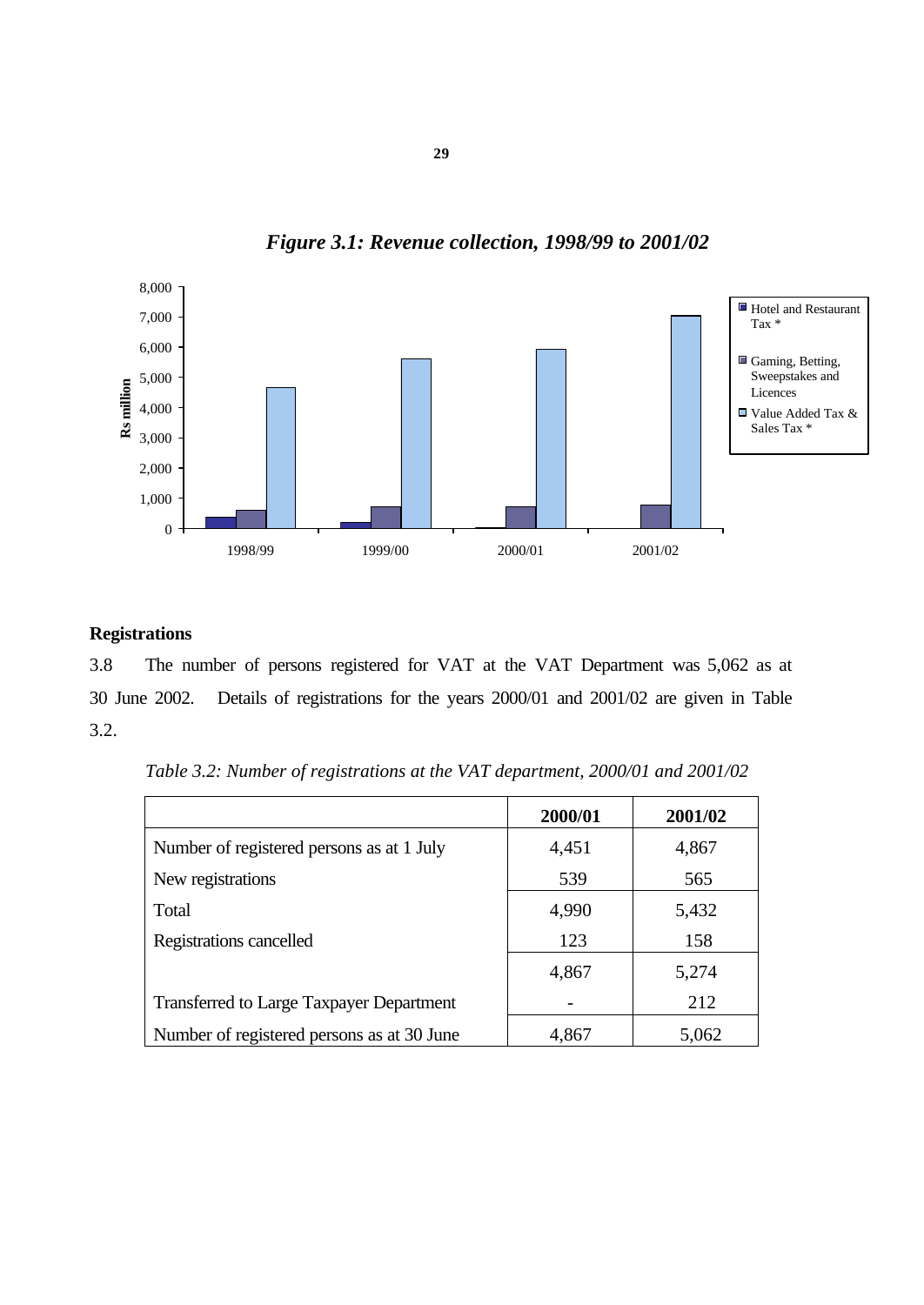#### **Repayment of VAT**

3.9 During the year, 3,345 new claims for repayment of a total amount of Rs. 984.6 million were received. Taking into account the 414 claims of an amount of Rs. 204.0 million, outstanding for the previous year, the number of cases required to be processed in 2001/02 stood at 3,759. Of this, 3,361 claims were processed during the year and an amount of Rs. 997.0 million was repaid. Of the amount repaid, Rs. 260.3 million was in respect of capital goods and Rs. 736.7 million for zero-rated supplies. Some 76 claims for an amount of Rs. 97.1 million were transferred to the Large Taxpayer Department upon its creation on 1 January 2002.

#### **Assessments**

3.10 During the year, 104 assessments were raised for a total amount of Rs. 163.7 million . These figures include an amount of Rs. 35.0 million in respect of 20 assessments raised under the Gaming Act.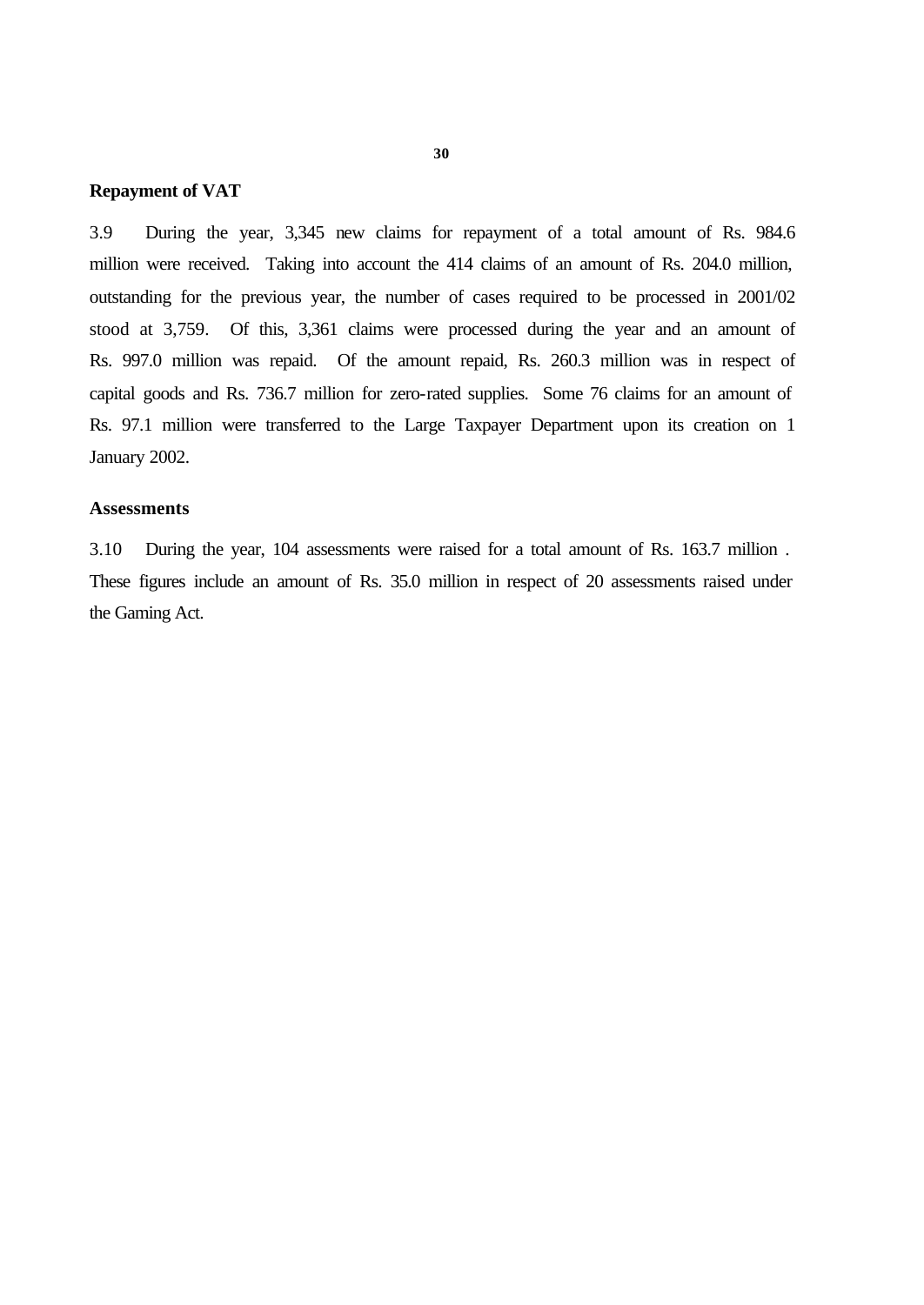### **Betting and Gaming**

3.11 As at 30 June 2002, there were 585 licensees under the Gaming Act. The figure in the previous year was 574. Table 3.3 gives a breakdown of the number of licensees.

| <b>Types of licence</b>        | 2000/01        | 2001/02        |
|--------------------------------|----------------|----------------|
| <b>Gaming Houses</b>           |                |                |
|                                |                |                |
| Casino                         | 7              | 7              |
| Gaming House "A"               | 5              | $\overline{4}$ |
| Gaming House "B"               | $\overline{4}$ | $\overline{4}$ |
| Gaming House "C"               | 17             | 16             |
| Coin-operated gaming machine   | 9              | 14             |
| <b>Pool Betting</b>            |                |                |
| Pool Promoter                  | $\overline{2}$ | $\overline{2}$ |
| Agent of Foreign Pool Promoter | 3              | 3              |
| Collector                      | 423            | 436            |
| <b>Sweepstakes &amp; Bets</b>  |                |                |
| Pari mutuel organiser          | 3              | 3              |
| <b>Bookmaker</b>               | 77             | 71             |
| Totalisator                    | $\mathbf{1}$   | $\mathbf{1}$   |
| <b>Lotteries (Promotional)</b> |                |                |
| Lottery organiser              | 23             | 24             |
| <b>Total</b>                   | 574            | 585            |

*Table 3.3: Number of licensees, 2000/01 and 2001/02 (as at 30 June)*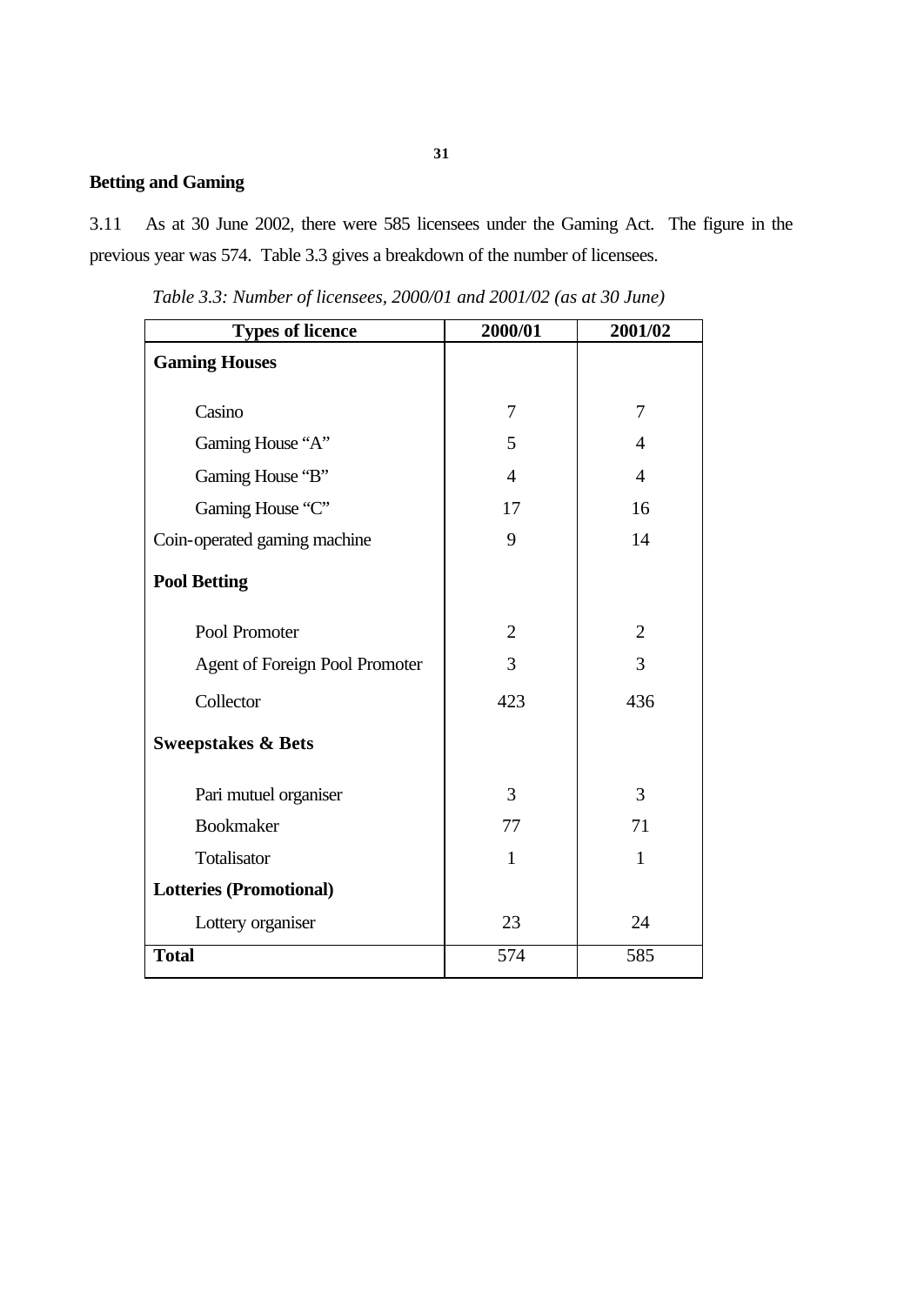#### **Rum and liquor licences**

3.12 As at 30 June 2002, there were 5,308 rum and liquor licensees under Part II of the Second Schedule to the Excise Act 1994. The corresponding figure for the previous year was 5,289. Table 3.4 gives a breakdown of the number of licensees by district.

| <b>District</b>             | 2000/01 | 2001/02 |
|-----------------------------|---------|---------|
| <b>Black River</b>          | 339     | 356     |
| Flacq                       | 676     | 693     |
| <b>Grand Port</b>           | 578     | 572     |
| <b>Lower Plaine Wilhems</b> | 671     | 650     |
| <b>Upper Plaine Wilhems</b> | 662     | 665     |
| Moka                        | 339     | 331     |
| Port Louis                  | 466     | 471     |
| Pamplemousses               | 601     | 605     |
| Rivière du Rempart          | 637     | 639     |
| Savanne                     | 320     | 326     |
| <b>Total</b>                | 5,289   | 5,308   |

*Table 3.4: Number of licensees by district, 2000/01 and 2001/02 (as at 30 June)*

#### **Staffing**

3.13 As at 30 June 2002, 160 officers including 48 supporting staff were employed in the department. The corresponding figures for 2000/01 were 133 and 45 respectively.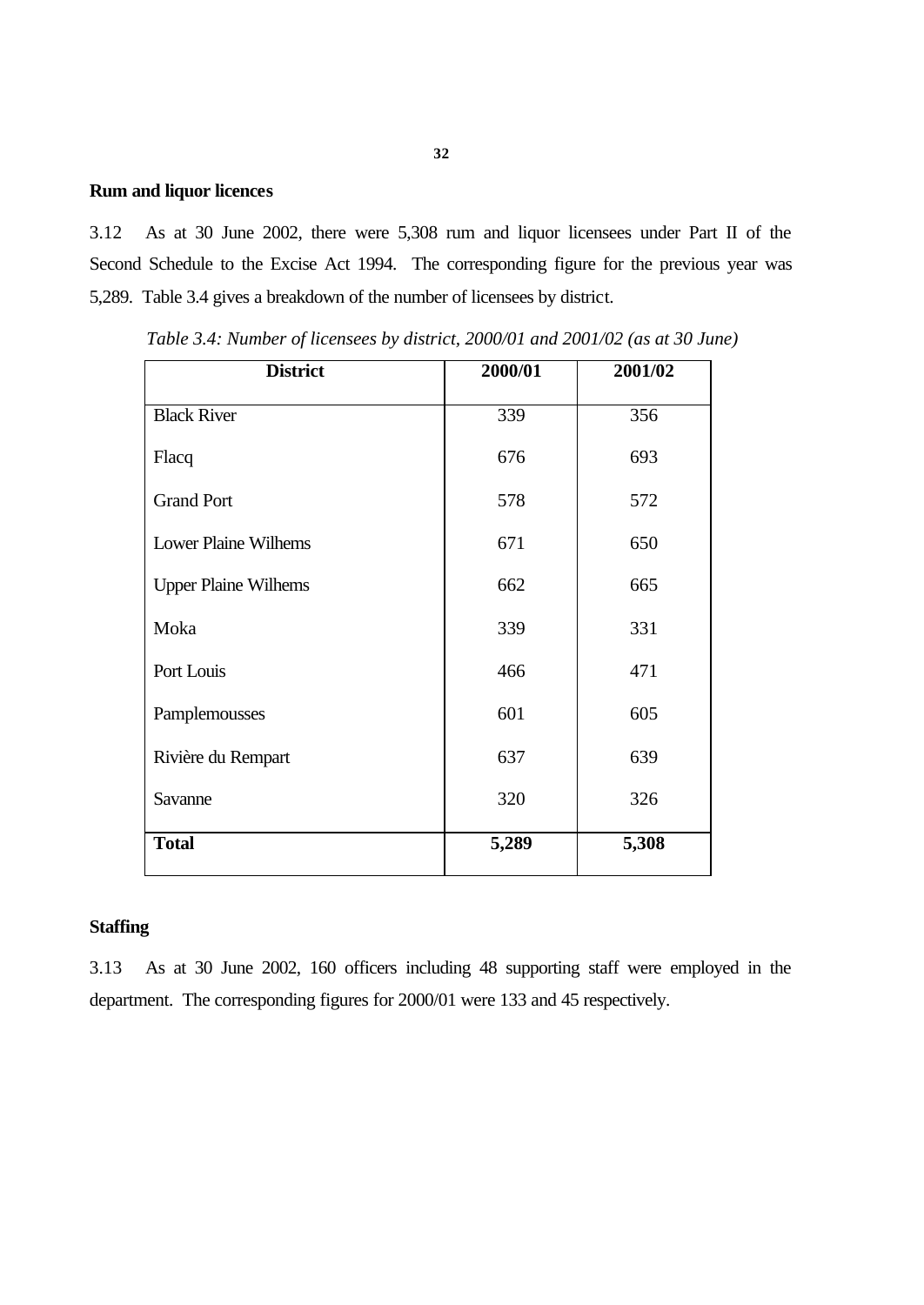#### **Training courses and seminars**

3.14 During the year, the Department made effective use of training opportunities available to upgrade the skills and raise the level of competence of its staff. In addition to the courses held at the Tax Training School, some 13 officers attended workshops and seminars on such themes as VAT issues, IT, productivity, improving counter services, etc.

#### **VAT Ruling**

3.15 The Department issued a ruling under the Value Added Tax Act during the year. This is given in Appendix A.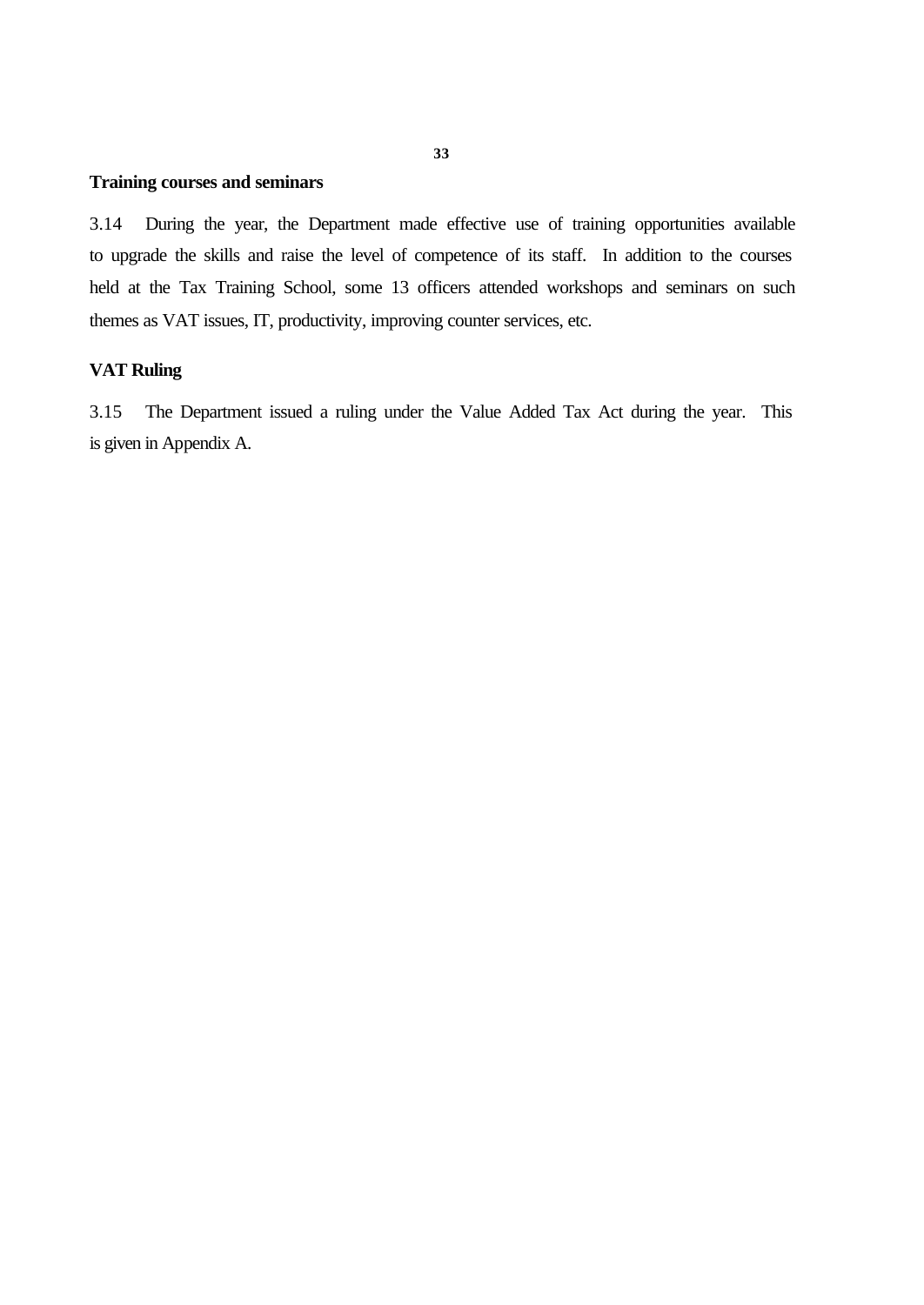### **4. INCOME TAX DEPARTMENT**

#### **Responsibilities**

4.1 The Income Tax Department is responsible for the collection and administration of tax on the income of individuals and companies.

#### **The Income Tax System**

4.2 Mauritius runs a self-assessment system based on the residence concept. A resident of Mauritius is liable to income tax on his worldwide income. In the case of earned income derived by an individual from overseas it is taxable only to the extent that it is remitted to Mauritius.

4.3 Income Tax is payable on income derived in the preceding year. The fiscal year commences on 1 July. Individuals are required to submit their returns of income by 30 September while the due date for companies to furnish their returns is 31 January following the income year. Where a company closes its accounts on a date other than 30 June, the return of income has to be submitted by 30 September in the year of assessment.

4.4 The income tax rates applicable in respect of income year 2001/02 are as follows:–

#### **Individuals**

| On the first Rs. 25,000 of chargeable income | 15% |
|----------------------------------------------|-----|
| On the remainder                             | 25% |
| <b>Companies</b>                             |     |
| Tax incentive companies                      | 15% |
| Others                                       | 25% |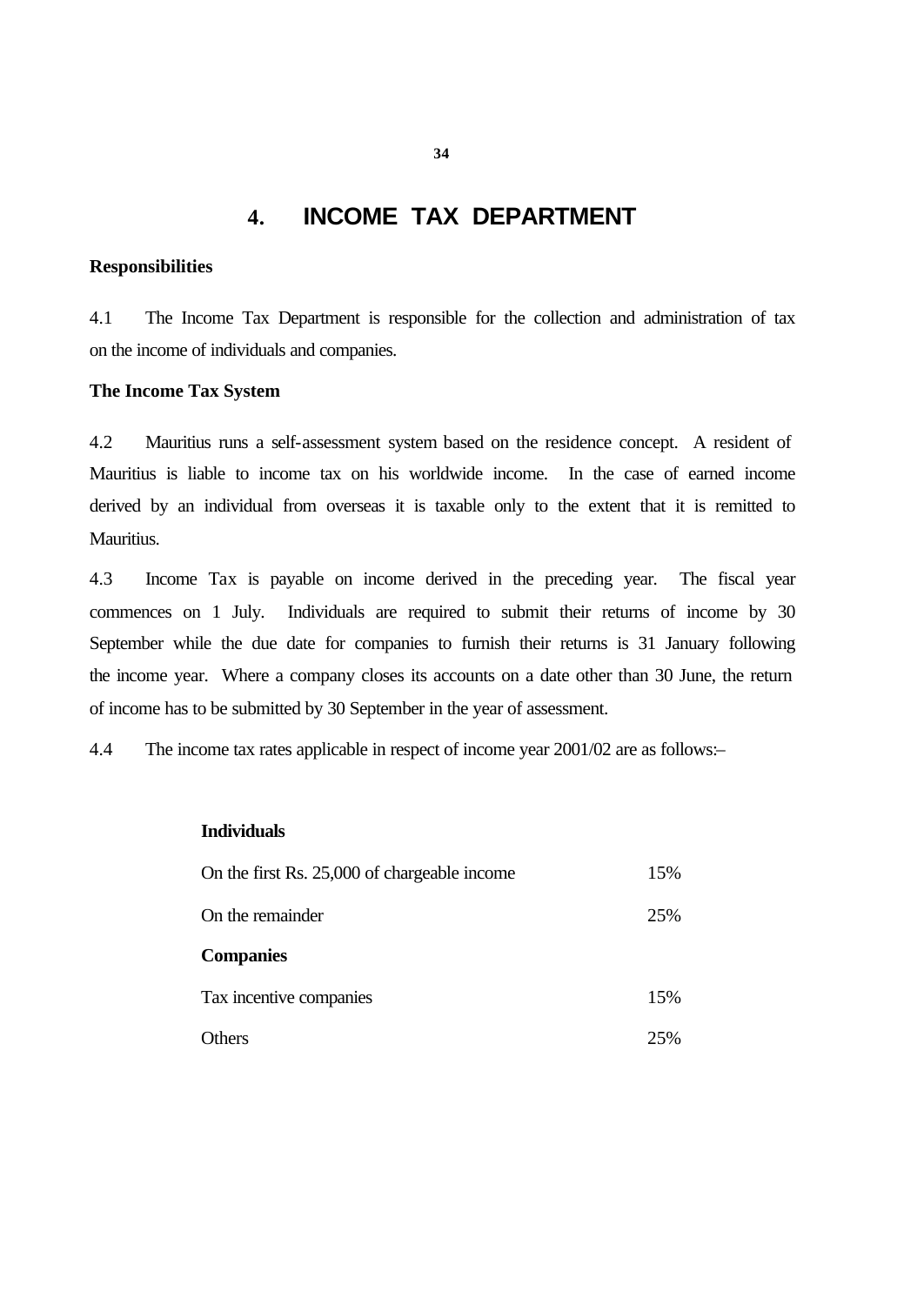#### **Revenue from Income Tax**

4.5 Total revenue for Income Tax in 2001/02 amounted to Rs. 3,493.9 million compared to Rs. 3,039.1 million in 2000/01. Table 4.1 show the evolution in revenue collection from Income Tax and Figure 4.1 in the period 1998/99 to 2001/02.

#### *Table 4.1: Revenue collection 1998/99 to 2001/02 Rs. million*

|                    | 1998/99 | 1999/00 | 2000/01 | 2001/02  |
|--------------------|---------|---------|---------|----------|
| <b>Individuals</b> | 1,362.8 | 1,539.7 | 1,517.9 | 1,619.0  |
| Companies          | 1,337.0 | 1,340.9 | 1,521.2 | 1,874.9  |
| <b>Total</b>       | 2,699.8 | 2,880.6 | 3,039.1 | 3,493.9* |

\* The amount includes revenue collected by the Large Taxpayer Department

#### **Pay As You Earn (PAYE) and Current Payment System (CPS)**

4.6 Non-cumulative PAYE and CPS were introduced on 1 July 1993. The PAYE system applies to emoluments whereas the CPS concerns self-employed deriving income from trade, business, profession and rent.

4.7 Under PAYE, in order to calculate the amount of tax to be withheld from the emoluments of an employee, the employer has to take into account the reliefs and deductions claimed by the employee in his PAYE Employee Declaration Form. The employer has to remit tax withheld to the Income Tax Department within 20 days from the end of the month in which the tax is withheld.

4.8 In 2001/02, there were 4,504 registered employers withholding tax under PAYE, compared to 4,327 in 2000/01. A person falling under CPS is required to submit not later than 31 March a Statement of Income in respect of his income for the half year ended 31 December and at the same time pay any tax due in accordance with the statement.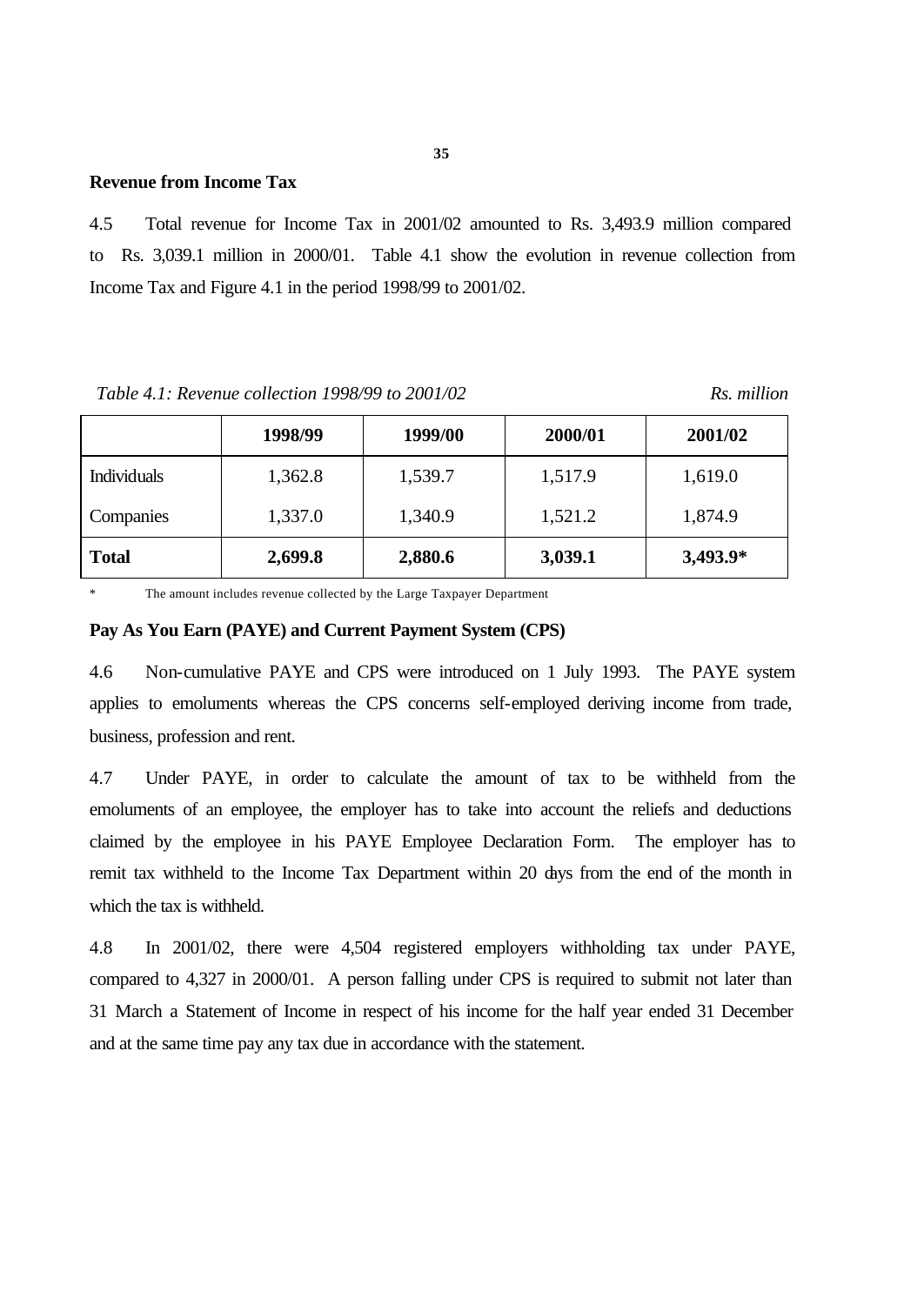

*Figure 4.1 : Revenue collection, 1998/99 to 2001/02* 

#### **Collection under PAYE**

4.9 The amount of tax collected under PAYE for the years 2000/01 and 2001/02 is shown in Table 4.2.

|                                        | 2000/01       |                         |               | 2001/02                 |
|----------------------------------------|---------------|-------------------------|---------------|-------------------------|
| <b>Collection and Refund</b><br>of tax | <b>Number</b> | <b>Amount</b><br>(Rs m) | <b>Number</b> | <b>Amount</b><br>(Rs m) |
| Tax collected                          | 91,507        | 1,342.4                 | 83,532        | 1,430.7                 |
| Tax collected on returns               |               | 81.4                    |               | 85.8                    |
| Total tax collected                    |               | 1,423.8                 |               | 1,516.5                 |
| Tax refunded                           | 79,207        | 214.6                   | 78,331        | $224.3*$                |
| Net tax collected                      |               | 1,209.2                 |               | $1.292.2^{\#}$          |

*Table 4.2: Income Tax collected under PAYE, 2000/01 and 2001/02*

**\*** The refunds made in 2001/02 relate to tax collected in excess in the year 2000/01 #

The amount includes tax collected under PAYE by the Large Taxpayer Department

Out of the total amount of PAYE collected, Rs. 120.9 million was received through the electronic payment system.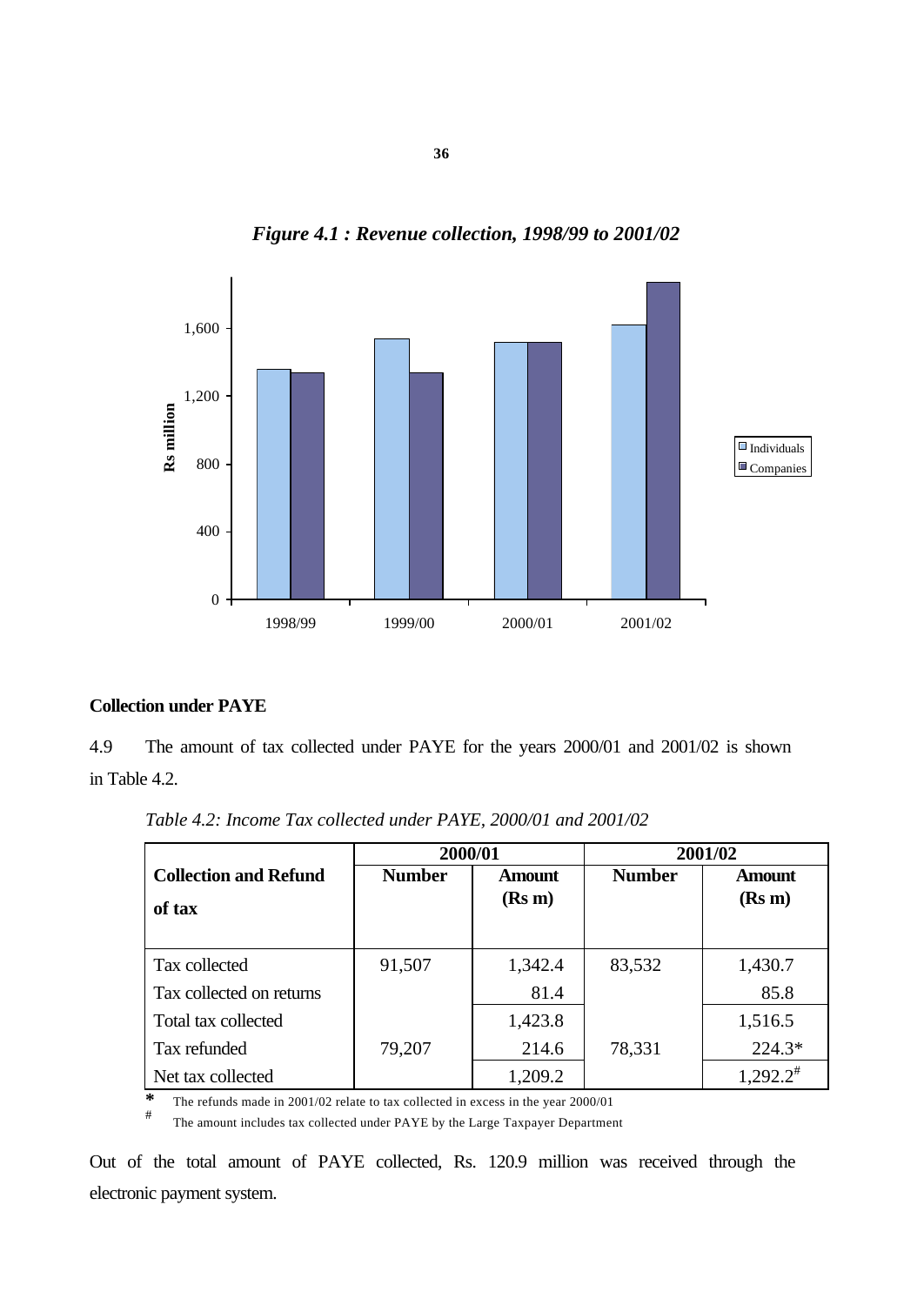### **Collection under CPS**

4.10 The amount of tax collected under CPS for the years 2000/01 and 2001/02 is shown in the Table 4.3.

*Table 4.3: Income Tax collected under CPS, 2000/01 and 2001/02*

|                                                            | 2000/01       |                         | 2001/02       |                         |
|------------------------------------------------------------|---------------|-------------------------|---------------|-------------------------|
|                                                            | <b>Number</b> | <b>Amount</b><br>(Rs m) | <b>Number</b> | <b>Amount</b><br>(Rs m) |
| No. of self-employed<br>submitting Statements<br>of Income | 5,224         | 80.1                    | 5,240         | 83.0                    |
| No. of self-employed<br>submitting Returns of<br>Income    | 6,410         | 119.1                   | 5,893         | 114.9                   |
| Total tax collected                                        |               | 199.2                   |               | 197.9                   |

#### **Breakdown of total revenue**

4.11 Table 4.4 shows revenue from PAYE, CPS, self-assessments and assessments raised by the Department in the years 2000/01 and 2001/02.

*Table 4.4: Revenue from PAYE, CPS, self assessments and assessments, 2000/01 and 2001/02*

*Rs million*

|                              | 2000/01            |                  |              | 2001/02            |                  |              |
|------------------------------|--------------------|------------------|--------------|--------------------|------------------|--------------|
|                              | <b>Individuals</b> | <b>Companies</b> | <b>Total</b> | <b>Individuals</b> | <b>Companies</b> | <b>Total</b> |
| <b>PAYE</b>                  | 1,342.4            |                  | 1,342.4      | 1,430.7            |                  | 1,430.7      |
| <b>CPS</b>                   | 80.1               |                  | 80.1         | 83.0               |                  | 83.0         |
| Self-assessments             | 205.1              | 1,450.2          | 1,655.3      | 210.2              | 1,1780.1         | 1,990.3      |
| Assessments by<br>Department | 104.9              | 71.4             | 176.3        | 119.4              | 94.9             | 214.3        |
| <b>Total</b>                 | 1,732.5            | 1,521.6          | 3,254.1      | 1,843.3            | 1,875.0          | 3,718.3      |
| Less refund                  | 214.6              | 0.4              | 215.0        | 224.3              | 0.1              | 224.4        |
| Net revenue                  | 1,517.9            | 1,521.2          | 3,039.1      | 1,619.0            | 1,874.9          | 3,493.9*     |

\* The amount includes the revenue collected by the Large Taxpayer Department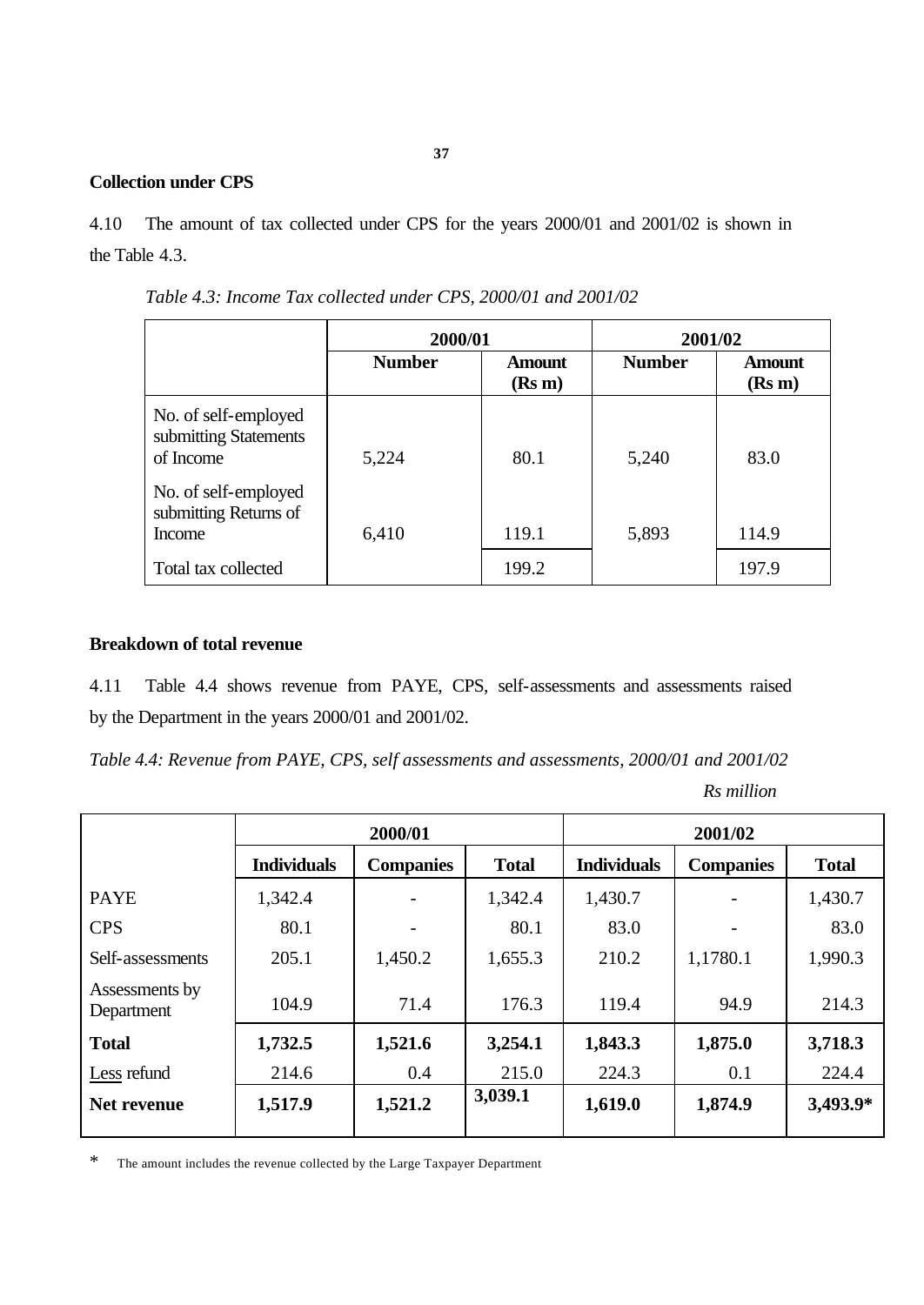#### **Number of self-assessments and assessments**

4.12 The number of self-assessments and assessments raised by the Department in the years 2000/01 and 2001/02 is given in Table 4.5.

*Table 4.5: Self-assessments and assessments, 2000/01 and 2001/02*

|                  |                    | 2000/01          |              |                    | 2001/02          |              |  |
|------------------|--------------------|------------------|--------------|--------------------|------------------|--------------|--|
|                  | <b>Individuals</b> | <b>Companies</b> | <b>Total</b> | <b>Individuals</b> | <b>Companies</b> | <b>Total</b> |  |
| Self-assessments | 60,600             | 2,111            | 62,711       | 63,183             | 2,437            | 65,620*      |  |
| Assessments      | 3,384              | 435              | 3,819        | 3,185              | 449              | 3,634        |  |

\* The amount includes the number of self-assessments made to the Large Taxpayer Department

#### **Register of taxpayers**

4.13 As at 30 June 2002, there were 285,196 taxpayers in the register. Table 4.6 gives a breakdown of the number of registered taxpayers as at that date.

*Table 4.6: Number of registered taxpayers at the Income Tax Department*

|                                                     | <b>Individuals</b> | <b>Companies</b> | <b>Societes</b> | <b>Successions</b> | <b>Total</b> |
|-----------------------------------------------------|--------------------|------------------|-----------------|--------------------|--------------|
| As at 1 July 2001                                   | 241,593            | 20,325           | 3,445           | 1,314              | 266,677      |
| Revived and transferred<br>from old register        | 1,228              | 14               |                 |                    | 1,242        |
|                                                     |                    | 2,447            |                 |                    |              |
| Added during the year                               | 16,179             |                  | 44              | 18                 | 18,688       |
| Total                                               | 259,000            | 22,786           | 3,489           | 1,332              | 286,607      |
| Removed during the<br>year                          | 531                | 841              | 28              | 11                 | 1,411        |
| <b>Transferred to Large</b><br>Tax payer Department |                    | 262              |                 |                    | 262          |
| As at 30 June 2002                                  | 258,469            | 21,683           | 3,461           | 1,321              | 284,934      |

#### **Staffing**

4.14 The number of officers in the department as at 30 June 2002 was 403 including 206 supporting staff. The corresponding figures for 2000/01 were 392 and 182 respectively.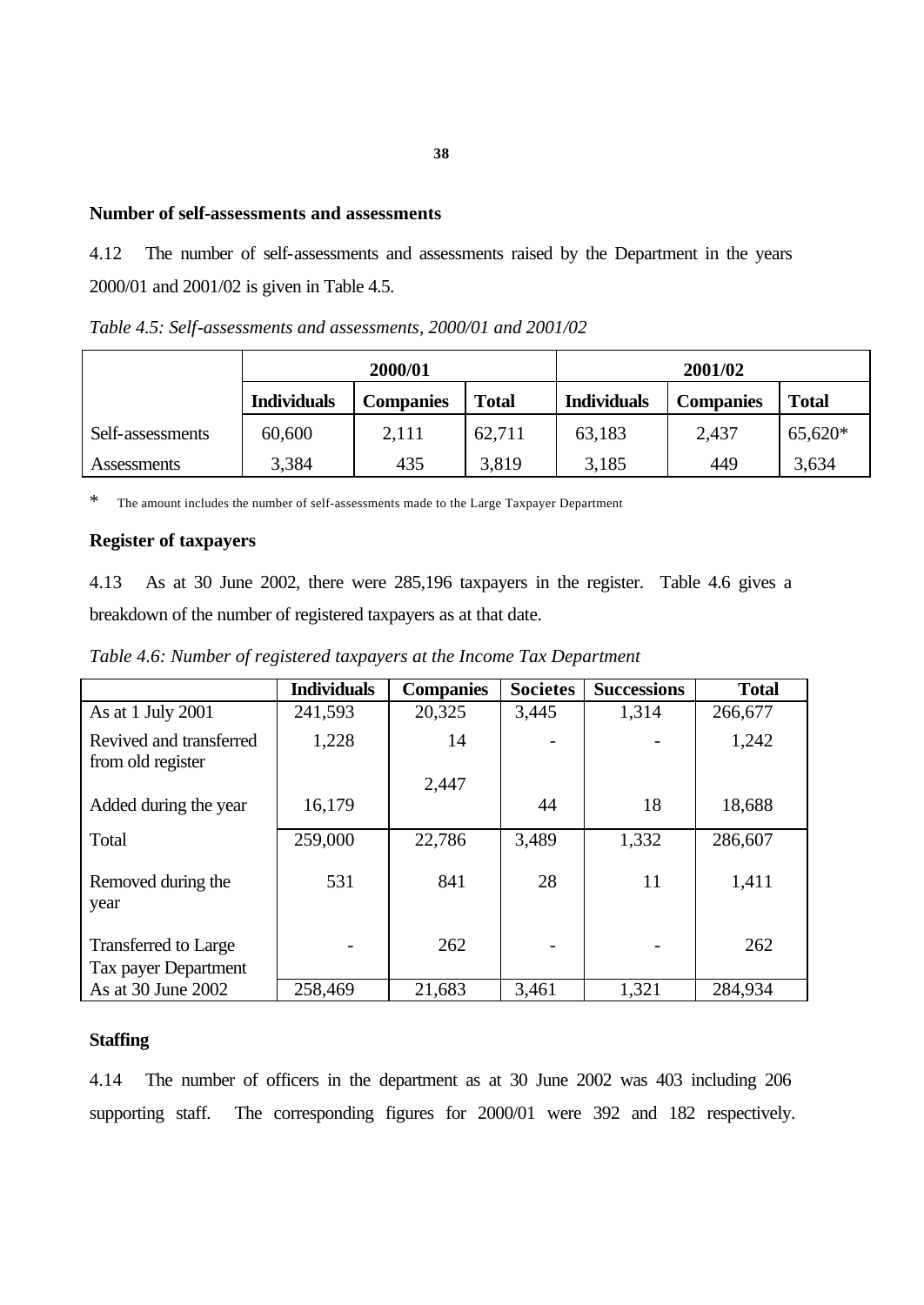#### **Training**

4.15 During the year, 13 Trainee Inspectors successfully completed their training and 15 Inspectors of Taxes successfully followed the Mauritius Tax Inspectors Course run by the Tax Training School. In addition, 5 senior officers followed advanced training courses overseas organised by the Commonwealth Association of Tax Administrators (CATA) and Centre D'Etudes Fiscales de L'Ocean Indien (CEFOI).

4.16 The Department also hosted a workshop on Tax Audits of Multinationals organised by CATA from 4 to 15 February 2002 at the Tax Training School. The workshop was attended by 7 participants from different countries and 13 senior officers from the Income Tax Department and the Large Taxpayer Department.

#### **Double Taxation Avoidance Treaties**

4.17 As at 30 June 2002, the position concerning Double Taxation Avoidance Treaties with the following 43 countries was as follows:–

#### **Ratified**

| Belgium         | Kuwait     | Singapore                           |
|-----------------|------------|-------------------------------------|
| <b>Botswana</b> | Luxembourg | South Africa                        |
| China           | Madagascar | Sri Lanka                           |
| Cyprus          | Malaysia   | Swaziland                           |
| France          | Mozambique | Sweden                              |
| Germany         | Namibia    | <b>Thailand</b>                     |
| India           | Nepal      | United Kingdom and Northern Ireland |
| Indonesia       | Oman       | Zimbabwe                            |
| Italy           | Pakistan   |                                     |
|                 |            |                                     |

#### **Negotiations Completed**

- Bangladesh Nigeria Tunisia
- Croatia Russia Uganda
- 
- 
- 
- 
- Malawi Senegal
- 
- 
- **Negotiations On-going**
	- Canada Portugal
	- Czech Republic Vietnam
	- Greece Seychelles
- 
- 
- Lesotho Rwanda Zambia
-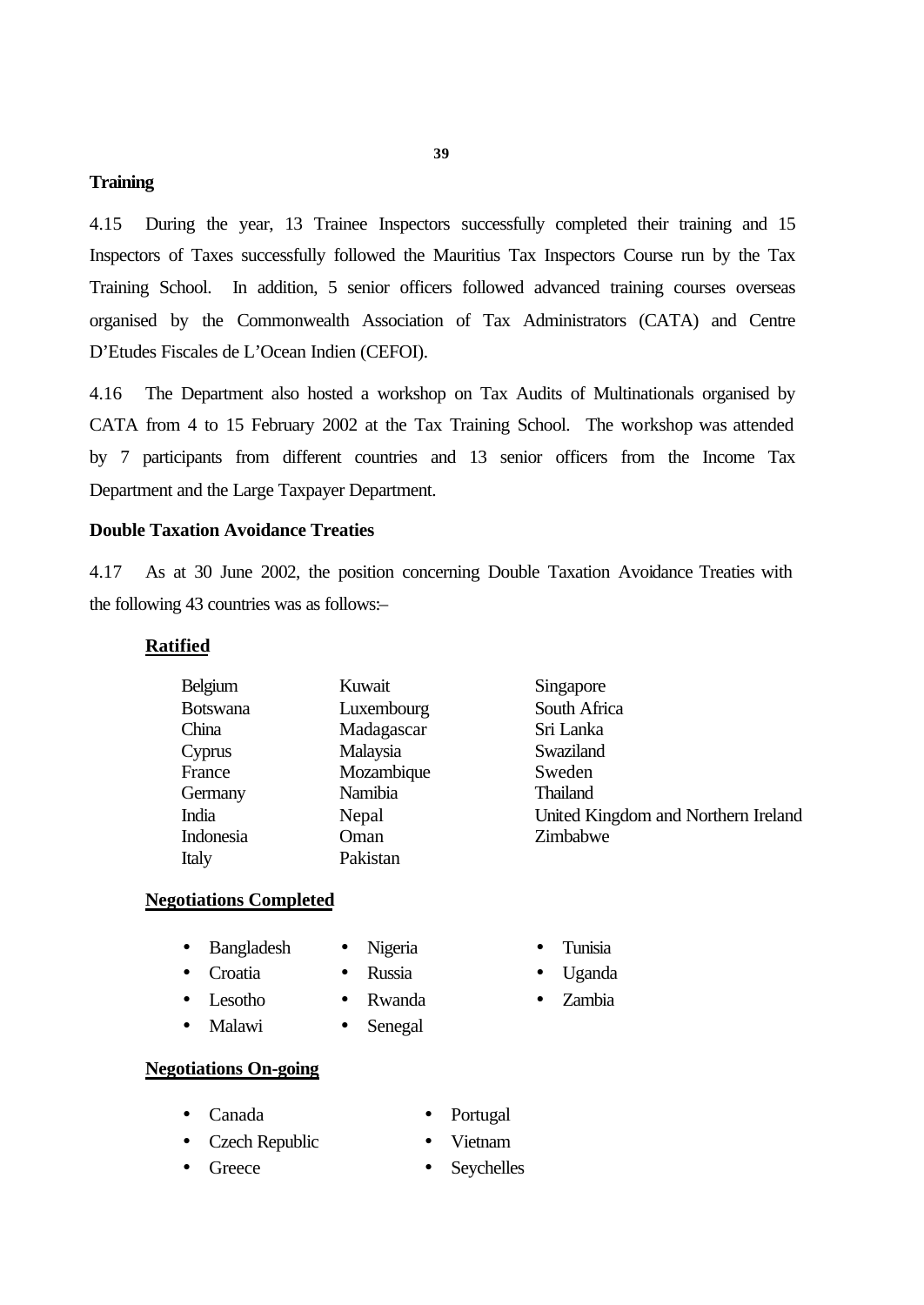### **Tax Rulings**

4.18 During the year, the Department gave 6 rulings under the Income Tax Act 1995. These are given at Appendix B.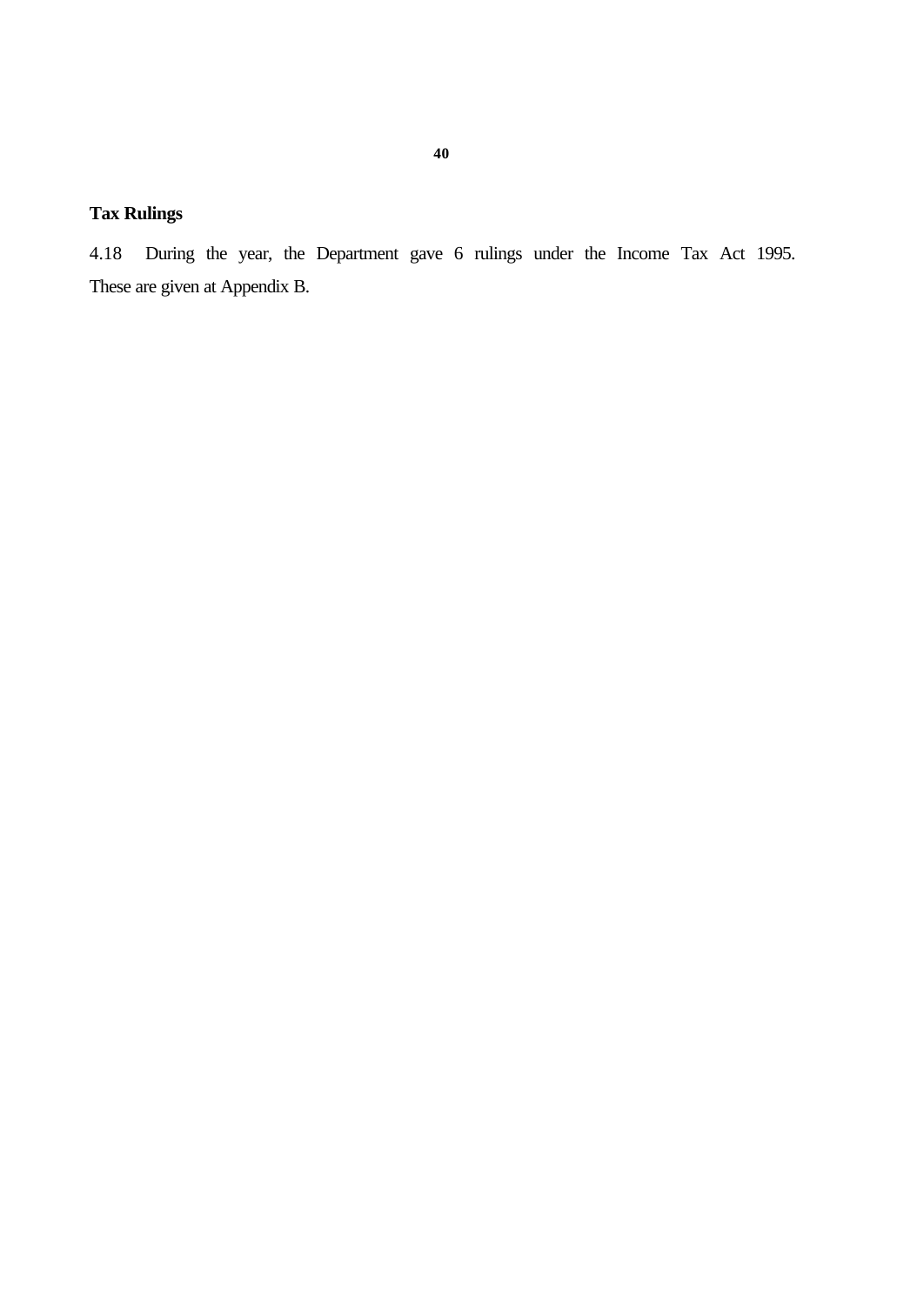### **5. LARGE TAXPAYER DEPARTMENT**

#### **Responsibilities**

5.1 The Large Taxpayer Department was established under the Unified Revenue Act 1983 and became operational on 1 January 2002. The Department is responsible for the collection and administration of Corporate Tax, PAYE and VAT chargeable by virtue of the Income Tax Act 1995 and the Value Added Tax Act 1998 in relation to large taxpayers. A large taxpayer is defined as a person whose annual turnover exceeds Rs 200 million.

#### **Revenue from Corporate Tax, PAYE and VAT**

5.2 Total revenue collected from large taxpayers during the period January to June 2002 amounted to Rs 2,130.9 million. Table 5.1 and Figure 5.1 show the revenue collected under Corporate Tax, PAYE and VAT.

*Table 5.1: Revenue collected under Corporate Tax, PAYE and VAT, January to June 2002 Rs million*

|                 |                      |             |            | IS Muuton    |
|-----------------|----------------------|-------------|------------|--------------|
| Mode of payment | <b>Corporate Tax</b> | <b>PAYE</b> | <b>VAT</b> | <b>Total</b> |
| Electronically  | 272.6                | 115.8       | 423.1      | 811.5        |
| Manually        | 410.1                | 190.6       | 718.7      | 1,319.4      |
| <b>Total</b>    | 682.7                | 306.4       | 1,141.8    | 2,130.9      |

*Figure 5.1: Revenue collected during January to June 2002*

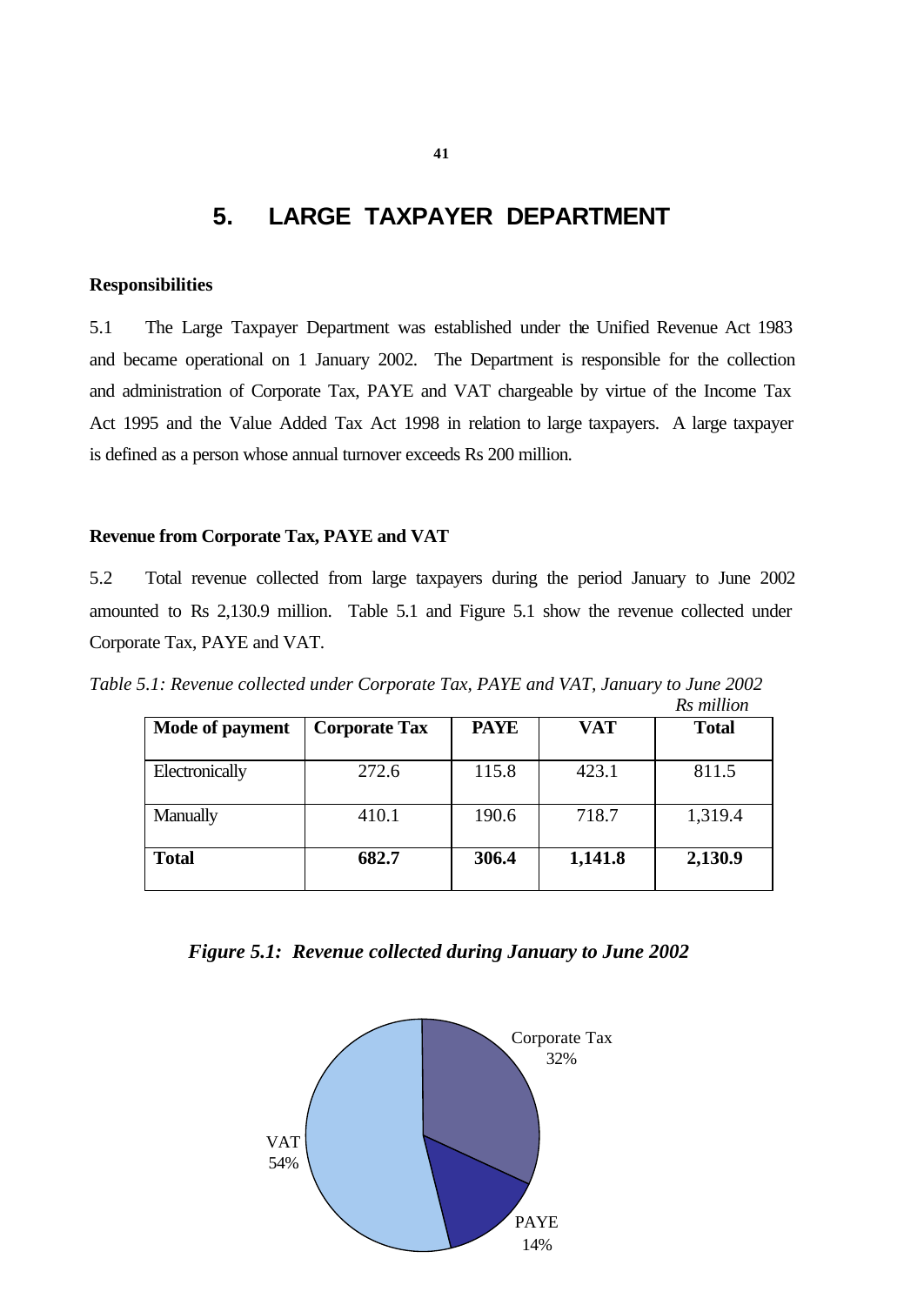#### **Register of Taxpayers**

5.3 During the period under review, 262 large taxpayers were transferred from the Income Tax Department and Value Added Tax Department to the register of large taxpayers; 212 of these taxpayers are VAT registered and 239 are employers registered for PAYE.

#### **Repayment of VAT**

5.4 A total of 443 claims for repayment of an amount of Rs 562.2 million were received, including 76 claims for an amount of Rs 97.1 million transferred to the Department on its creation. The Department processed during the year 378 claims for Rs 472.2 million and paid out an amount of Rs 443.1 million.

#### **Number of self-assessments and assessments**

5.5 During the period January to June 2002, the Department raised 12 assessments; 11 under Corporate Tax and one under VAT, for a total amount of Rs 40.41 million.

#### **Appeals**

5.6 The number of appeals dealt with by the Department is given in Table 5.2.

*Table 5.2: Number of appeals dealt with by the Department*

| <b>Appeals</b>                                    | <b>Corporate Tax</b> | VAT |
|---------------------------------------------------|----------------------|-----|
| Appeals transferred to the Department             | 21                   |     |
| Appeal determined by Tax Appeal Tribunal          | $\theta$             |     |
| Settled by agreement/withdrawn                    |                      |     |
| Appeals lodged between 1 January and 30 June 2002 |                      |     |
| Appeals outstanding as at 30 June 2002            | 18                   |     |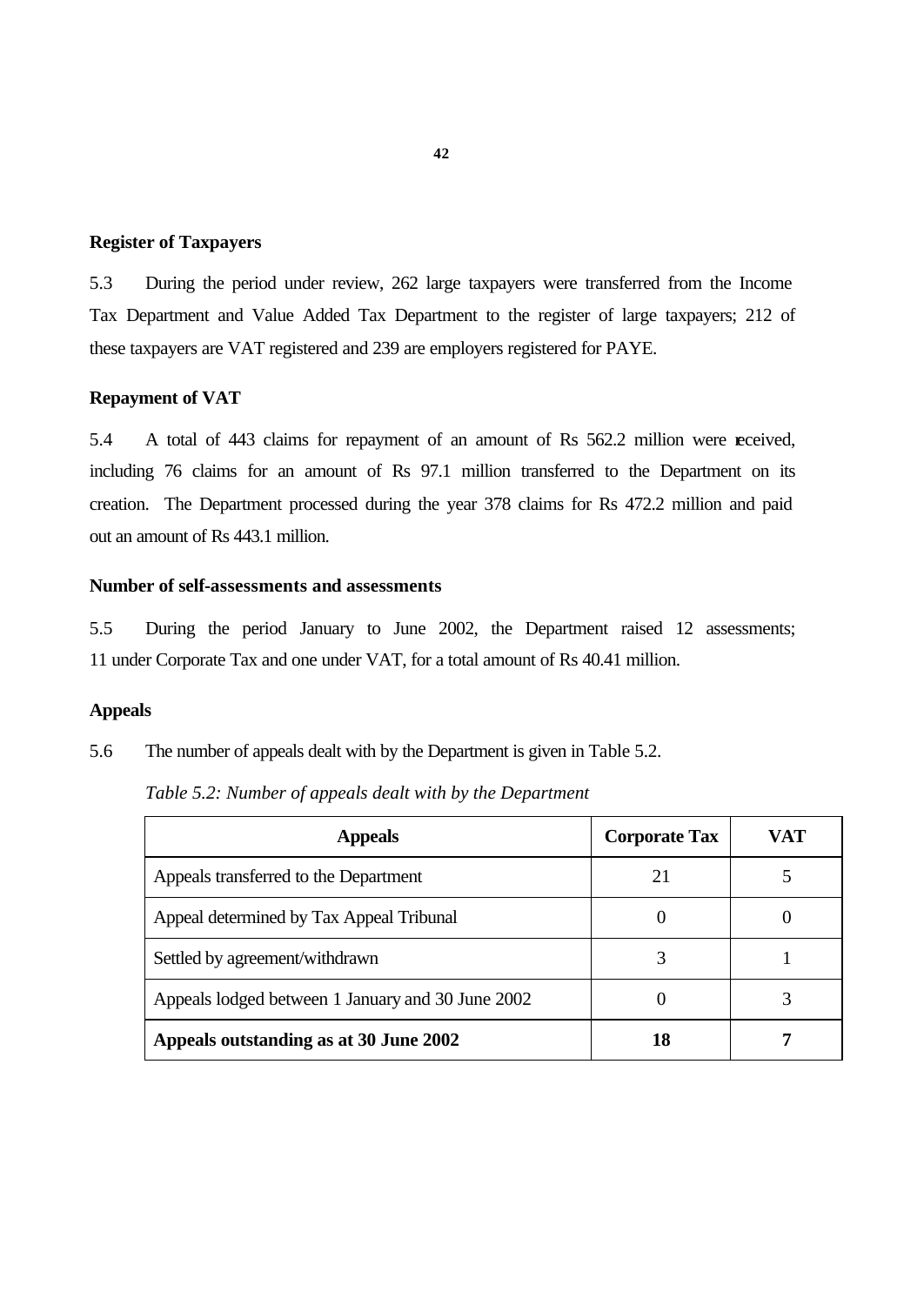#### **Staffing**

5.7 The staff of the Department comprised 29 officers, including 17 supporting staff. In addition, two Assistant Computer Analysts were posted to the Department by the Central Information Systems Division.

#### **Training**

5.8 All the tax officers posted to the Department followed courses organized by the Tax Training School covering important aspects of VAT, PAYE and Corporate Tax. In addition, 2 senior officers attended the Commonwealth Association of Tax Administrators (CATA) Workshop on Tax Audit of Multinationals held at the Tax Training School during the year.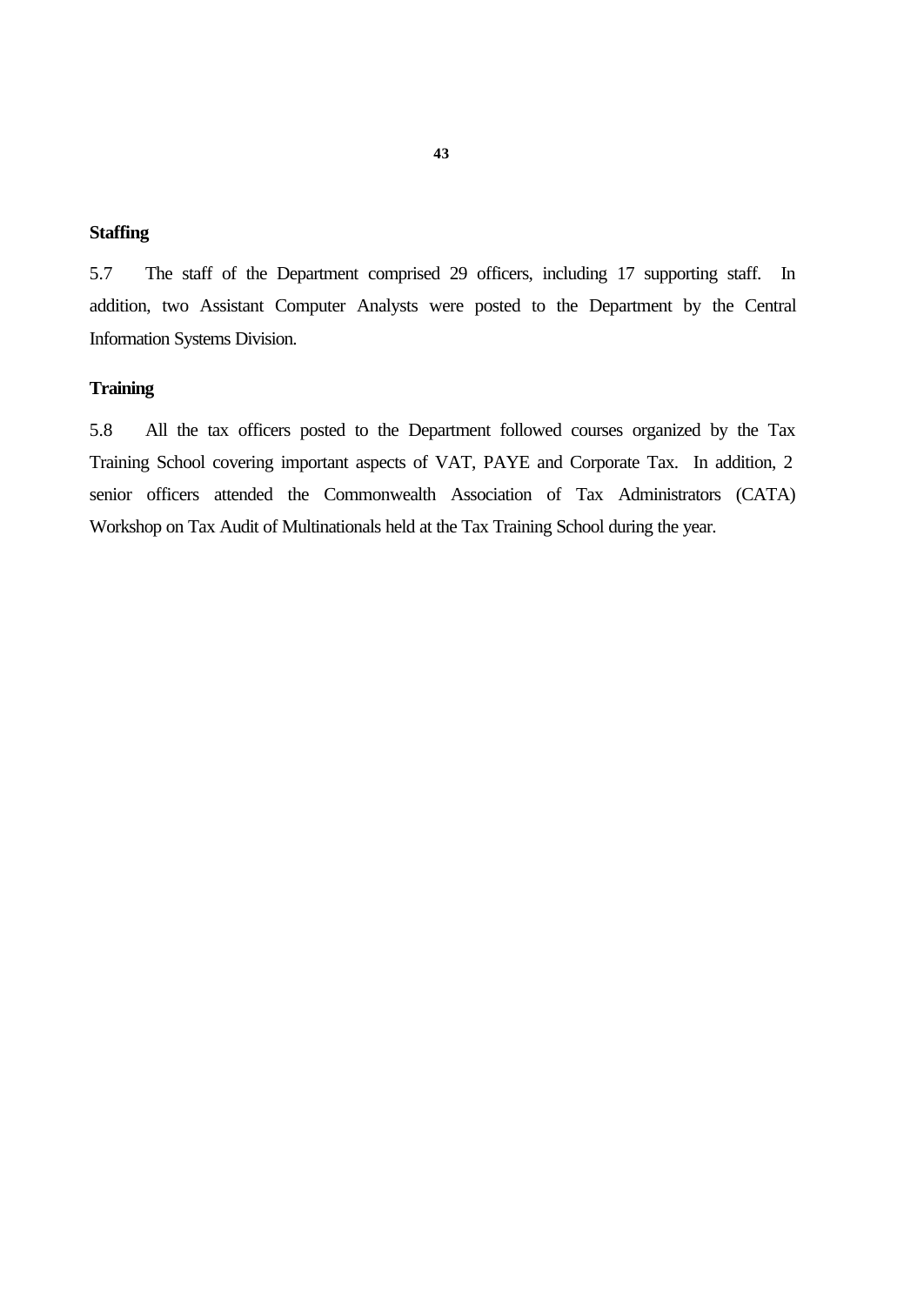### **6. REGISTRAR-GENERAL'S DEPARTMENT**

#### **Responsibilities**

6.1 The Registrar-General's Department is responsible for the collection and administration of:–

- Registration duty;
- Capital Gains (Morcellement)Tax/Land Transfer Tax on transfer of immovable property;
- Tax on transfer of leasehold rights in State land;
- Campement Site Tax; and
- Campement Tax.

The Department is also responsible for the collection of Land Conversion Tax under the Sugar Industry Efficiency Act 2001 and stamp duty on documents deposited for registration, transcription or inscription.

#### **Registration Duty**

6.2 Documents deposited for registration at the Registrar-General's Department attract either a fixed registration duty of Rs 50 or proportional duty varying from 0.1 per cent to 12 per cent (plus 10 per cent surcharge) or donation duty varying from 10 per cent to 45 per cent (plus 10 per cent surcharge).

#### **Capital Gains (Morcellement) Tax/Land Transfer Tax**

6.3 Capital Gains (Morcellement) Tax or Land Transfer Tax, whichever is higher, is levied on transfer of immovable property. The tax is levied as follows –

• Capital Gains (Morcellement) Tax on any lot in a morcellement on the difference between the sale price and the purchase price which is enhanced by costs of infrastructure and notarial costs at –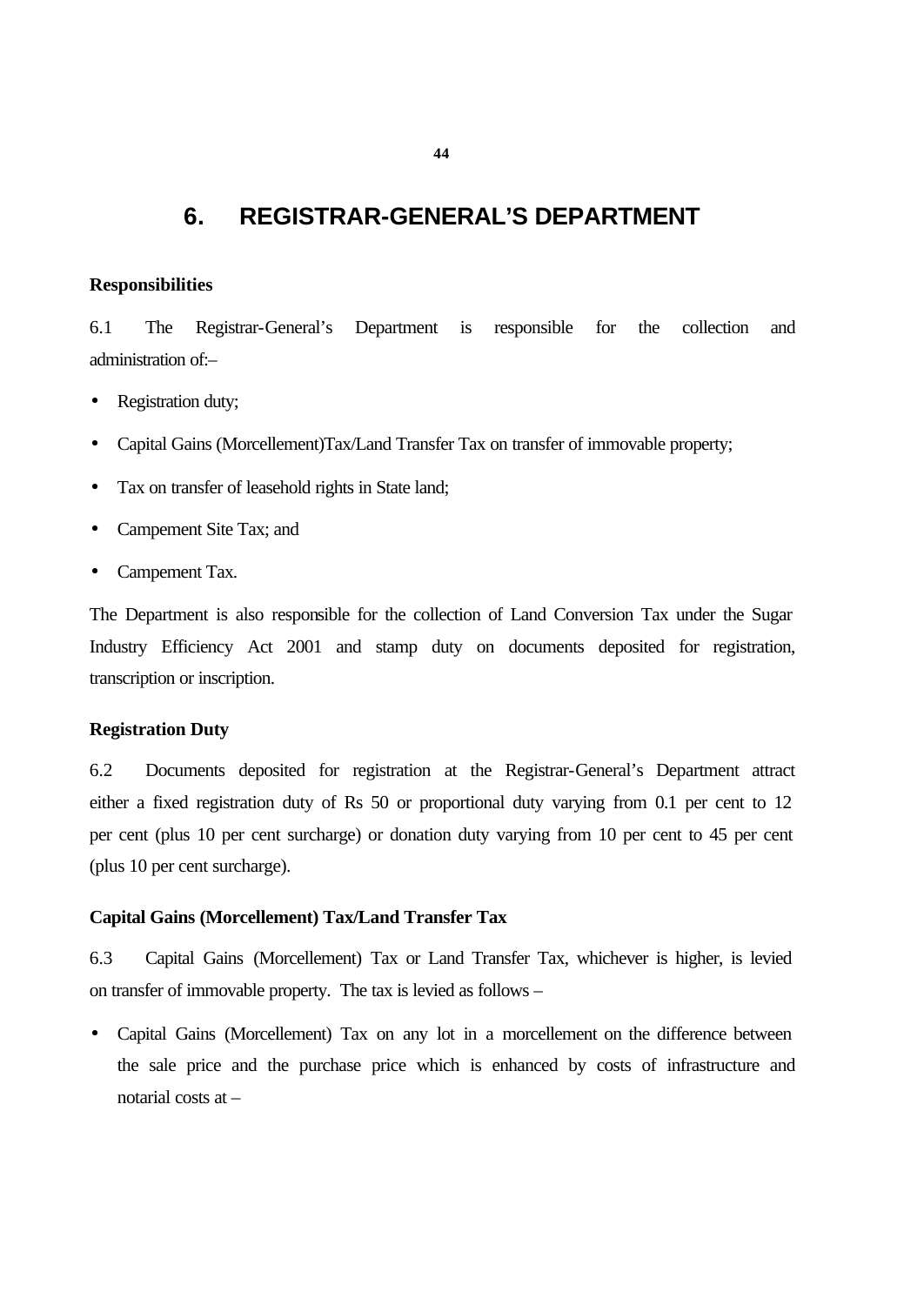- (i) 30 per cent where any lot is transferred less than 5 years from date of acquisition of the property; or
- (ii) 25 per cent where any lot is transferred more than 5 years but less than 10 years from date of acquisition of the property; or
- (iii) 20 per cent where any lot is transferred more than 10 years but less than 15 years from date of acquisition of the property.
- Land Transfer Tax at 5 per cent or 10 per cent of the consideration for the transfer after deducting therefrom an aggregate amount of Rs 75,000 in respect of all transfers of immovable properties effected on or after 16 July 1984.

#### **Tax on transfer of leasehold rights in State land**

6.4 A tax of 20 per cent on transfer of leasehold rights in State land is levied on registration of a deed of transfer of:–

- (a) leasehold rights in state land;
- (b) shares in a civil society, partnership, association or company which reckons among its assets any leasehold rights in State land;
- (c) shares in a company which is an associate in a partnership which reckons among its assets any leasehold rights in State land.

#### **Campement Site Tax**

6.5 Campement Site Tax is levied on every owner of a campement site in a zone specified in Part I of the Fifth Schedule to the Land (Duties and Taxes) Act as an annual tax varying from 2 rupees per  $m^2$  to 6 rupees per  $m^2$ .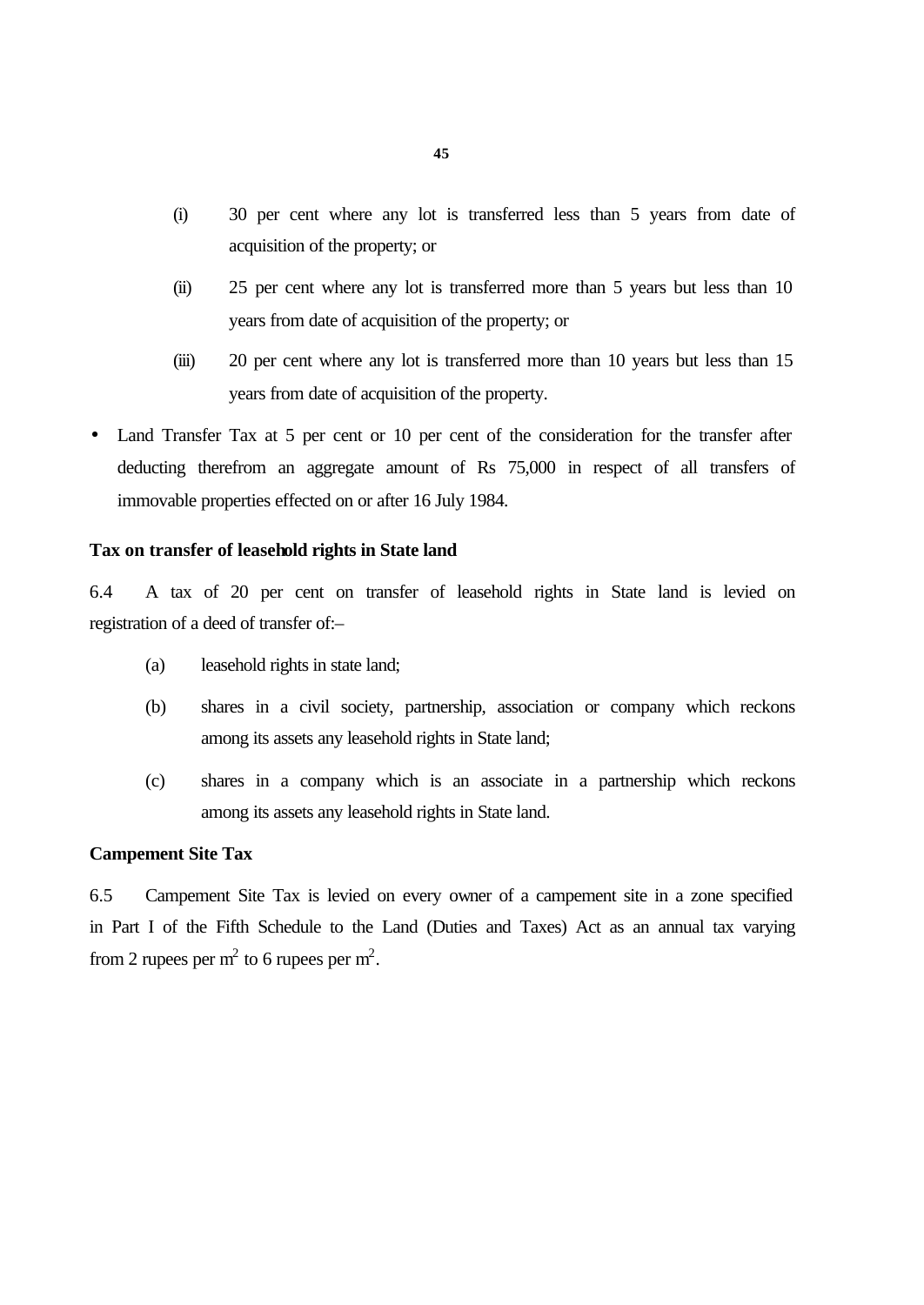#### **Campement Tax**

6.6 A new tax known as Campement Tax was introduced on 1 July 2002. The tax is levied at the rate of 0.5 per cent of the open market value of campements. However, a campement which is the sole residence of the owner and which has an open market value of less than Rs. 5 million is exempted from the tax.

#### **Revenue**

6.7 Total receipts from registration duty, land transfer tax, capital gains (Morcellement) tax, mortgage fees, stamp duty, campement site tax, land conversion tax and arrears in respect of succession duties (now abolished but still applicable to succession prior to October 1987) amounted to Rs. 1,286.8 million in 2001/02 as compared to Rs. 1,309.6 million in 2000/01. Table 6.1 and Figure 6.1 show the trend in revenue collection from registration duty, land transfer tax, stamp duty, campement site tax and land conversion tax since 1998/99.

|                          |         |         |         | KS. Mullon |
|--------------------------|---------|---------|---------|------------|
|                          | 1998/99 | 1999/00 | 2000/01 | 2001/02    |
| <b>Registration duty</b> | 981.7   | 960.4   | 1,017.1 | 1,027.9    |
| Land transfer tax        | 174.4   | 158.3   | 175.7   | 175.4      |
| Stamp duty               | 12.9    | 12.0    | 11.3    | 12.6       |
| Campement site tax       | 8.4     | 26.5    | 37.5    | 31.4       |
| Land conversion tax      | 6.0     | 10.5    | 29.1    | 10.1       |
| Other*                   | 25.4    | 32.2    | 38.9    | 29.4       |
| <b>Total</b>             | 1,208.8 | 1,199.9 | 1,309.6 | 1,286.8    |

*Table 6.1: Revenue from registration duty, land transfer tax, stamp duty, campement site tax and land conversion tax, 1998/99 to 2001/02 Rs. million*

\* Item "Other" includes Capital Gains (Morcellement)Tax, Tax on transfer of leasehold rights in state land, Mortgage Fees and arrears of Succession Dues.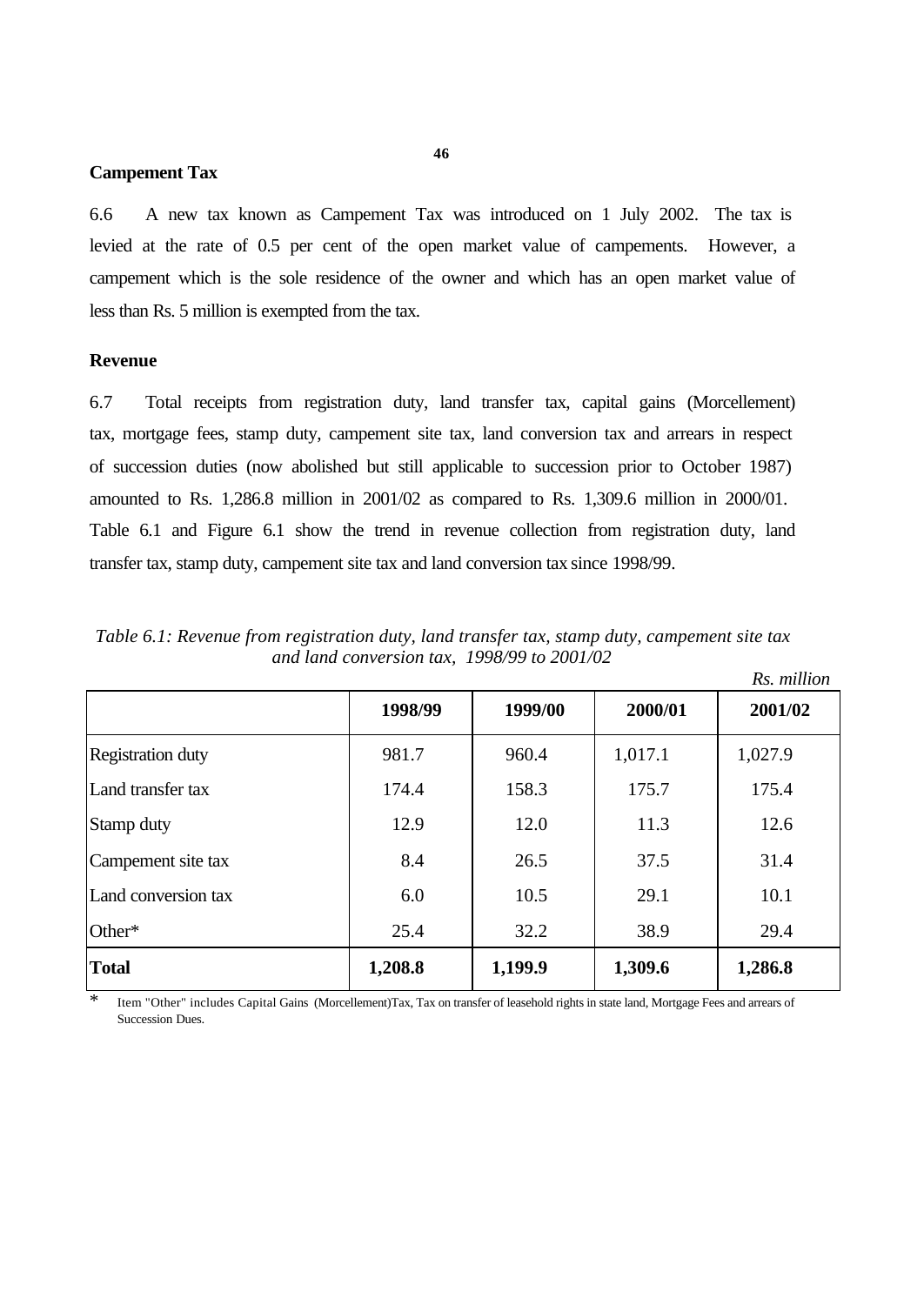

*Figure 6.1: Revenue collection, 1998/99 to 2001/02*

#### **Staffing**

6.8 The staff of the Department comprised 141 officers, including 47 supporting staff. The corresponding figures in 2000/01 were 127 and 47 respectively.

#### **Number of documents presented for registration and registration dues collected**

6.9 During the year, 182,115 documents were presented for registration compared to 184,642 in the previous year. Registration dues collected amounted to Rs 1,027.9 million compared to Rs. 1,017.1 million in the previous year. The number of documents presented for registration and the amount of registration dues collected in the years 2000/01 and 2001/02 are given in Table 6.2.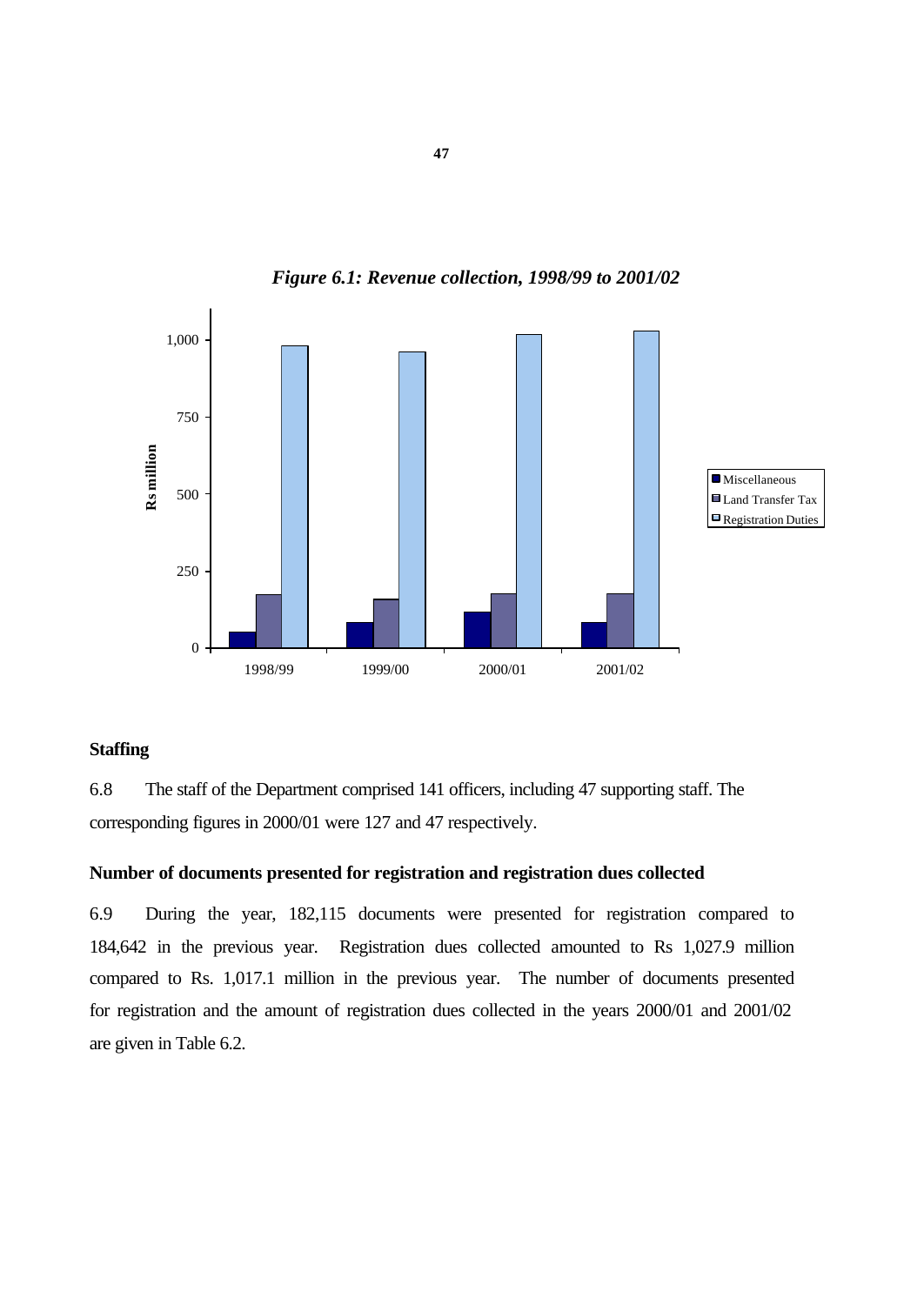|                                               | 2000/01                |                               | 2001/02                |                               |  |
|-----------------------------------------------|------------------------|-------------------------------|------------------------|-------------------------------|--|
| <b>Type of document</b>                       | Number of<br>documents | Amount<br>collected<br>(Rs m) | Number of<br>documents | Amount<br>collected<br>(Rs m) |  |
| Transfer of immovable                         |                        |                               |                        |                               |  |
| properties*                                   | 21,767                 | 357.9                         | 20,826                 | 360.0                         |  |
| Transfer of motor vehicles                    | 34,307                 | 541.3                         | 33,330                 | 536.0                         |  |
| Deeds creating mortgage/pledge                | 7,688                  | 15.1                          | 8,359                  | 12.0                          |  |
| Instruments creating<br>fixed/floating charge | 22,030                 | 56.4                          | 22,701                 | 52.0                          |  |
| Leases*                                       | 5,335                  | 12.8                          | 5,571                  | 17.0                          |  |
| Transfer of shares in companies               | 2,175                  | 3.6                           | 2,920                  | 13.0                          |  |
| Other (affidavits, security bonds)            |                        |                               |                        |                               |  |
| etc)                                          | 91,340                 | 30.0                          | 88,408                 | 37.9                          |  |
| <b>Total</b>                                  | 184,642                | 1,071.1                       | 182,115                | 1,027.9                       |  |

*Table 6.2: Number of documents presented for registration and registration dues collected, 2000/01 and 2001/02*

\* Items 'Transfer of immovable properties' and 'Leases' include documents presented for registration as well as for transcription.

In addition, there were 331 transfers of land qualifying for payment of registration duty at a reduced rate and/or exempted from payment of land transfer tax, capital gains (Morcellement) tax and transcription fees under the sugar sector package deal act 1985 and the sugar industry efficiency act 2001.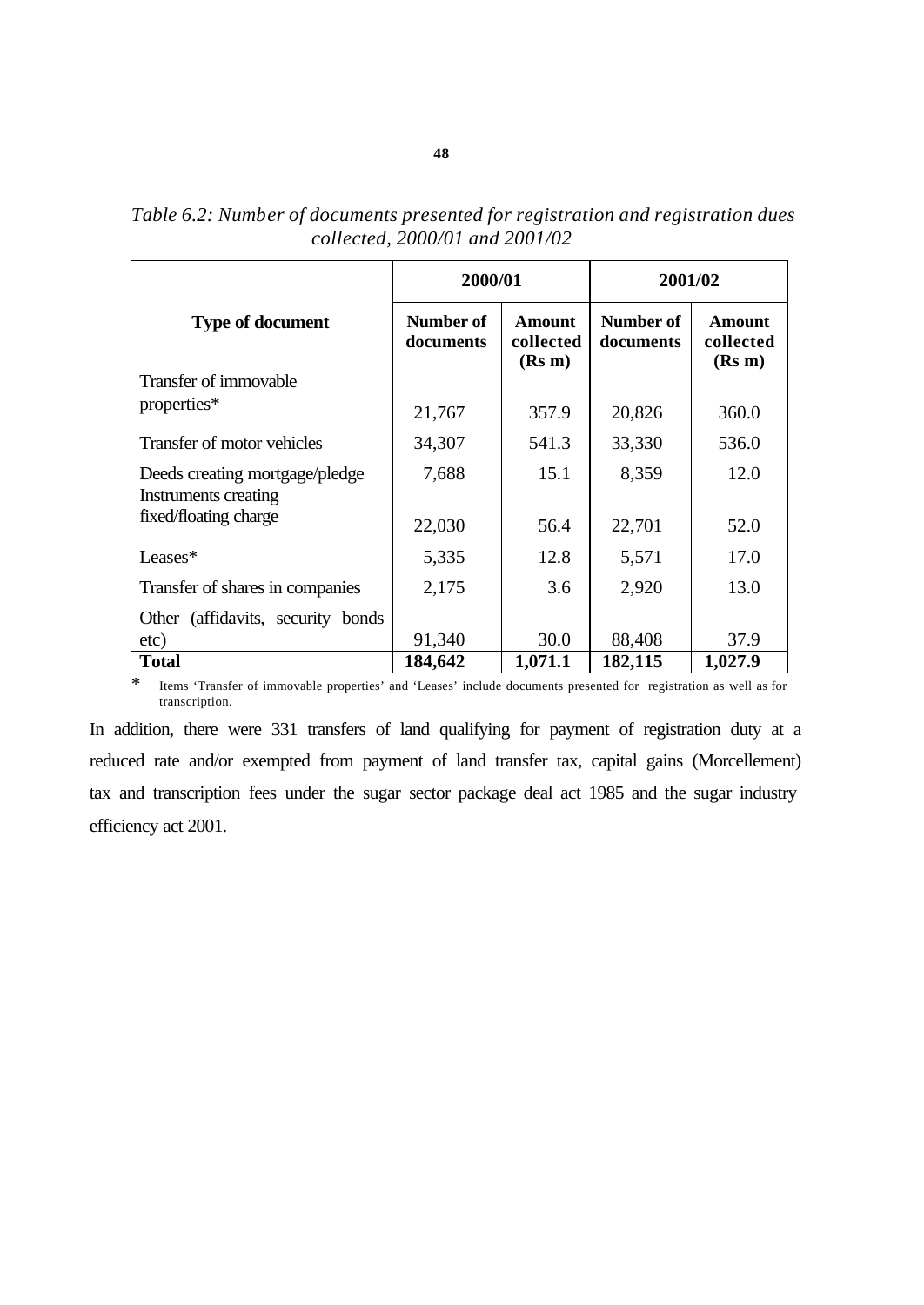#### **Transfer of immovable property**

6.10 A total of 7,367 deeds of transfer of immovable property were transcribed as against 7,638 in the previous year. Details of these transfers are shown in Table 6.3.

*Table 6.3: Extent and value of immovable property transferred, 2000/01 and 2001/02*

|                                      | 2000/01                          |                                     |                                         |                                  | 2001/02                             |                                         |
|--------------------------------------|----------------------------------|-------------------------------------|-----------------------------------------|----------------------------------|-------------------------------------|-----------------------------------------|
| <b>Value</b><br>(Rs.)                | <b>Number</b><br>of<br>transfers | <b>Total</b><br>extent<br>(hectare) | <b>Total</b><br><b>Value</b><br>(Rs. m) | <b>Number</b><br>of<br>transfers | <b>Total</b><br>extent<br>(hectare) | <b>Total</b><br><b>Value</b><br>(Rs. m) |
| Up to 100,000                        | 1,984                            | 163.7                               | 126.4                                   | 1,682                            | 234.0                               | 113.8                                   |
| 100,001<br>300,000<br>$\overline{a}$ | 2,798                            | 234.3                               | 584.8                                   | 2,640                            | 305.8                               | 555.7                                   |
| 300,001<br>500,000<br>$\sim$         | 1,307                            | 180.5                               | 533.4                                   | 1,327                            | 104.1                               | 541.9                                   |
| 500,001<br>700,000<br>$\frac{1}{2}$  | 560                              | 74.8                                | 343.0                                   | 530                              | 69.3                                | 325.6                                   |
| $700,001 -$<br>900,000               | 335                              | 56.1                                | 269.5                                   | 376                              | 63.6                                | 303.8                                   |
| 900,001<br>$-1,000,000$              | 126                              | 29.5                                | 123.4                                   | 157                              | 38.7                                | 154.9                                   |
| $1,000,001 - 2,000,000$              | 335                              | 104.2                               | 477.4                                   | 433                              | 152.0                               | 619.4                                   |
| $2,000,001 - 4,000,000$              | 123                              | 65.9                                | 337.2                                   | 152                              | 79.0                                | 423.8                                   |
| $4,000,001 - 8,000,000$              | 49                               | 50.3                                | 268.3                                   | 37                               | 40.8                                | 204.9                                   |
| 8,000,001 -15,000,000                | 10                               | 10.1                                | 102.6                                   | 16                               | 8.0                                 | 174.7                                   |
| 15,000,001 and over                  | 11                               | 50.1                                | 353.9                                   | 17                               | 4,511.5                             | 1,736.4                                 |
| <b>Total</b>                         | 7,638                            | 1,019.5                             | 3,519.9                                 | 7,367                            | 5,606.8                             | 5,154.9                                 |

### **Succession dues collected and the number of successions declared**

6.11 No succession dues were collected during the year as these dues have been abolished. An amount of Rs 62,173 was collected in respect of successions declared during previous years.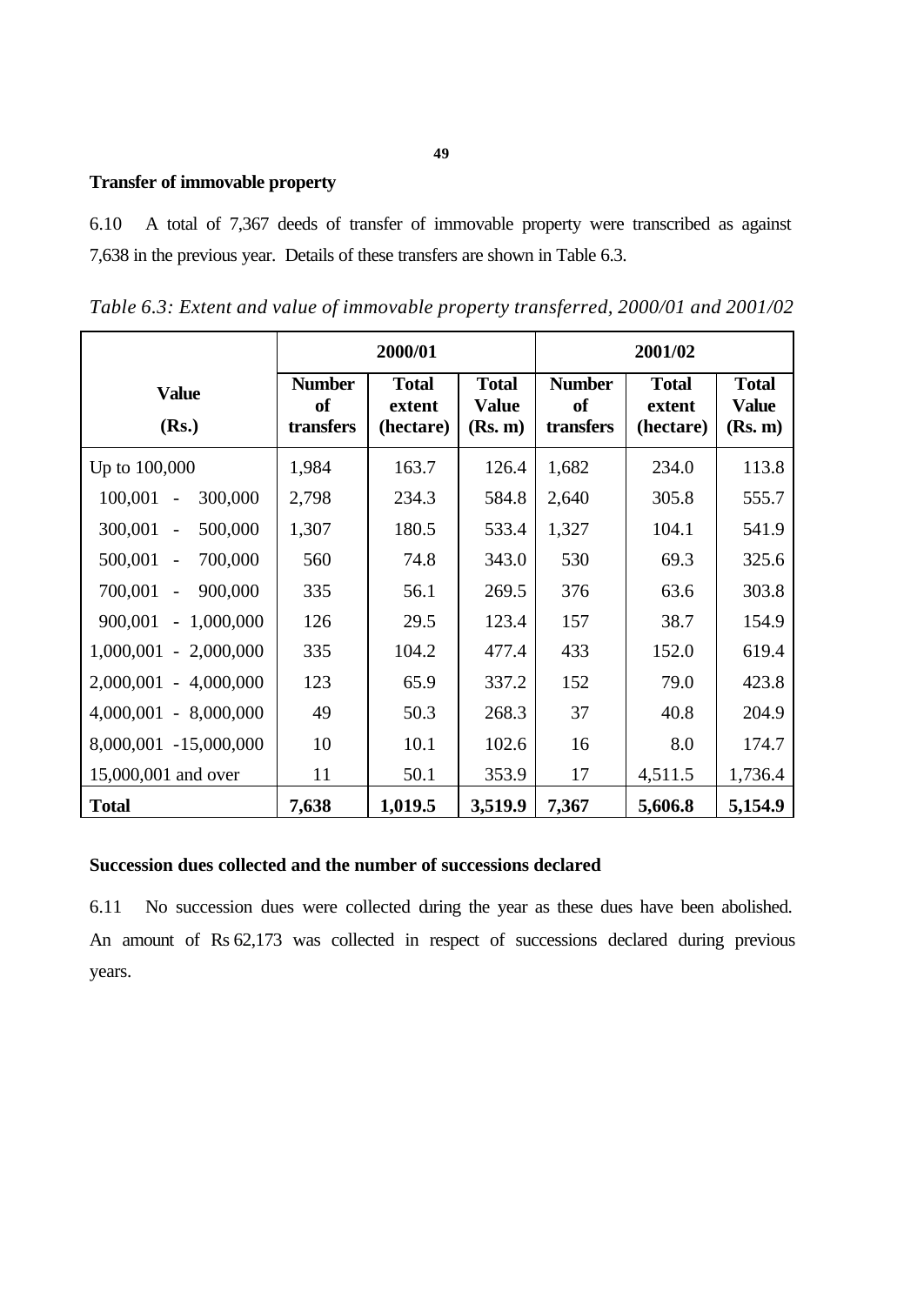#### **Amount secured by mortgage inscription/charges**

6.12 The total amount secured by mortgage inscription/charges was Rs. 51,890.9 million compared to Rs. 40,451.2 million in the previous year. The amount secured in the years 2000/01 and 2001/02 is shown in Table 6.4.

|                                       |          | Rs million |
|---------------------------------------|----------|------------|
| Nature of mortgage/charge             | 2000/01  | 2001/02    |
| Conventional mortgage                 | 895.7    | 755.5      |
| Privileges                            | 1,449.9  | 2,218.0    |
| Renewal of mortgages                  | 270.1    | 340.2      |
| Legal mortgages                       | 0.8      | 0.6        |
| Fixed/Floating charges and<br>pledges | 37,826.5 | 48,570.0   |
| Judicial mortgage                     | 8.2      | 6.6        |
| <b>Total</b>                          | 40,451.2 | 51,890.9   |

*Table 6.4: Amount secured by mortgage inscription/charges, 2000/01 and 2001/02*

#### **Number of documents transcribed/inscribed at the Mortgage Office**

6.13 A total of 39,337 documents were transcribed/inscribed at the Mortgage Office of the Department during the year compared to 38,432 for the previous year. Details of the documents transcribed/inscribed in 2000/01 and 2001/02 are given in Table 6.5.

*Table 6.5: Number of documents transcribed/inscribed, 2000/01 and 2001/02*

| <b>Nature of documents</b>     | 2000/01 | 2001/02 |
|--------------------------------|---------|---------|
| Leases                         | 2,931   | 2,928   |
| Mortgages and charges          | 27,419  | 28,608  |
| Seizures of immovable property | 444     | 434     |
| Transfer of immovable property | 7,638   | 7,367   |
| Total                          | 38,432  | 39,337  |

During the year, 12,655 mortgage inscriptions and fixed/floating charges were erased compared to 14,738 in the previous year.

--------------------------------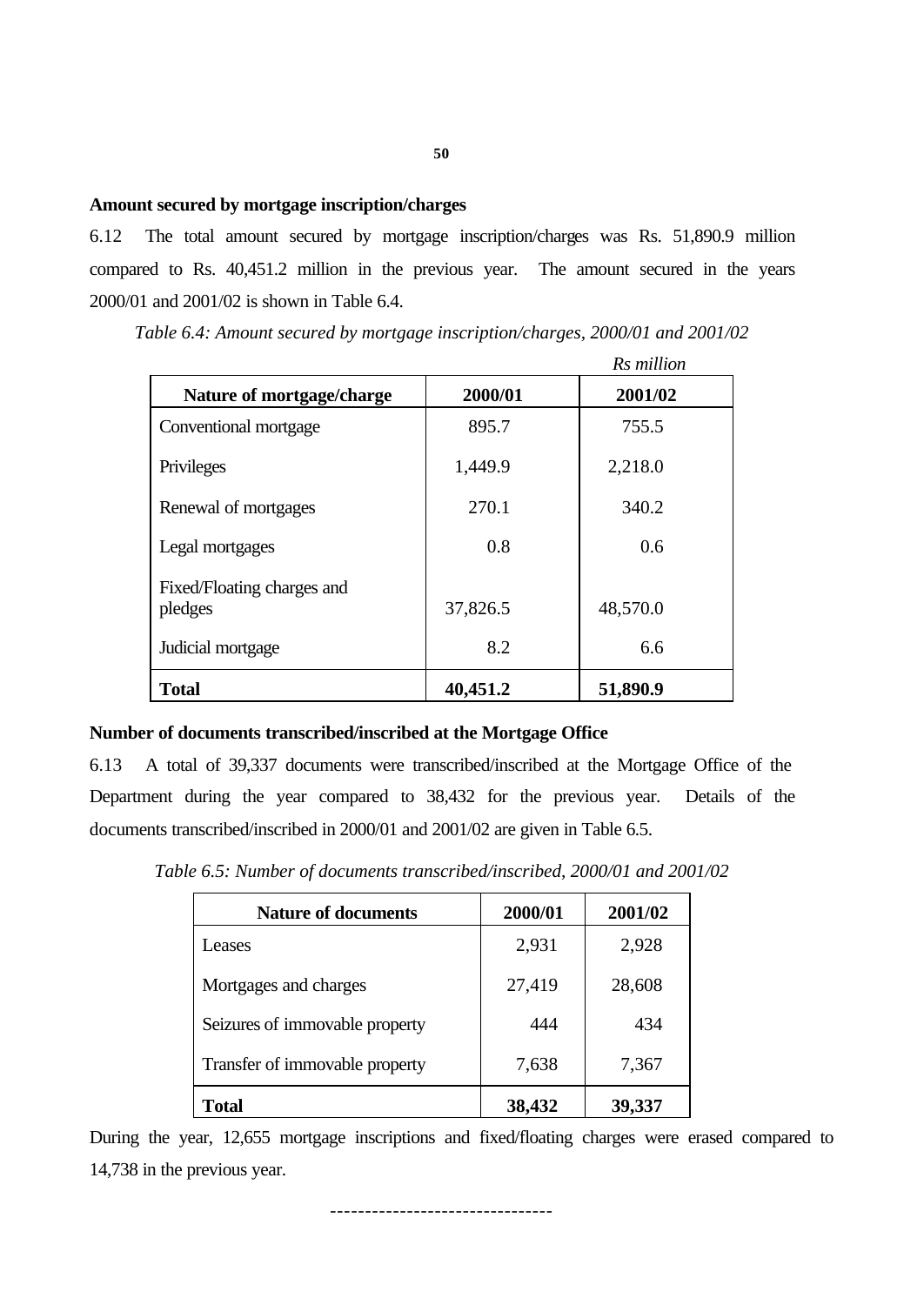### **Appendix A**

#### **Ruling under the Value Added Tax Act 1998**

#### **VATR2**

#### **Facts**

A company incorporated in Mauritius holds an offshore licence issued by the then MOBAA. Its principal activity is to provide software and information technology services offshore. It proposes to import intellectual property in the form of software, which will thereafter be licensed to users worldwide.

The company proposes to register for VAT in accordance with section 15(1) of the Value Added Tax Act 1998 in order to claim repayment of the VAT payable at Customs and to apply for deregistration once its repayment claim has been entertained.

#### **Points at issue**

- (i) Whether the company will be allowed to deregister.
- (ii) Whether on deregistration, VAT will be payable on the goods forming part of the assets of the company.

#### **Ruling**

As a company making exclusively zero-rated supplies, it is not bound to register by virtue of section 15(2) of the Act.

However, if it does not avail itself of the provisions of section 15(2), the company whose turnover exceeds the prescribed limits will have to be registered under section 15(1) of the Act.

As a VAT-Registered company, it will have to comply with all the provisions of the Act, including the submission of returns. On deregistration the company will have to pay tax on the goods forming part of the assets of the company under section 18(2) of the Act.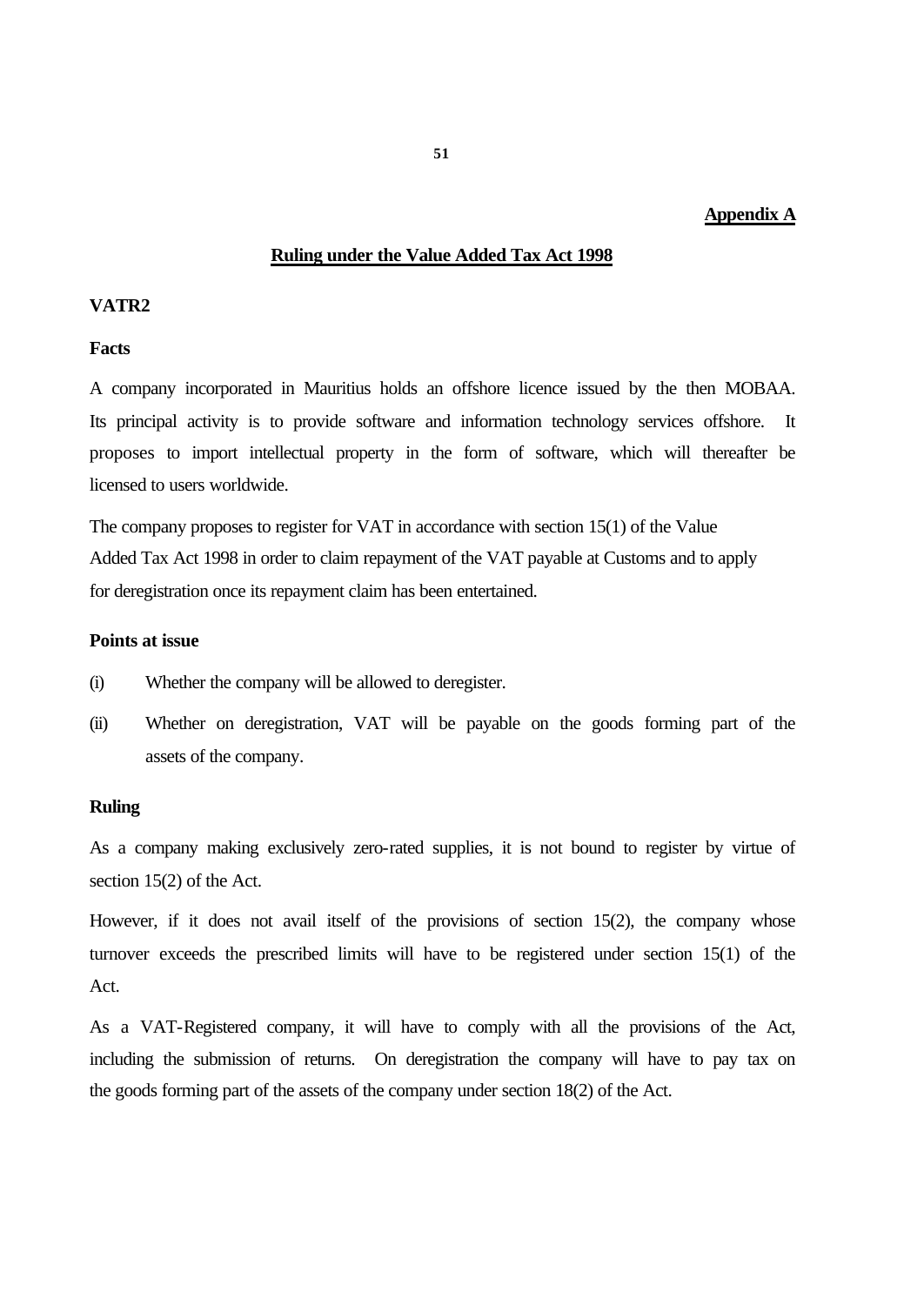#### **Appendix B**

#### **Rulings under the Income Act 1995**

#### **TR 23**

#### **Facts**

A new unit trust scheme will be constituted. It will be managed by a company which has the status of "Approved Investment Institution". The company will transfer part of its locally quoted investment portfolio and all its overseas investment portfolio to the unit trust in exchange for an equal number of units of that unit trust. These units will then be distributed by the company to its shareholders by way of dividends in species on a pro-rata basis. However, as the reserves of the company are not sufficient to enable a distribution of such an amount of dividends, it will proceed to a reduction of its capital.

#### **Points at issue**

- (i) Whether existing shareholders of the company who will be alloted units in the unit trust will be entitled to investment relief under Section 36 of the Income Tax Act 1995.
- (ii) Whether a corporate shareholder of the company will be entitled to investment tax credit under Section 69 of the Income Tax Act 1995.

#### **Ruling**

Since the gain on revaluation of investments to be transferred to the unit trust is not realised and the company does not have sufficient reserves to pay the required amount of dividends which its shareholders could have used to finance the acquisition of the units in the unit trust, the distribution by the company to its shareholders of the units to be acquired by the unit trust cannot be considered as new investments being made by the shareholders (individual or corporate) and they will not therefore be entitled to investment relief thereon under Section 36 or Section 69 of the Income Tax Act 1995, as the case may be.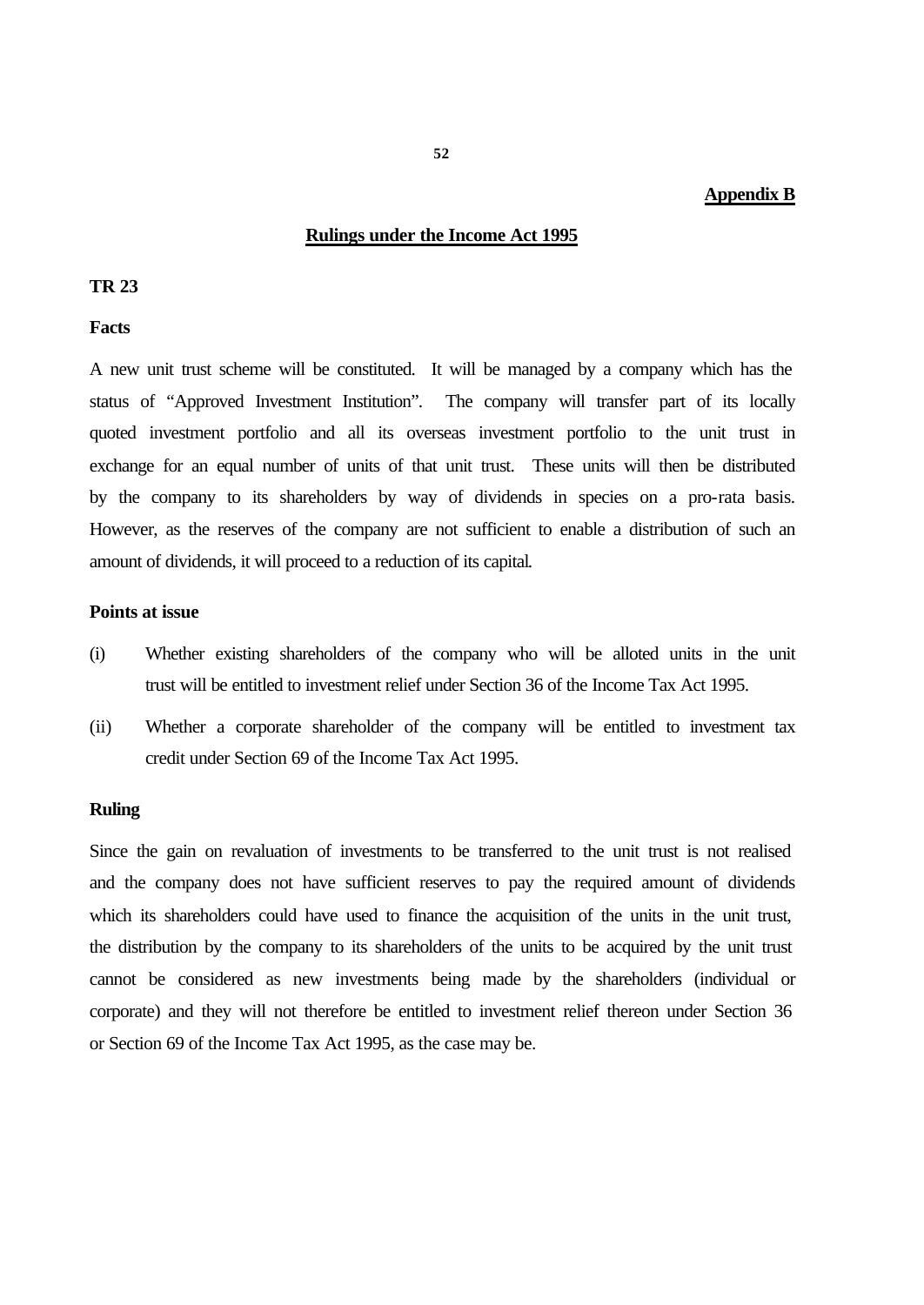#### **TR 24**

#### **Facts**

A company engaged in the manufacture of animal and poultry feeds proposed to issue new shares due to expansion of the business and other factors. The change in the ownership of shares of the company as at 30 September 1999 did not exceed 50 per cent while at the end of the income year ended 30 September 2000, less than 50 per cent in the nominal value of the allotted shares in the company were held by or on behalf of the same persons.

#### **Point at issue**

Whether the company is entitled to carry forward the unrelieved losses as at 30 September 1998 for set-off against its net income for the income year ended 30 September 1999 and in succeeding years.

#### **Ruling**

In accordance with Section 59 of the Income Tax Act 1995 and the conditions prescribed in Regulation 19 of the Income Tax Regulations 1996, losses incurred by a company in an income year may be carried forward and set-off against its net income of the following income year and in the succeeding years, provided that at the end of each of those years, not less than 50 per cent in the nominal value of the allotted shares in the company are held by or on behalf of the same persons.

The company is therefore entitled to carry forward the unrelieved losses as at 30 September 1998 for set off against its net income for the income year ended 30 September 1999 as the change in the ownership of shares as at that date did not exceed 50 per cent.

At the end of the income year ended 30 September 2000, less than 50 per cent in the nominal value of the allotted shares in the company were held by or on behalf of the same persons. Any unrelieved losses as at 30 September 1999 cannot therefore be carried forward for set off against the company's net income for the income year ended 30 September 2000 and succeeding years.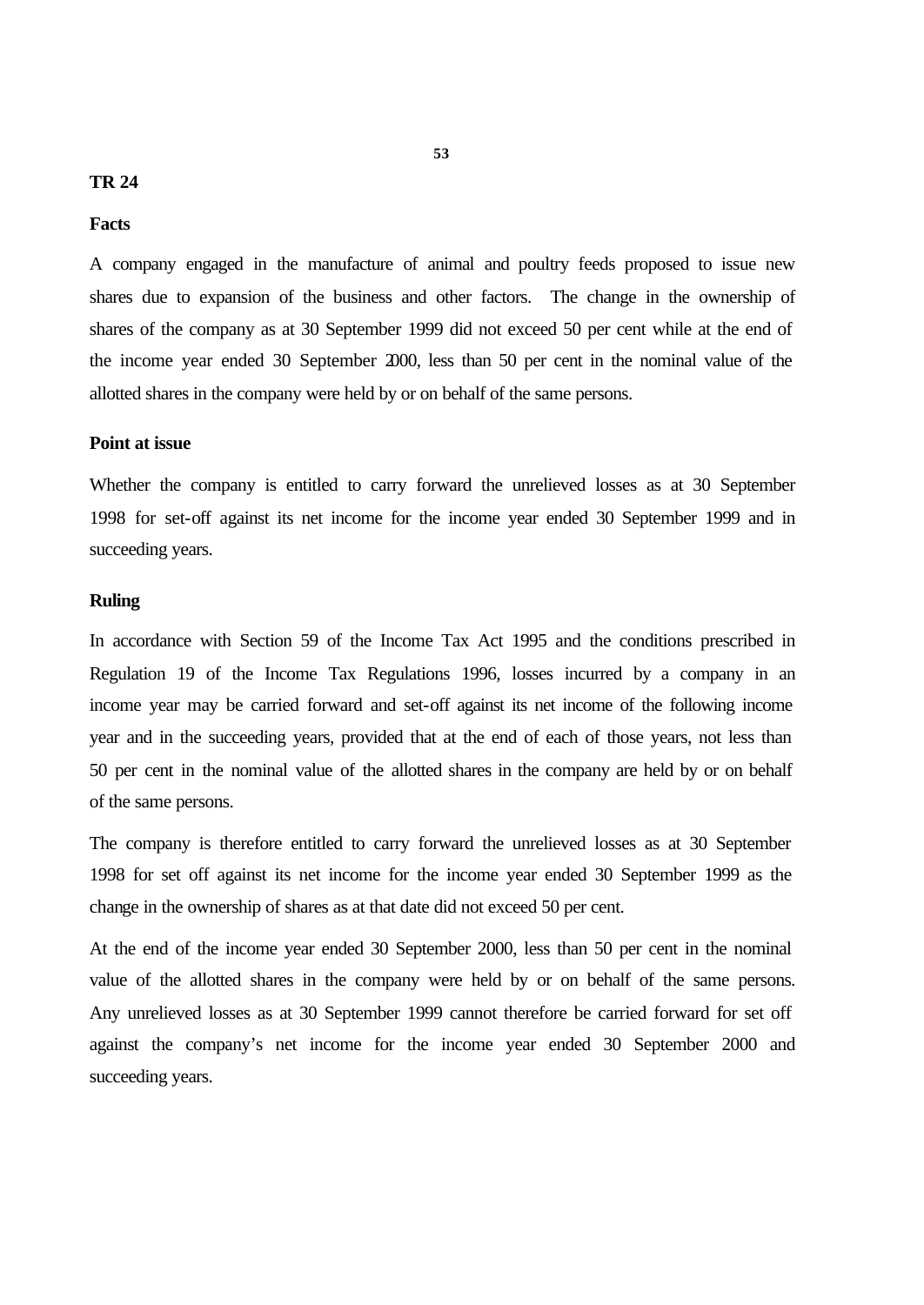#### **TR 25**

#### **Facts**

On 21 July 1997, a company engaged in hotel industry applied for a Hotel Development Certificate. The Ministry of Tourism and Leisure subsequently issued a letter of intent dated 25 August 1998 informing the company that the Government has approved the grant of a Hotel Development Certificate, subject to certain conditions. The Hotel Development Certificate was duly issued on 8 December 2000.

#### **Point at issue**

Whether for the purposes of Section 36 of the Income Tax Act 1995, the company would be regarded as a tax incentive company as from the date the Ministry of Tourism and Leisure issued the letter of intent.

#### **Ruling**

The company became a tax incentive company as from 1 July 1999 under item 29 of Part IV of the First Schedule to the Income Tax Act 1995. Had it not been for that new provision enacted by the Finance Act 1999, the company would have qualified as a tax incentive company as from the date the Hotel Development Certificate was issued to it i.e. 8 December 2000. The company cannot therefore be regarded as a tax incentive company for the purposes of Section 36 of the Income Tax Act 1995 as from the date the letter of intent was issued to it by the Ministry of Tourism and Leisure.

#### **TR 26**

#### **Facts**

A resident company incorporated in Mauritius on 19 June 1998 holds an offshore certificate issued on 25 June 1998. The company continues to be governed by the Income Tax Act 1974 as it has not opted to be taxed under the Income Tax Act 1995.

#### **Point at issue**

Whether a Mauritian resident subscribing to Participating Shares of that company will be entitled to Investment Relief thereon pursuant to Section 36 of the Income Tax Act 1995.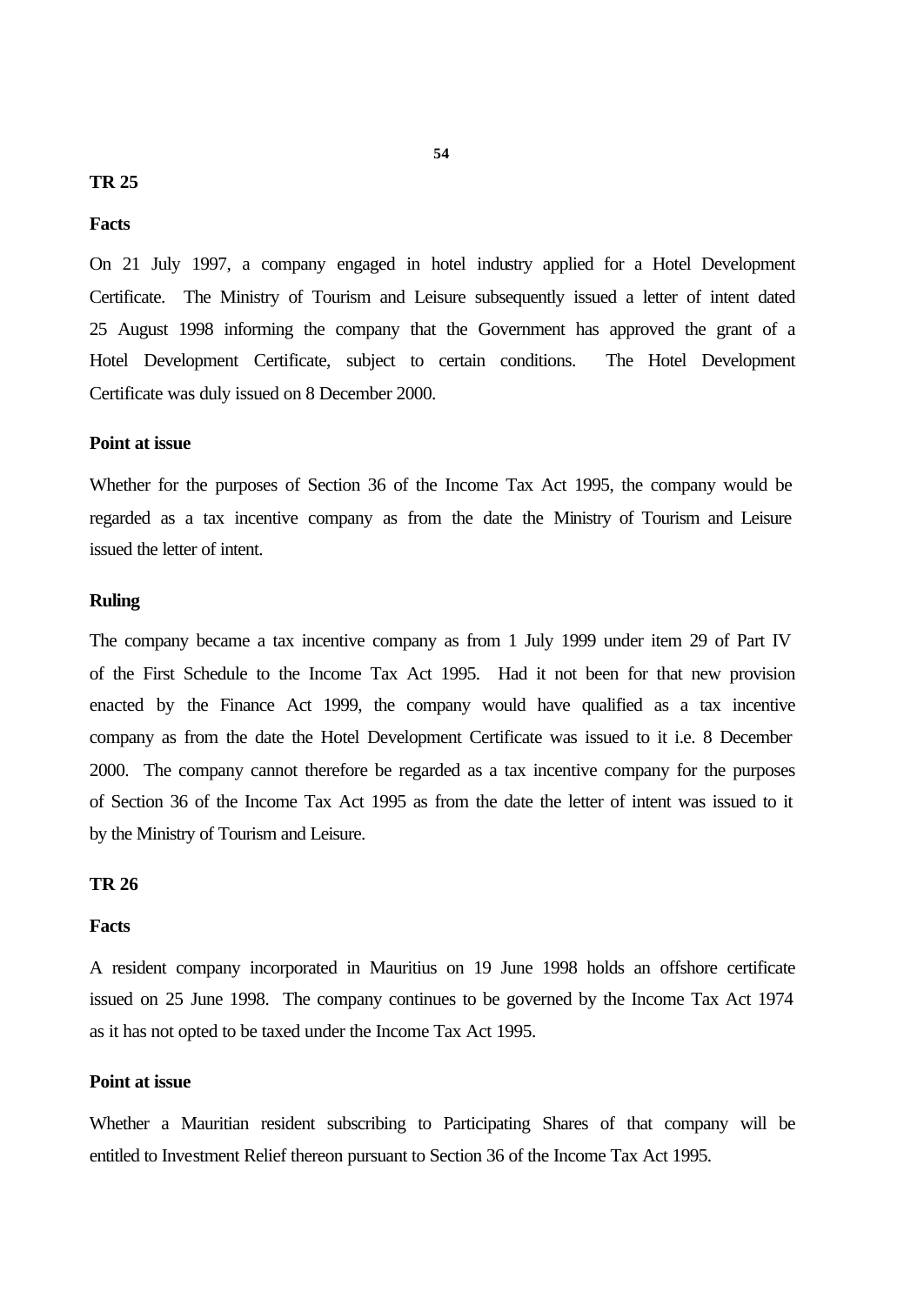#### **Ruling**

The company is governed by the Income Tax Act 1974 and it does not qualify as a tax incentive company. A Mauritian resident subscribing to shares in that company will therefore not be entitled to Investment Relief under Section 36 of the Income Tax Act 1995.

### **TR 27**

#### **Facts**

A Mauritian company is involved in the manufacture and sale of chemical products, water treatment equipment and spare parts for domestic and industrial use.

A foreign company has a royalty agreement with the Mauritian company to provide the latter with formulations for the production of water treatment chemicals.

A new company was incorporated to establish a joint venture between the Mauritian company and the foreign company.

A division of the Mauritian company was transferred to the newly incorporated company for a specific amount of money.

The transfer consisted of the existing staff of the division and the existing clients of the Mauritian company.

#### **Point at issue**

Whether the receipt by the Mauritian company constitutes a taxable income.

#### **Ruling**

The receipt by the Mauritian company representing consideration for the sale of "goodwill" is not chargeable to income tax.